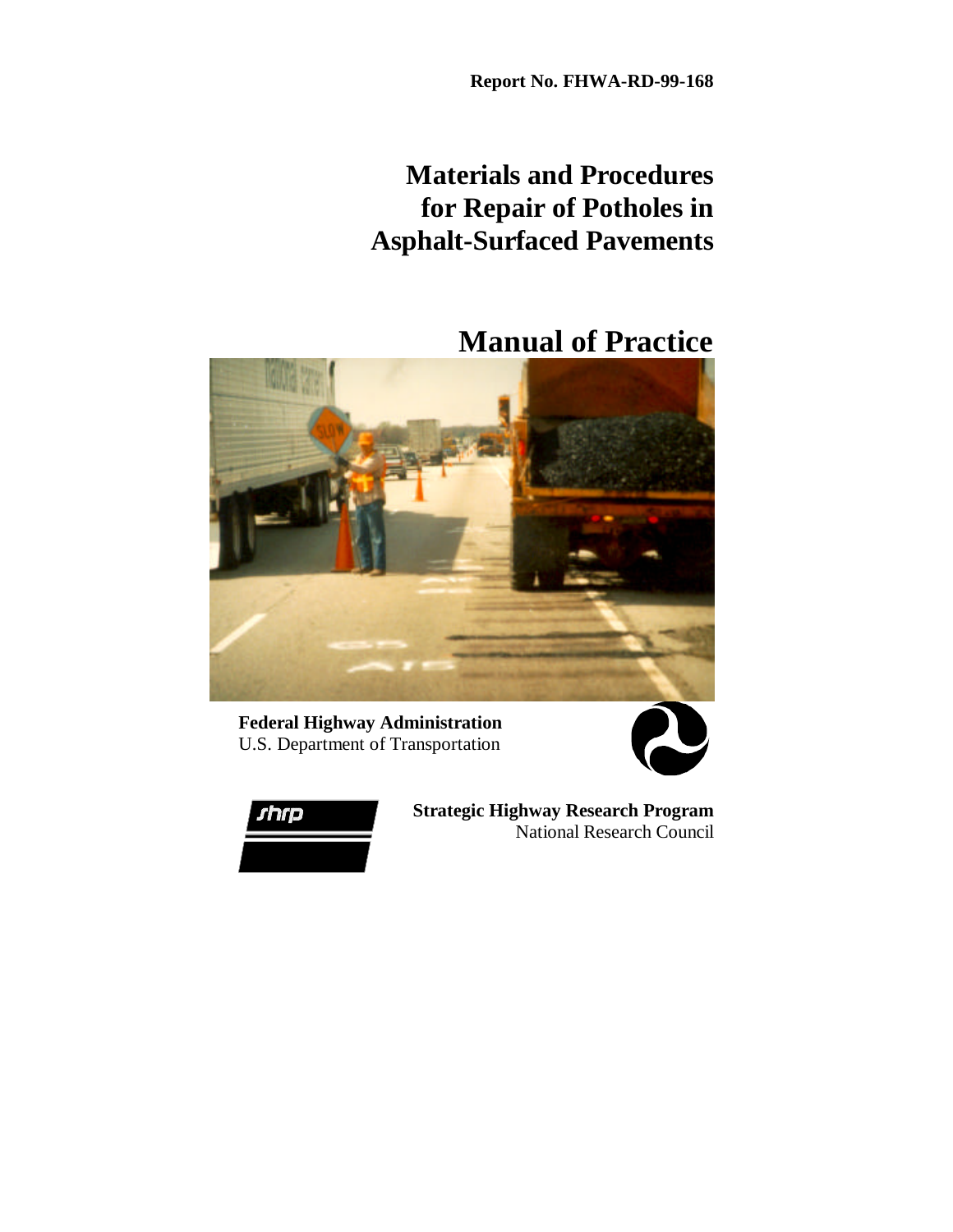#### **FOREWORD**

This manual (FHWA-RD-99-168) is an update of the Strategic Highway Research Program (SHRP) manual of practice (SHRP H-349) on the repair of potholes in asphalt-surfaced pavements. The Federal Highway Administration's (FHWA) Long Term Pavement Performance (LTPP) program conducted 5 years of additional research on pothole repair after the conclusion of SHRP. This research validated the repair techniques contained in the original SHRP manual.

This manual presents updated guidelines and recommendations to assist highway maintenance agencies and other related organizations in planning, constructing, and monitoring the performance of pothole repairs in asphalt-surfaced pavements. Included in the manual are discussions pertaining to the decision to patch potholes, the types of patching materials and techniques that should be used, how each individual step in a patching operation should be performed, and how the performance and cost-effectiveness of pothole repairs can be evaluated. This report will be of interest and benefit to various levels of agency maintenance personnel, from crew supervisors to the chief maintenance engineer.

#### **NOTICE**

This document is disseminated under the sponsorship of the Department of Transportation in the interest of information exchange. The United States Government assumes no liability for its contents or use thereof. This report does not constitute a standard, specification, or regulation.

The United States Government does not endorse products or manufacturers. Trade and manufacturers' names appear in this report only because they are considered essential to the object of the document.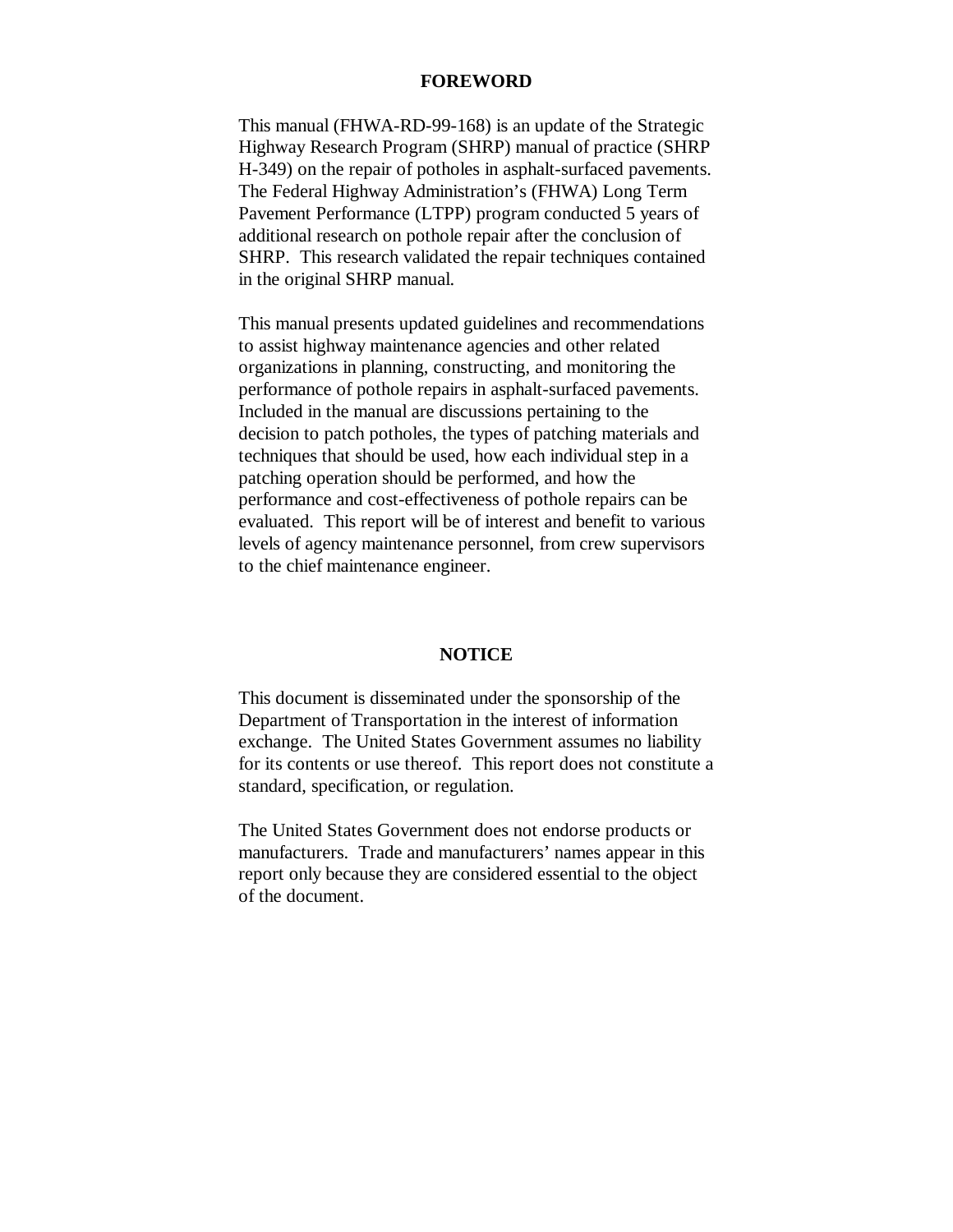|                                                                                                                                  |                                      |                                                                                            |                                                    | Technical Report Documentation Page |
|----------------------------------------------------------------------------------------------------------------------------------|--------------------------------------|--------------------------------------------------------------------------------------------|----------------------------------------------------|-------------------------------------|
| 1. Report No.                                                                                                                    | 2. Government Accession No.          |                                                                                            | 3. Recipient's Catalog No.                         |                                     |
|                                                                                                                                  |                                      |                                                                                            |                                                    |                                     |
| FHWA-RD-99-168                                                                                                                   |                                      |                                                                                            |                                                    |                                     |
| 4. Title and Subtitle                                                                                                            |                                      |                                                                                            | 5. Report Date                                     |                                     |
| MATERIALS AND PROCEDURES FOR REPAIR OF POTHOLES IN ASPHALT-                                                                      |                                      |                                                                                            |                                                    |                                     |
| SURFACED PAVEMENTS -- MANUAL OF PRACTICE                                                                                         |                                      |                                                                                            | 6. Performing Organization Code                    |                                     |
|                                                                                                                                  |                                      |                                                                                            |                                                    |                                     |
|                                                                                                                                  |                                      |                                                                                            | 8. Performing Organization Report No.              |                                     |
| 7. Author(s)                                                                                                                     |                                      |                                                                                            |                                                    |                                     |
| T.P. Wilson and A.R. Romine                                                                                                      |                                      |                                                                                            |                                                    |                                     |
| 9. Performing Organization Name and Address                                                                                      |                                      |                                                                                            |                                                    |                                     |
|                                                                                                                                  |                                      |                                                                                            | 10. Work Unit No. (TRAIS)                          |                                     |
| <b>ERES</b> Consultants                                                                                                          |                                      |                                                                                            | 11. Contract or Grant No.                          |                                     |
| A Division of Applied Research Associates, Inc.                                                                                  |                                      |                                                                                            |                                                    |                                     |
| 505 W. University Avenue                                                                                                         |                                      |                                                                                            |                                                    | DTFH61-93-C-00051                   |
| Champaign, IL 61820-3915                                                                                                         |                                      |                                                                                            | 13. Type of Report and Period Covered              |                                     |
| 12. Sponsoring Agency Name and Address                                                                                           |                                      |                                                                                            |                                                    | <b>Updated Manual of Practice</b>   |
| Office of Infrastructure Research and Development                                                                                |                                      |                                                                                            |                                                    | October 1993 - June 1999            |
| Federal Highway Administration                                                                                                   |                                      |                                                                                            |                                                    |                                     |
| 6300 Georgetown Pike                                                                                                             |                                      |                                                                                            | 14. Sponsoring Agency Code                         |                                     |
| McLean, Virginia 22101-2296                                                                                                      |                                      |                                                                                            |                                                    |                                     |
| 15. Supplementary Notes                                                                                                          |                                      |                                                                                            |                                                    |                                     |
| FHWA Contracting Officer's Technical Representative (COTR): Shahed Rowshan, HRDI                                                 |                                      |                                                                                            |                                                    |                                     |
|                                                                                                                                  |                                      |                                                                                            |                                                    |                                     |
| Project Consultant: Charlie Smyth                                                                                                |                                      |                                                                                            |                                                    |                                     |
|                                                                                                                                  |                                      |                                                                                            |                                                    |                                     |
| 16. Abstract                                                                                                                     |                                      |                                                                                            |                                                    |                                     |
| The Strategic Highway Research Program (SHRP) H-106 maintenance experiment and the Federal Highway Administration                |                                      |                                                                                            |                                                    |                                     |
| (FHWA) Long-Term Monitoring (LTM) of Pavement Maintenance Materials Test Sites project studied the repair of potholes in         |                                      |                                                                                            |                                                    |                                     |
| asphalt-surfaced pavements. Many different repair materials and methods were investigated between 1991 and 1996 through          |                                      |                                                                                            |                                                    |                                     |
| test sites installed at eight locations in the United States and Canada. The findings of these combined studies have been merged |                                      |                                                                                            |                                                    |                                     |
| with standard highway agency procedures to provide the most useful and up-to-date information on the practice of repairing       |                                      |                                                                                            |                                                    |                                     |
| potholes.                                                                                                                        |                                      |                                                                                            |                                                    |                                     |
|                                                                                                                                  |                                      |                                                                                            |                                                    |                                     |
| This Manual of Practice is an updated version of the 1993 SHRP Pothole Repair Manual. It contains the latest information         |                                      |                                                                                            |                                                    |                                     |
| pertaining to the types and performance characteristics of repair materials and methods, as well as, the proper ways of          |                                      |                                                                                            |                                                    |                                     |
| planning, designing, constructing, and monitoring the performance of pothole repair projects. It also details how the cost-      |                                      |                                                                                            |                                                    |                                     |
| effectiveness of pothole patch types can be determined and it provides an updated partial listing of material and equipment      |                                      |                                                                                            |                                                    |                                     |
| manufacturers.                                                                                                                   |                                      |                                                                                            |                                                    |                                     |
|                                                                                                                                  |                                      |                                                                                            |                                                    |                                     |
| This Manual is intended for field and office personnel within highway maintenance agencies and contracted maintenance firms.     |                                      |                                                                                            |                                                    |                                     |
| It contains valuable information for supervisors and foremen in charge of individual patching operations, engineers in charge of |                                      |                                                                                            |                                                    |                                     |
| planning and overseeing many patching projects, and managers in charge of establishing pothole repair policies and standards.    |                                      |                                                                                            |                                                    |                                     |
|                                                                                                                                  |                                      |                                                                                            |                                                    |                                     |
|                                                                                                                                  |                                      |                                                                                            |                                                    |                                     |
|                                                                                                                                  |                                      |                                                                                            |                                                    |                                     |
|                                                                                                                                  |                                      |                                                                                            |                                                    |                                     |
|                                                                                                                                  |                                      |                                                                                            |                                                    |                                     |
|                                                                                                                                  |                                      |                                                                                            |                                                    |                                     |
|                                                                                                                                  |                                      |                                                                                            |                                                    |                                     |
|                                                                                                                                  |                                      |                                                                                            |                                                    |                                     |
| 17. Key Words                                                                                                                    |                                      | 18. Distribution Statement                                                                 |                                                    |                                     |
|                                                                                                                                  |                                      |                                                                                            | No restrictions. This document is available to the |                                     |
| Asphalt concrete, pavement, pavement maintenance,                                                                                |                                      |                                                                                            |                                                    |                                     |
| potholes, patching, cold-mix, spray-injection,                                                                                   |                                      | public through the National Technical Information<br>Service, Springfield, Virginia 22161. |                                                    |                                     |
| performance, effectiveness, cost-effectiveness                                                                                   |                                      |                                                                                            |                                                    |                                     |
|                                                                                                                                  |                                      |                                                                                            |                                                    |                                     |
|                                                                                                                                  |                                      |                                                                                            |                                                    | 22. Price                           |
| 19. Security Classif. (of this report)                                                                                           | 20. Security Classif. (of this page) |                                                                                            | 21. No of Pages                                    |                                     |
| Unclassified                                                                                                                     |                                      | Unclassified                                                                               | 85                                                 |                                     |
|                                                                                                                                  |                                      |                                                                                            |                                                    |                                     |

**Form DOT F 1700.7 (8-72) Reproduction of completed page authorized**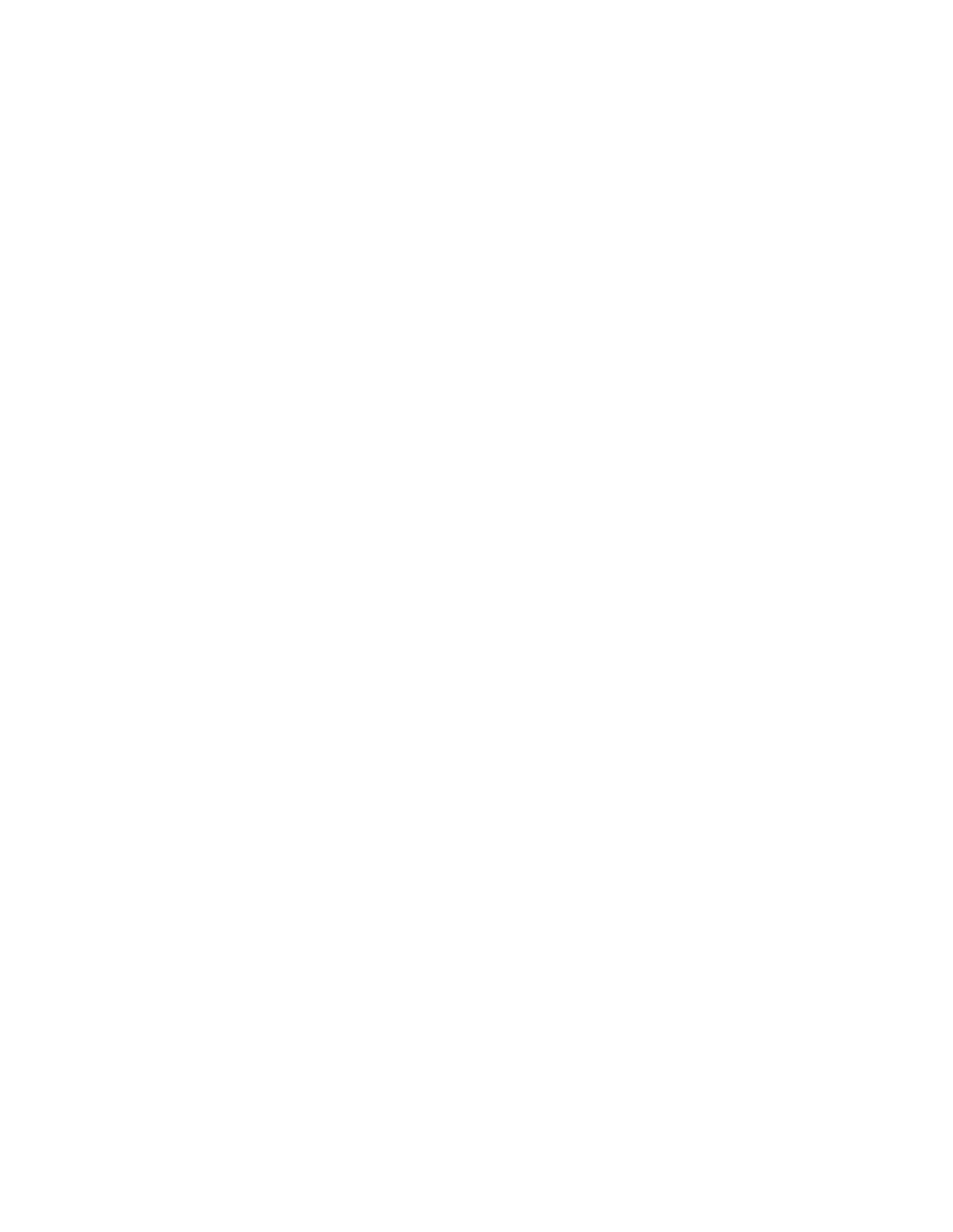### **Preface**

This manual is intended for use by highway maintenance agencies and contracted maintenance firms in the field and in the office. It is a compendium of good practices for asphalt concrete (AC) pothole repair, stemming from the Strategic Highway Research Program (SHRP) pavement maintenance studies and a follow-up study sponsored by the Federal Highway Administration (FHWA).

In SHRP Project H-105, Innovative Materials and Equipment for Pavement Surface Repair, the researchers conducted a massive literature review and a nationwide survey of highway agencies to identify potentially cost-effective pavement repair and treatment options (Smith et al., 1991). The information and findings from that study were then used in the subsequent field experiments conducted under SHRP Project H-106, Innovative Materials Development and Testing.

In Project H-106, many different test sections were installed and evaluated to determine the cost-effectiveness of maintenance materials and procedures. Test sections were installed at 22 sites throughout the United States and Canada between March 1991 and February 1992, under the supervision of SHRP representatives. The researchers collected installation and productivity information at each site and periodically evaluated the experimental repairs and treatments through the end of 1992. The first version of this manual was prepared in October 1993 and was based on this work effort.

Following the conclusion of SHRP H-106 in 1993, the FHWA sponsored a study to continue monitoring the performance of the experimental repairs and treatments, beginning in October 1993. Under the Long-Term Monitoring (LTM) of Pavement Maintenance Materials Test Sites project, the repairs and treatments were evaluated annually through the end of 1997.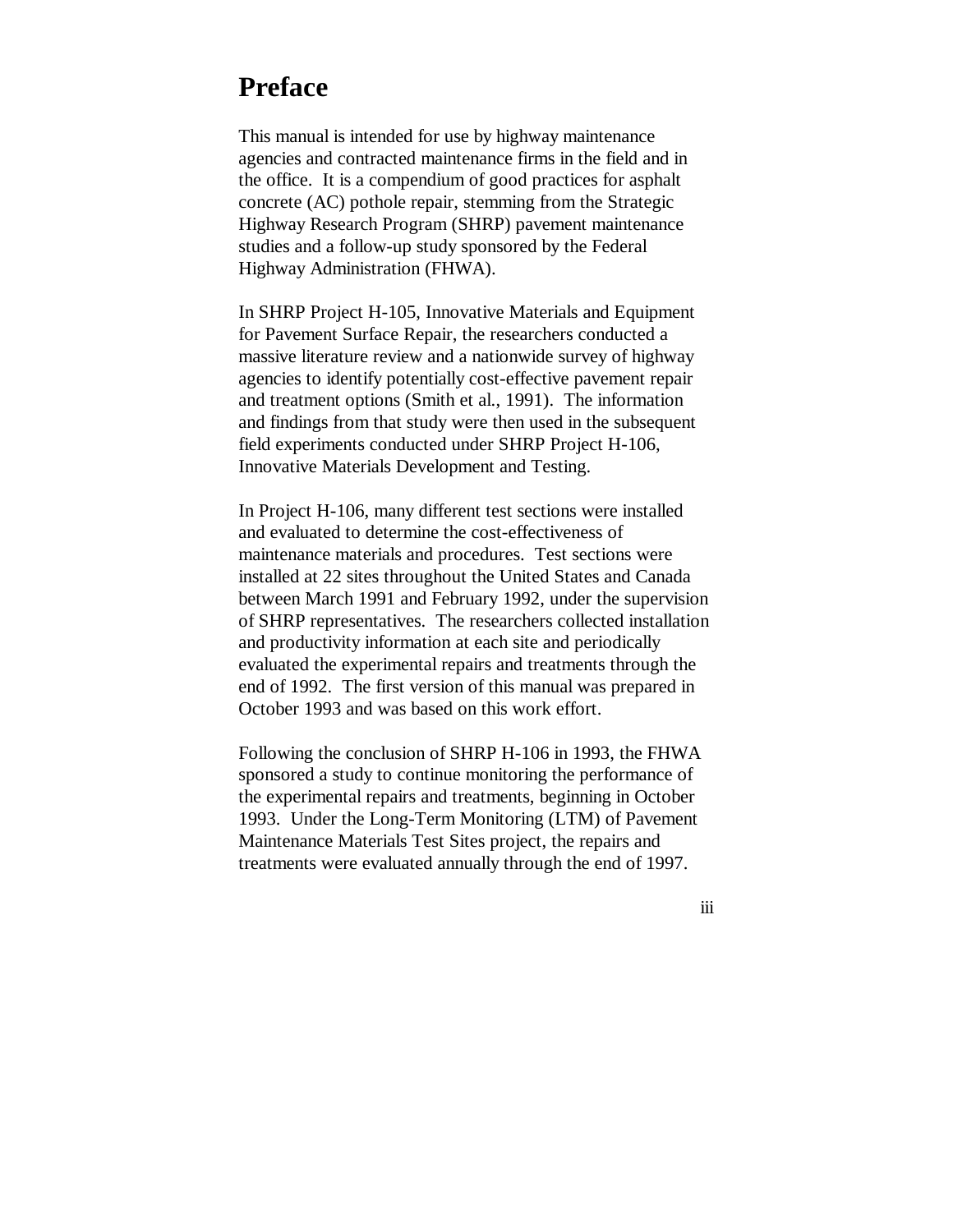Pertinent long-term performance and cost-effectiveness information generated by the continued monitoring of the experimental pothole repairs has been included in this revised manual.

For the reader's convenience, potentially unfamiliar terms are italicized at their first occurrence in the manual and are defined in a glossary. Readers who want more information on topics included in this manual should refer to the reference list provided at the back. The final report for the H-106/LTM AC pothole repair study may be of particular interest to many readers (Wilson, 1998). It details the installation procedures, laboratory testing of the materials, and field performance of each of the repair types investigated.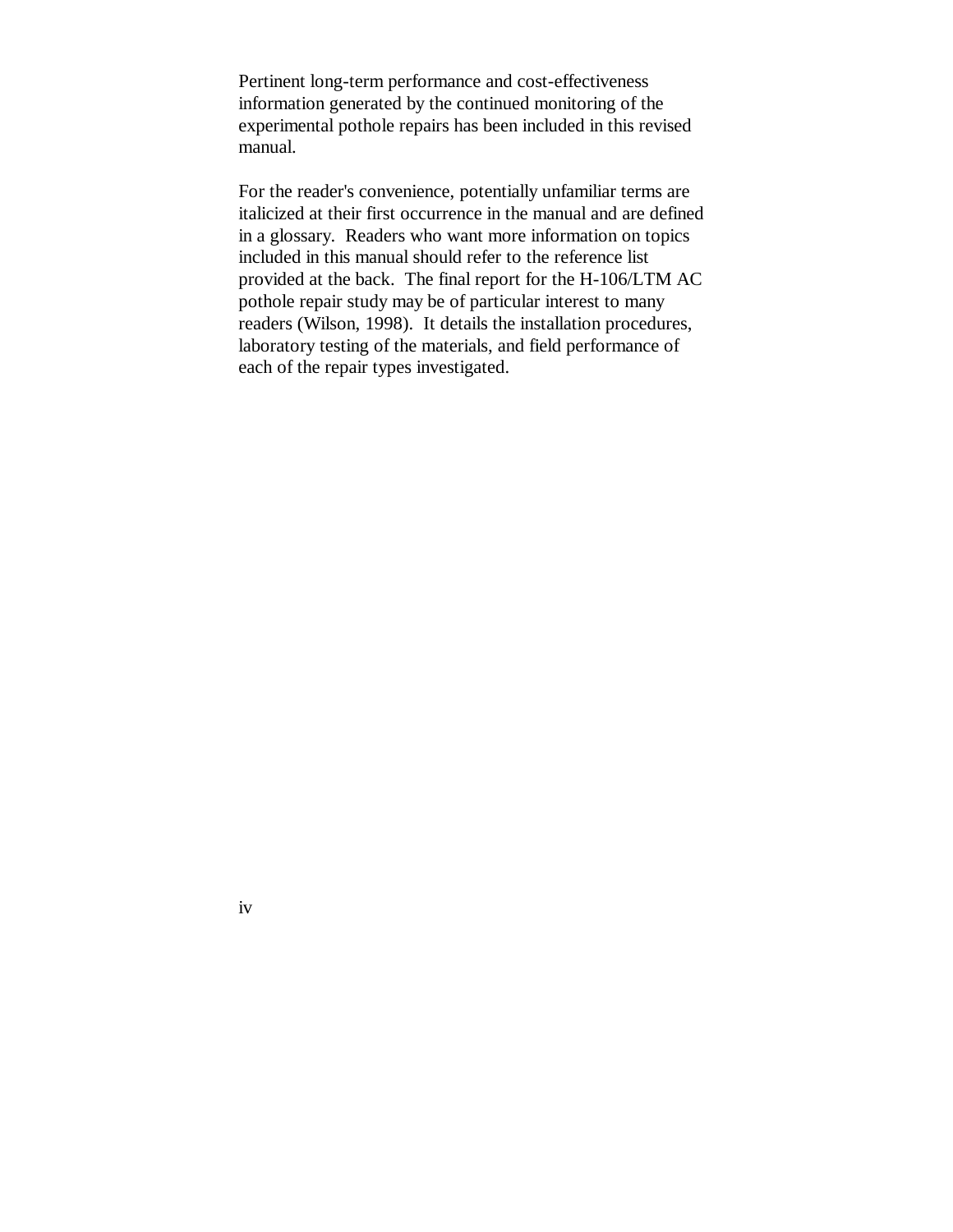## **Acknowledgments**

The research described herein was supported by the Strategic Highway Research Program (SHRP) and the Federal Highway Administration (FHWA). SHRP was a unit of the National Research Council that was authorized by Section 128 of the Surface Transportation and Uniform Relocation Assistance Act of 1987.

Special thanks are due the project management teams at SHRP and the FHWA, and to the following highway agencies:

- Illinois Department of Transportation.
- Vermont Agency of Transportation.
- Ministry of Transportation of Ontario.
- City of Draper, Utah.
- California Department of Transportation.
- Oregon Department of Transportation.
- Texas Department of Transportation.
- New Mexico State Highway and Transportation Department.

The contributions of the following individuals are also acknowledged: Michael Darter, Samuel Carpenter, and David Peshkin.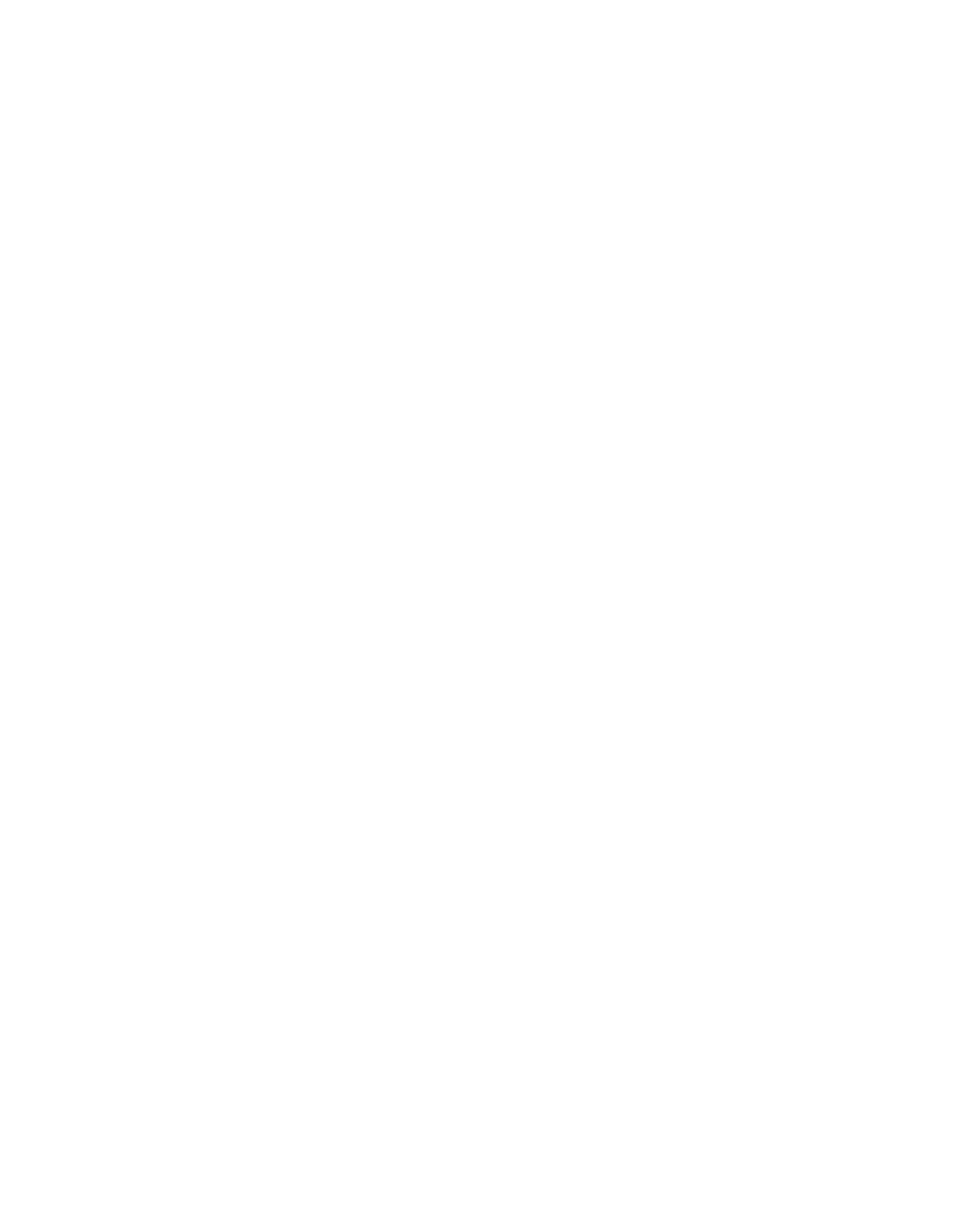## **Contents**

| 1.0 |       | $\mathbf{1}$                                                     |   |  |  |
|-----|-------|------------------------------------------------------------------|---|--|--|
|     | 1.1   |                                                                  |   |  |  |
|     | 1.2   |                                                                  |   |  |  |
| 2.0 |       | Need for Pothole Repair                                          | 3 |  |  |
| 3.0 |       |                                                                  | 5 |  |  |
|     | 3.1   |                                                                  | 5 |  |  |
|     |       | Compatibility testing<br>3.1.1                                   | 6 |  |  |
|     |       | 3.1.2                                                            |   |  |  |
|     | 3.2   |                                                                  |   |  |  |
|     |       | Throw-and-roll $\ldots \ldots \ldots \ldots$ 8<br>3.2.1          |   |  |  |
|     |       | 3.2.2<br>Semi-permanent 11                                       |   |  |  |
|     |       | 3.2.3<br>Spray injection $\ldots \ldots \ldots \ldots \ldots 11$ |   |  |  |
|     |       | 3.2.4                                                            |   |  |  |
|     | 3.3   |                                                                  |   |  |  |
|     |       | 3.3.1                                                            |   |  |  |
|     |       | 3.3.2                                                            |   |  |  |
|     |       | 3.3.3                                                            |   |  |  |
|     | 3.4   | Overall Cost-Effectiveness 21                                    |   |  |  |
|     |       | Cost-effectiveness worksheet 21<br>3.4.1                         |   |  |  |
|     |       | Determination of cost-effectiveness<br>3.4.2                     |   |  |  |
|     |       | inputs $\ldots \ldots \ldots \ldots \ldots \ldots \ldots 26$     |   |  |  |
| 4.0 |       |                                                                  |   |  |  |
|     | 4.1   |                                                                  |   |  |  |
|     | 4.2   |                                                                  |   |  |  |
|     | 4.3   |                                                                  |   |  |  |
|     |       | 4.3.1                                                            |   |  |  |
|     |       | 4.3.2                                                            |   |  |  |
|     | 4.3.3 |                                                                  |   |  |  |
|     |       |                                                                  |   |  |  |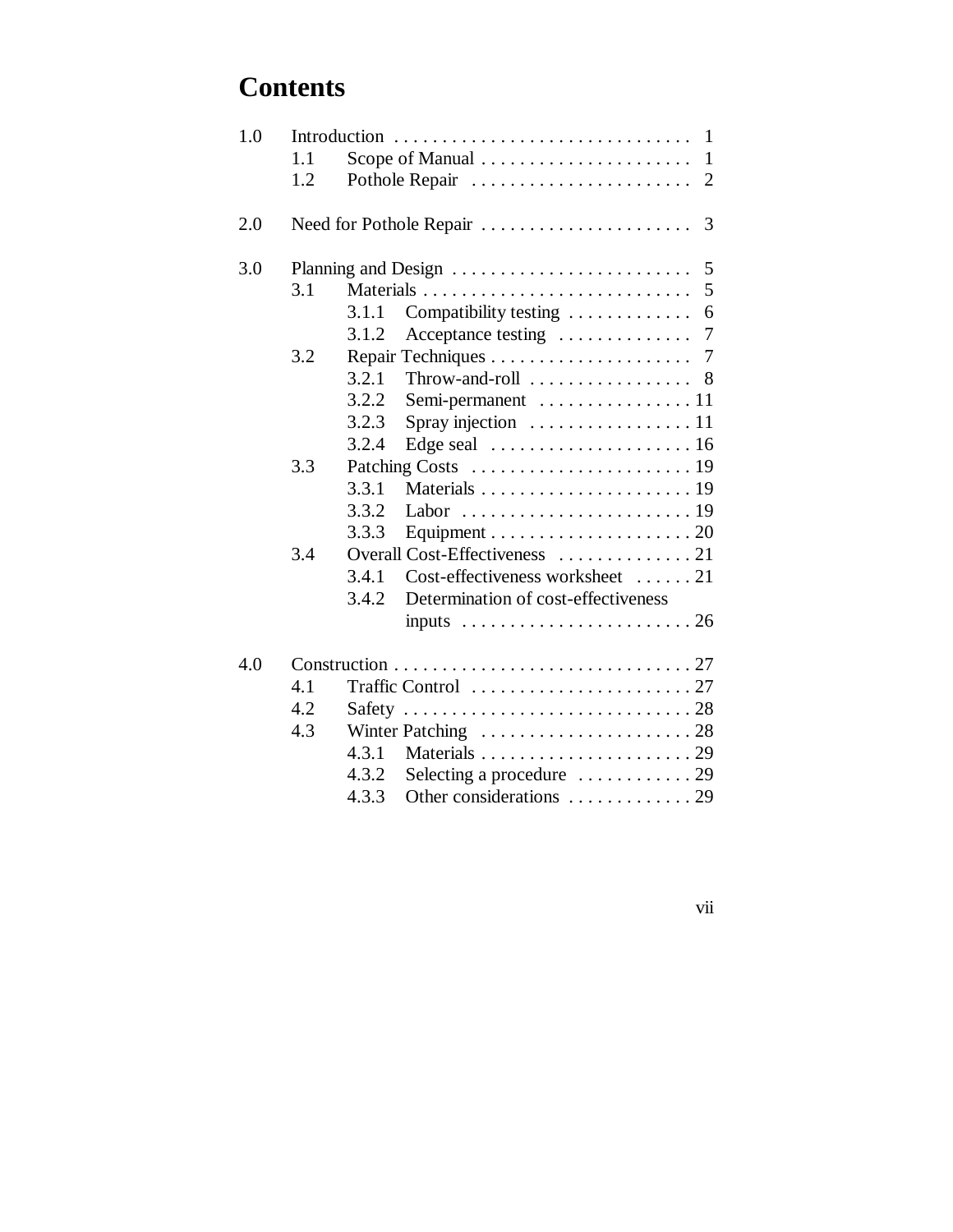| 4.4        |                                           |  |
|------------|-------------------------------------------|--|
|            | 4.4.1                                     |  |
|            | 4.4.2                                     |  |
|            | 4.4.3                                     |  |
| 5.0        | Evaluating Repair Performance 33          |  |
| 5.1        |                                           |  |
| 5.2        |                                           |  |
|            | Patch survival rating  33<br>5.2.1        |  |
|            | Expected average repair life 37<br>5.2.2  |  |
| Appendix A |                                           |  |
| A.1        | Compatibility Testing Procedure  40       |  |
|            | A.1.1                                     |  |
|            |                                           |  |
|            | A.1.3                                     |  |
| A.2        | Acceptance Testing Procedure  47          |  |
|            | Workability test 47<br>A.2.1              |  |
|            | Cohesion test  49<br>A.2.2                |  |
| Appendix B | Sample Cost-Effectiveness Calculations 53 |  |
| Appendix C | Partial List of Material and Equipment    |  |
|            |                                           |  |
| C.1        |                                           |  |
| C.2        |                                           |  |
| C.3        |                                           |  |
|            |                                           |  |
|            |                                           |  |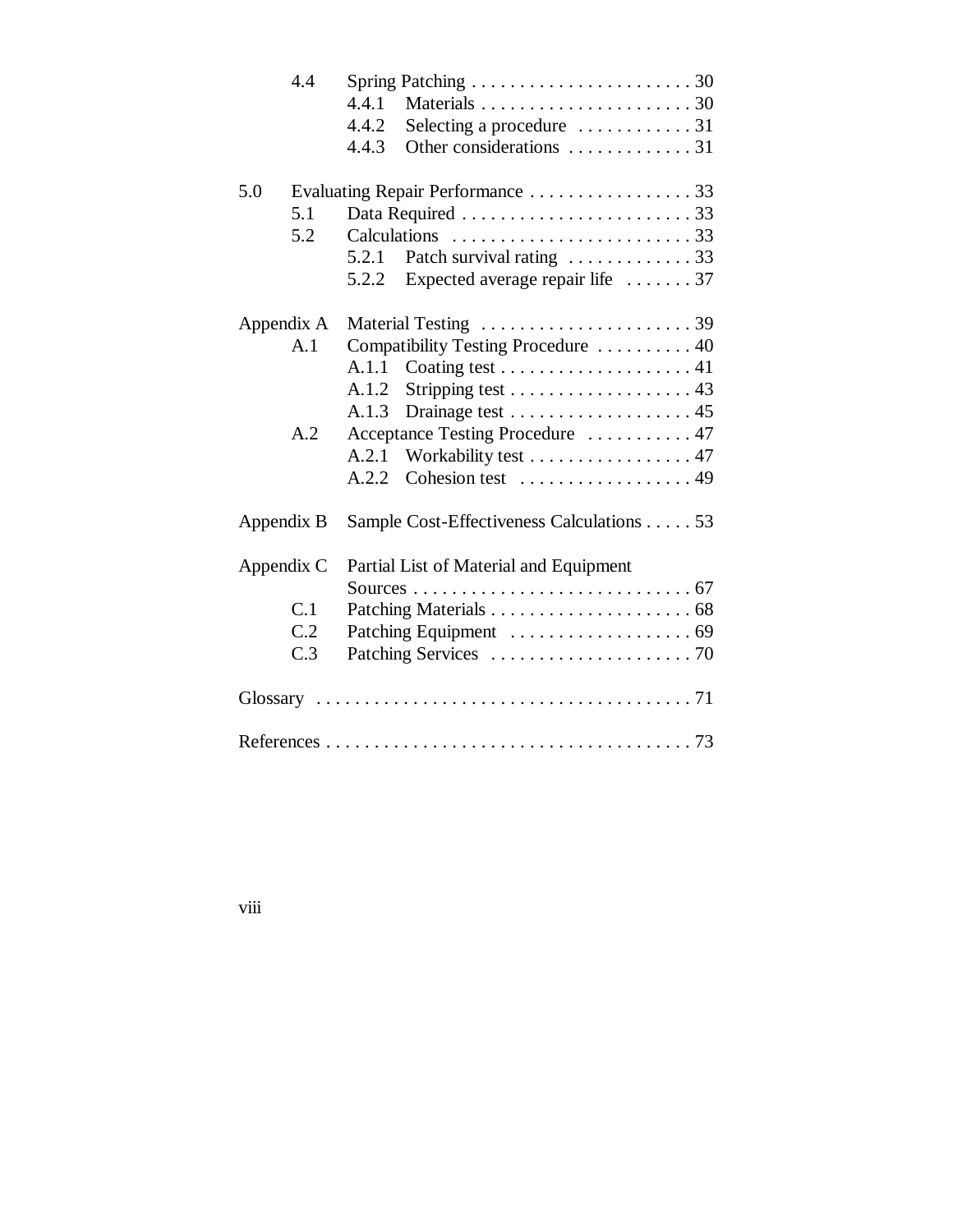# **List of Figures**

| Figure 1.   | Throw-and-roll procedure-material                                                             |
|-------------|-----------------------------------------------------------------------------------------------|
| Figure 2.   | Throw-and-roll procedure—compaction                                                           |
| Figure 3.   | Semi-permanent procedure—straightening<br>edges using hand-held pavement saw $\dots \dots 12$ |
| Figure 4.   | Semi-permanent procedure—straightening<br>edges using cold-milling machine 13                 |
| Figure 5.   | Semi-permanent procedure—compaction using<br>vibratory-plate compactor  14                    |
| Figure 6.   | Semi-permanent procedure—single-drum<br>vibratory roller used for compaction $\dots \dots 15$ |
| Figure 7.   | Spray-injection device—truck and trailer                                                      |
| Figure 8.   | Spray-injection device—self-contained                                                         |
| Figure 9.   | Worksheet for patching costs  22                                                              |
| Figure 10.  | Example of patch survival curves 35                                                           |
| Figure A-1. | Workability testing box and penetrometer                                                      |
| Figure A-2. | Rolling sieve cohesion test 50                                                                |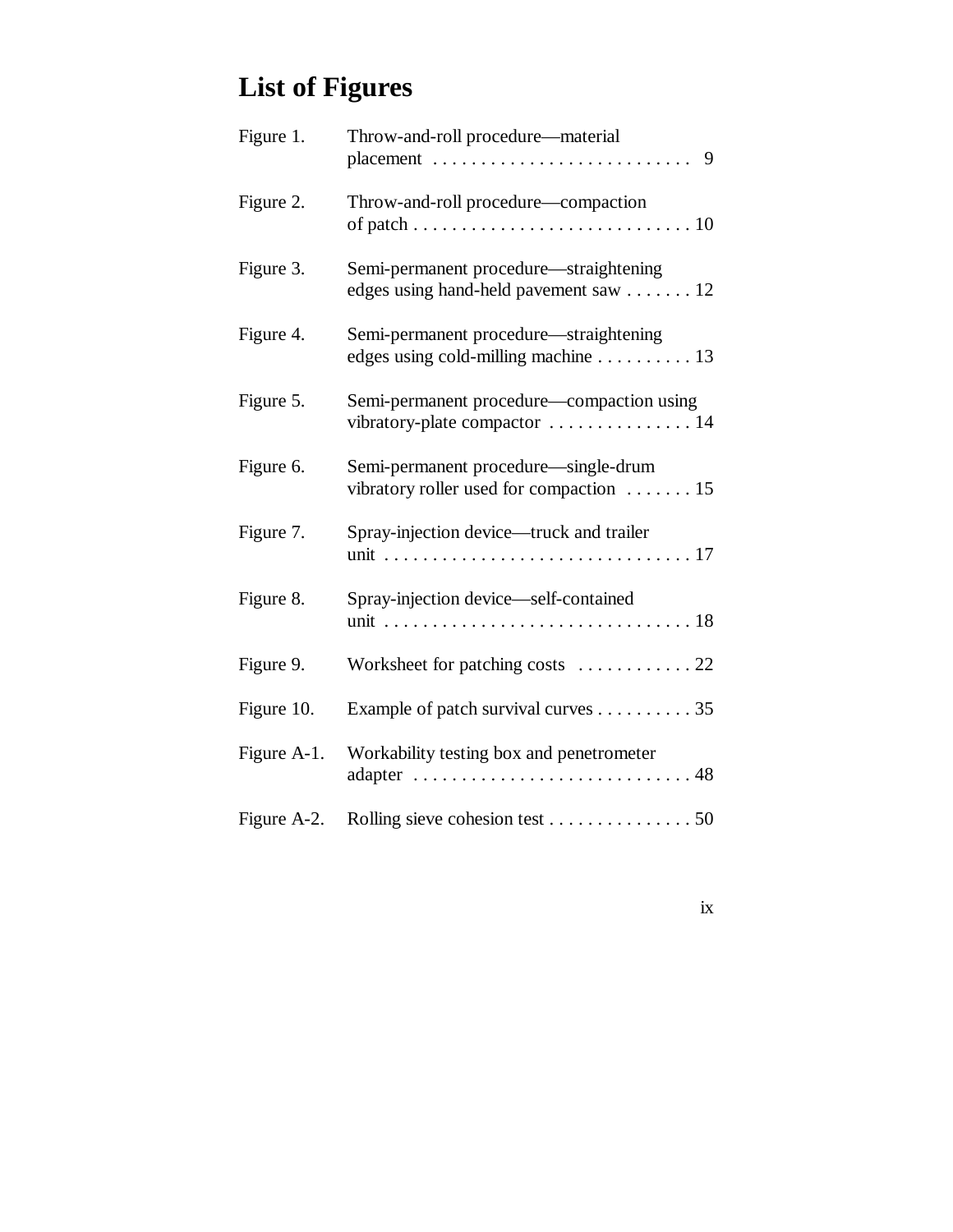| Figure B-2. Cost worksheet for example 2 58                               |
|---------------------------------------------------------------------------|
| Figure B-3. Cost worksheet for example $3 \ldots \ldots \ldots \ldots 60$ |
| Figure B-4. Cost worksheet for example $4 \ldots \ldots \ldots \ldots 62$ |
| Figure B-5. Cost worksheet for example 5 64                               |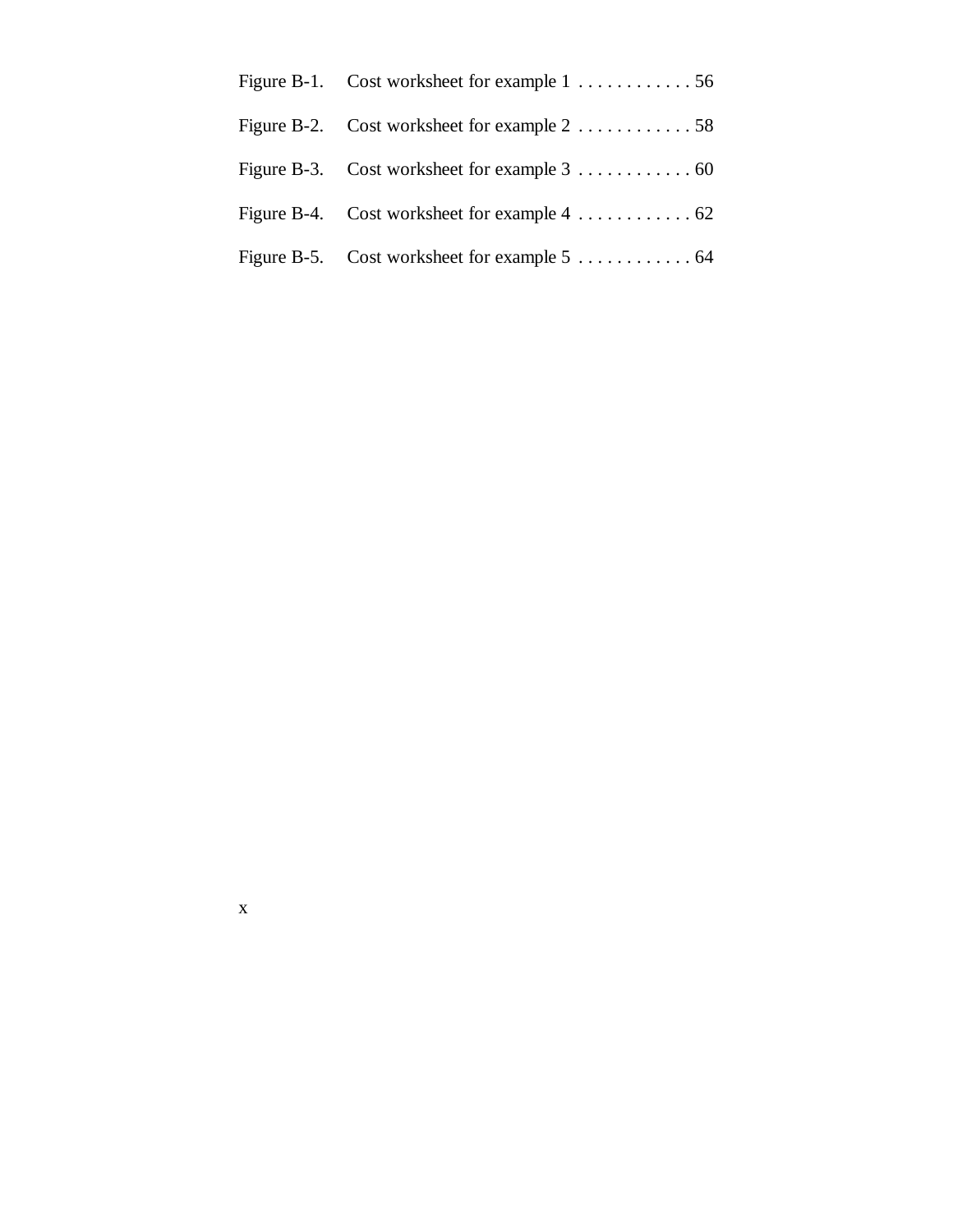## **List of Tables**

| Table 1.   | Sample patch performance data 34         |
|------------|------------------------------------------|
| Table 2.   | Worksheet for calculating patch survival |
| Table 3.   | Worksheet for calculating average repair |
| Table A-1. |                                          |
| Table A-2. | Data table for stripping test 44         |
| Table A-3. |                                          |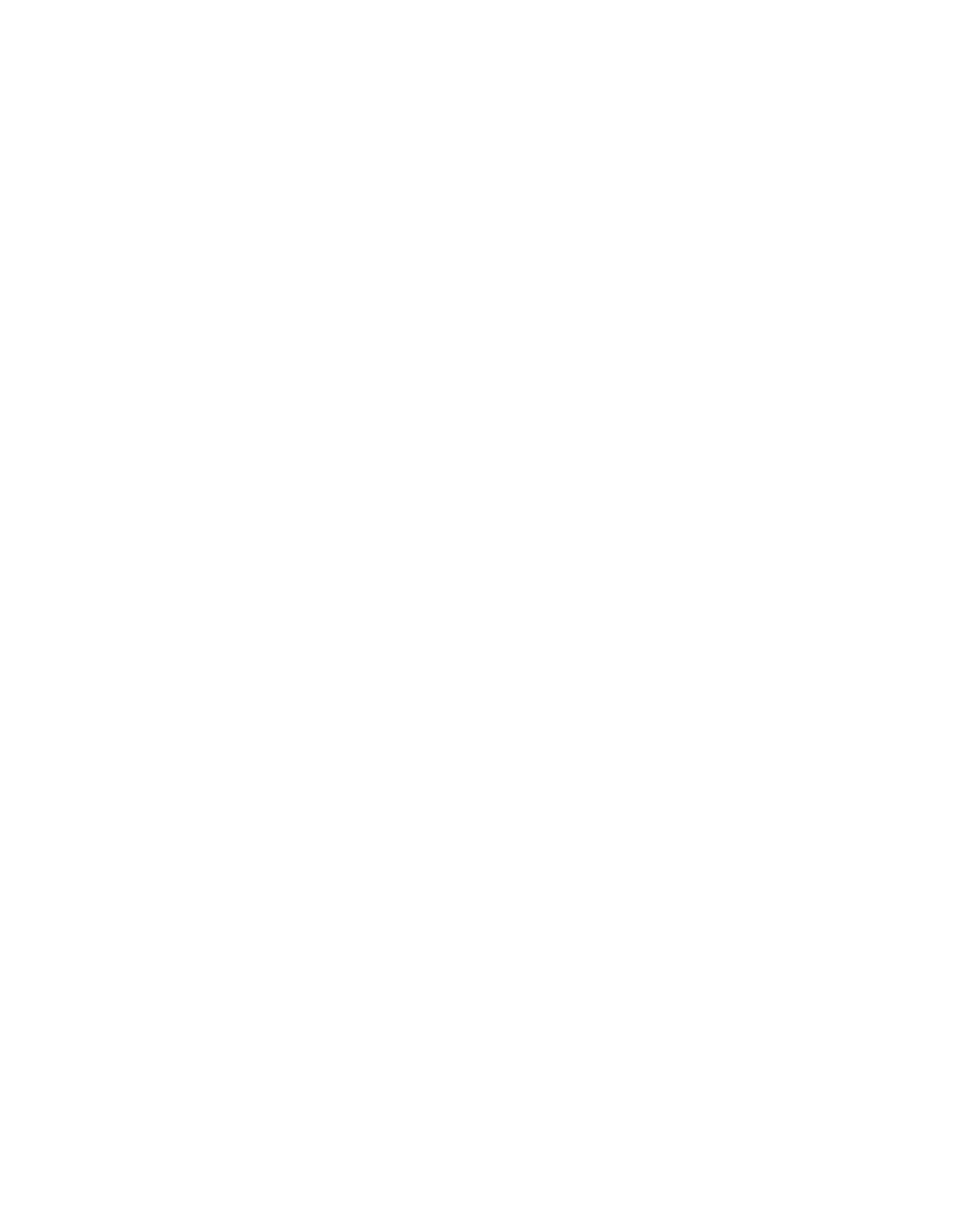# **1.0 Introduction**

As asphalt pavements age and deteriorate, the need for corrective measures to restore safety and rideability increases. Funding for rehabilitation and overlay of these pavements is not likely to keep up with the demand, requiring more agencies to use the most cost-effective methods when patching distressed areas. The patches will also be expected to survive longer and carry more traffic.

### **1.1 Scope of Manual**

This manual describes materials and procedures for the repair of *potholes*\* in asphalt-surfaced pavements. The materials and procedures discussed are for cold-mix stockpiled materials and for *spray-injection* patching devices. The information in this manual has been obtained through reviews of literature and current practices and through the results of various pothole repair studies, most notably the recently completed Strategic Highway Research Program (SHRP) Project H-106. Under Project H-106, the field performance of various cold-mix patching materials and procedures, as well as spray-injection patches, were investigated (Wilson, 1998). The use of hot-mix asphalt concrete (AC), although recognized as a preferred alternative for patching operations, is not covered in this manual.

The patching operations described in this manual can be performed in any weather. With the exception of the sprayinjection procedure, they require the use of cold-mix patching materials. The spray-injection procedure requires a device that

<sup>\*</sup> Italicized words are defined in the glossary.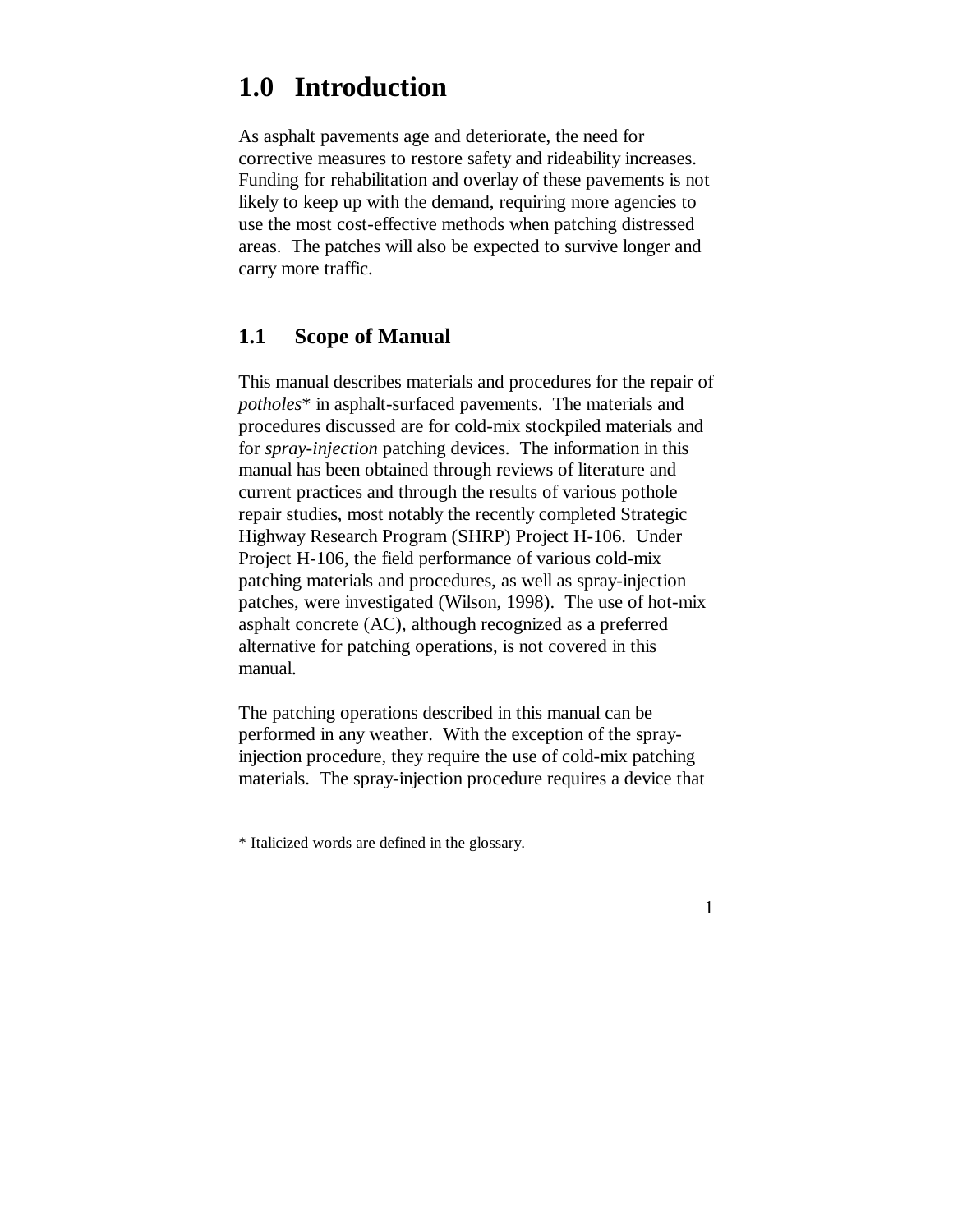can place virgin aggregate and heated emulsion into a pothole simultaneously; even so, this procedure can be carried out in most weather conditions.

### **1.2 Pothole Repair**

Potholes occur on asphalt-surfaced pavements subjected to a broad spectrum of traffic levels, from two-lane rural routes to multi-lane interstate highways. Any agency responsible for asphalt-surfaced pavements (either full-depth or composite) eventually performs *pothole patching*. Pothole patching is generally performed either as an emergency repair under harsh conditions, or as routine maintenance scheduled for warmer and drier periods. Pothole patching can be performed during weather conditions ranging from clear spring days to harsh winter storms, with temperatures anywhere from 38EC to -18EC.

Even though the moisture and traffic conditions may vary, the materials and methods for placing quality repairs are fairly similar. This manual describes patching techniques that have been used successfully under actual field conditions across the United States and Canada.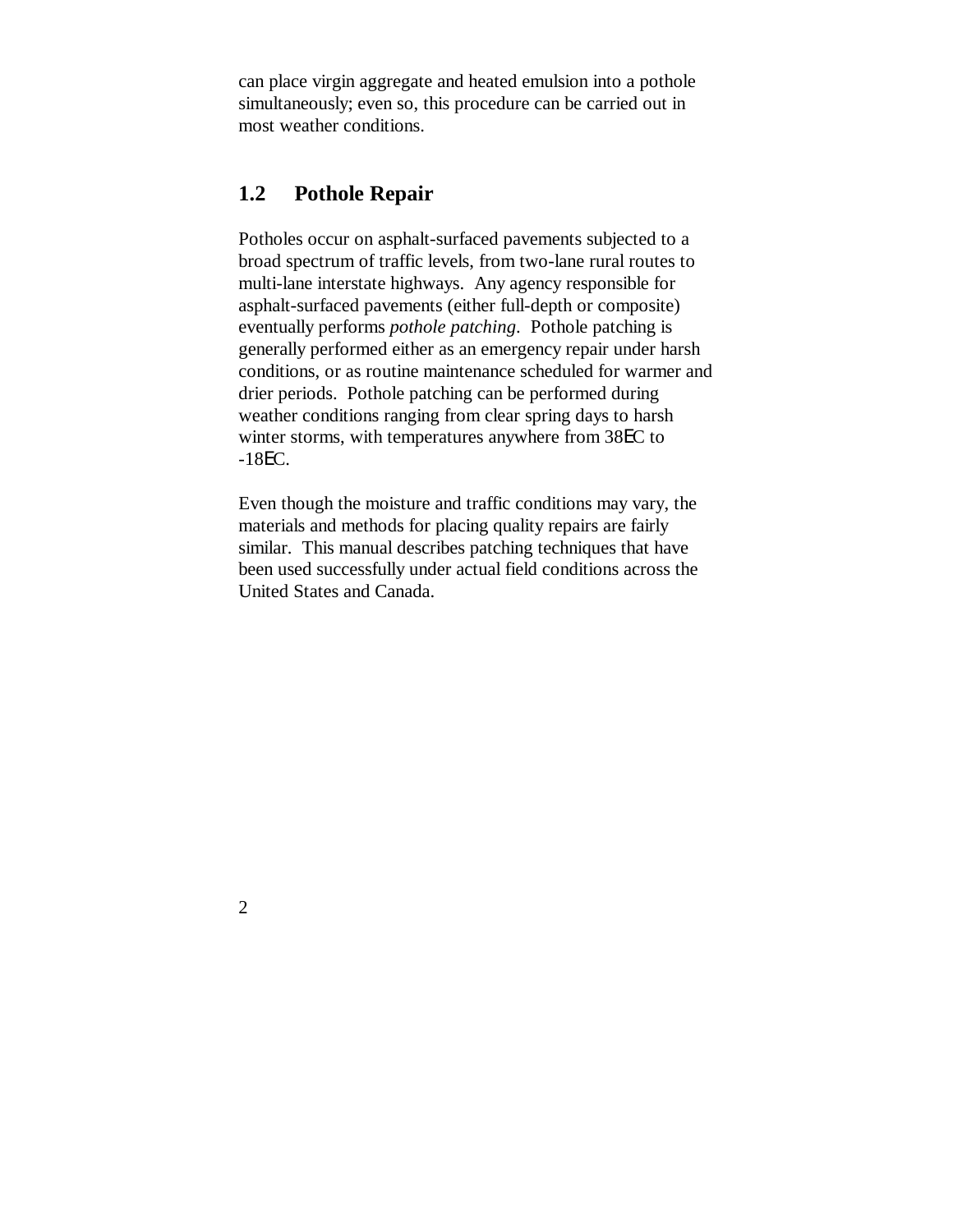## **2.0 Need for Pothole Repair**

The decision to patch potholes is influenced by many factors:

- The level of traffic.
- The time until scheduled rehabilitation or overlay.
- The availability of personnel, equipment, and materials.
- The tolerance of the traveling public.

In most cases, the public likes all potholes to be repaired promptly and forms a negative opinion of the highway agency when this fails to happen.

Potholes are generally caused by moisture, freeze-thaw action, traffic, poor underlying support, or some combination of these factors. Pothole repair is necessary in those situations where potholes compromise safety and pavement rideability.

Pothole repair operations can usually be divided into two distinct periods. The first period is winter repairs, when temperatures are low, base material is frozen, and additional moisture and freeze-thaw cycles are expected before the spring thaw. The second period is spring repairs, when base material is wet and soft, and few additional freeze-thaw cycles are expected.

Regardless of the climatic conditions, the potential safety and rideability problems that could result from the unrepaired distress must be considered when deciding whether a pothole should be patched. A highway agency must repair potentially hazardous potholes as soon as it becomes aware of them.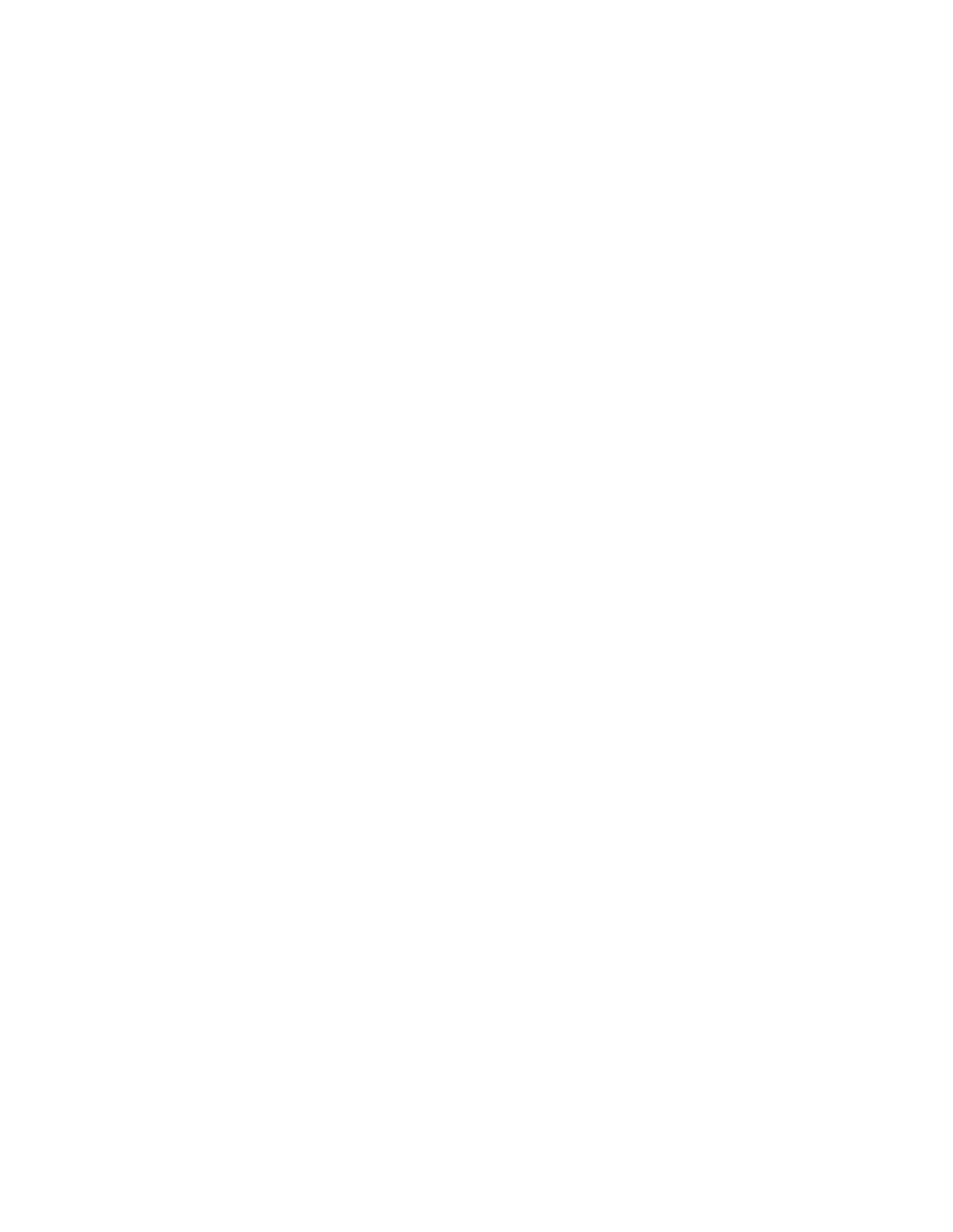# **3.0 Planning and Design**

The two main elements of quality pothole patching are material selection and repair procedures. For every combination of these two factors, the cost-effectiveness of the overall patching operation will be affected by material, labor, and equipment costs. The combinations of materials and procedures that will produce optimum cost-effectiveness vary from agency to agency. The following sections discuss each of these items.

### **3.1 Materials**

Most agencies have three types of cold mixes available to them. The first of these is cold mix produced by a local asphalt plant, using the available aggregate and binder, usually without an opportunity to consider compatibility or expected performance.

The second type is cold mix produced according to specifications set by the agency that will use the mix. The specifications normally include the acceptable types of aggregate and asphalt, as well as acceptance criteria for the agency to purchase the material. The aggregate and asphalt are usually tested for compatibility before specifying acceptable sources. The use of spray-injection devices by agency employees would fall into this category, since the agency must check the asphalt-aggregate compatibility before placing patches.

The third type is proprietary cold mix. A local asphalt plant generally produces this material using specially formulated binders. These binders are produced by companies that test the local aggregate, design the mixes, and monitor production to ensure the quality of the product. These materials (like other cold mixes) can be produced in bulk and stockpiled, or they can be packaged into buckets or bags to make the material easier to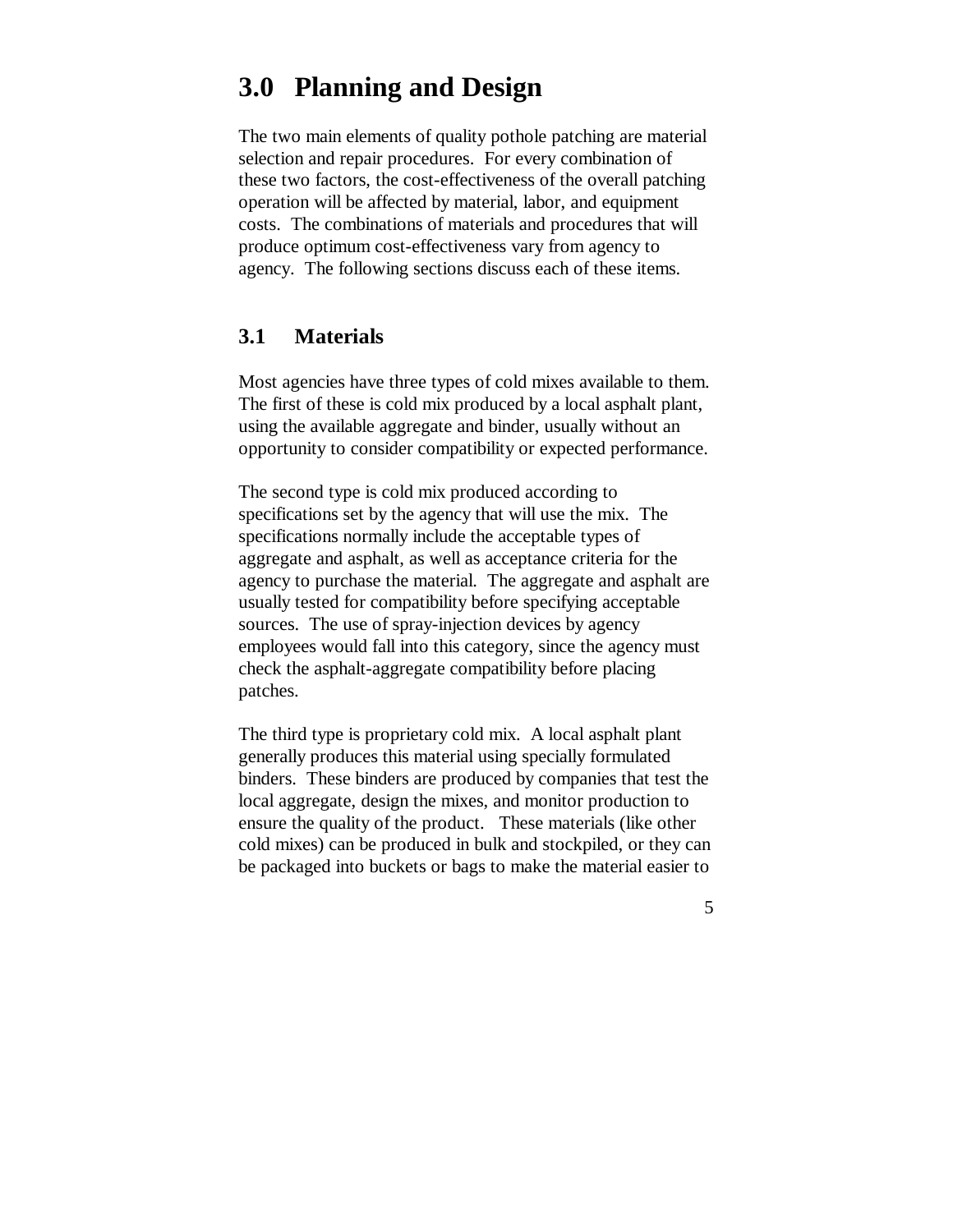handle in the field. Spray-injection patching performed by a contractor would fall into this third category, since the aggregate and binder are supplied by and should be tested by a patching contractor.

For each of these materials, an agency must address different concerns when verifying the quality of materials used for patching. When using cold mixes produced according to agency specifications, the compatibility of the binder and aggregate must be checked. When using proprietary materials that are already mixed, some acceptance testing must be done before purchasing the material. Acceptance testing of sprayinjection materials is more difficult than for a stockpiled cold mix due to the nature of the finished product. Examples of both compatibility and acceptance testing procedures are provided below.

#### **3.1.1 Compatibility testing**

The first step in producing a quality cold-mix material is to test the compatibility of the binder and aggregate. Although the majority of asphalt-aggregate combinations will produce satisfactory results, some combinations produce cold mixes that do not perform well. Being able to identify potential mix problems prior to large-scale production can be very beneficial.

In addition to determining compatibility, an agency must also determine target asphalt contents. Appendix A summarizes a testing plan for material compatibility and for estimating the optimum asphalt content. This testing plan is recommended when an agency is considering using a previously untried combination of asphalt and aggregate.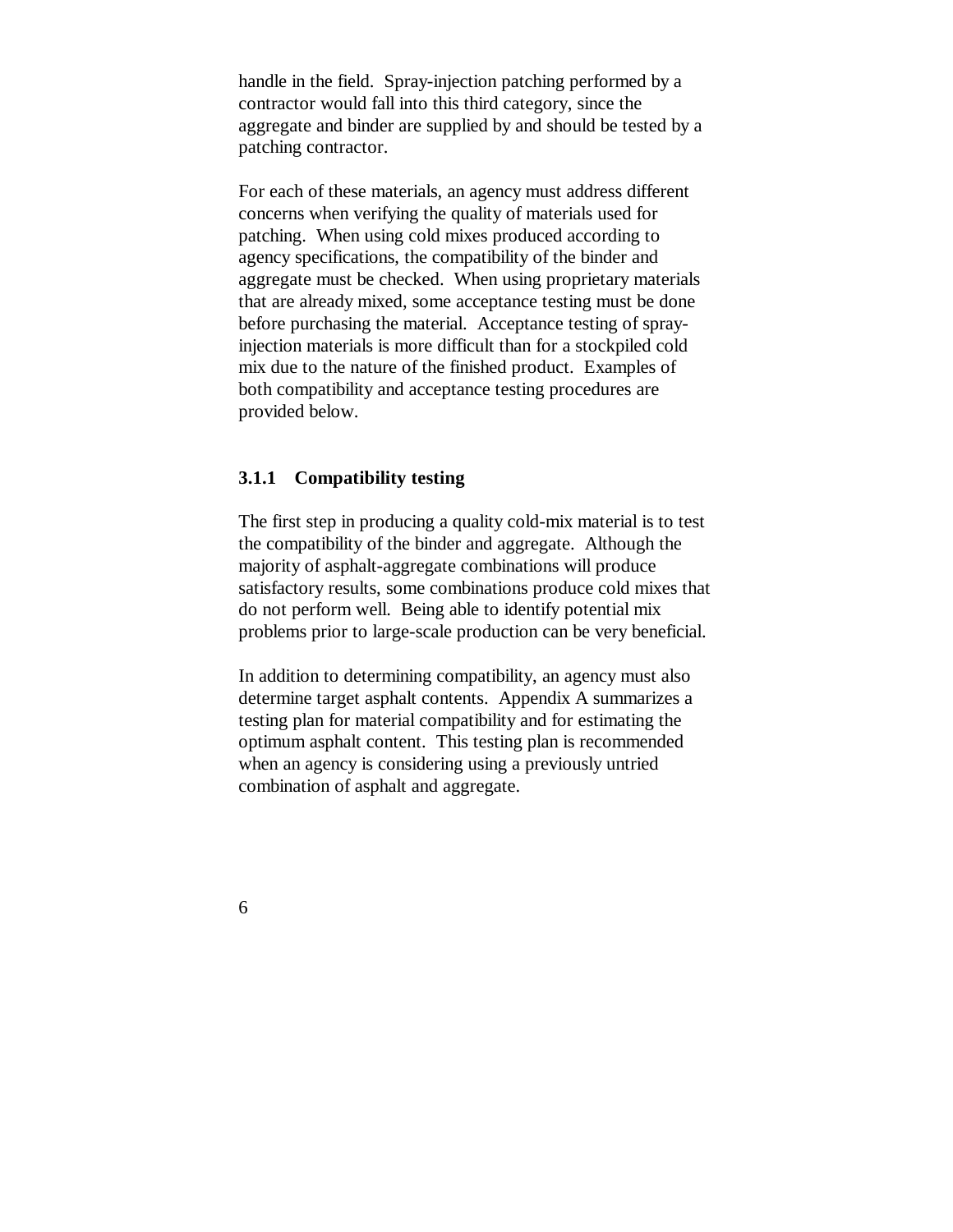Most agencies use cold mixes consisting of asphalt-aggregate combinations that have been used successfully. The following section describes a testing plan to ensure the quality of the coldmix material before use under actual roadway conditions.

#### **3.1.2 Acceptance testing**

When a previously used cold-mix or proprietary material is being considered for use, acceptance testing is recommended to ensure the quality of the current batches. The acceptance test procedure is presented in appendix A. Although the acceptance procedure does not guarantee a successful patching material, it is designed to identify materials likely to perform poorly in the field.

### **3.2 Repair Techniques**

Many maintenance agencies use the *throw-and-go* method for repairing potholes. Although not considered the best way to patch potholes, it is the most commonly used method because of its high rate of production. The procedure described in this manual is more accurately termed *throw-and-roll*, and it should be considered a superior alternative to the traditional throwand-go method.

An installation technique used by many agencies is the *semipermanent* repair procedure. This procedure represents an increased level of effort for patching potholes. This increased effort increases the performance of the patches by improving the underlying and surrounding support provided for the patches. It also raises the cost of the patching operation.

Agencies also use spray-injection devices for repairing potholes. This technique has higher equipment costs than the other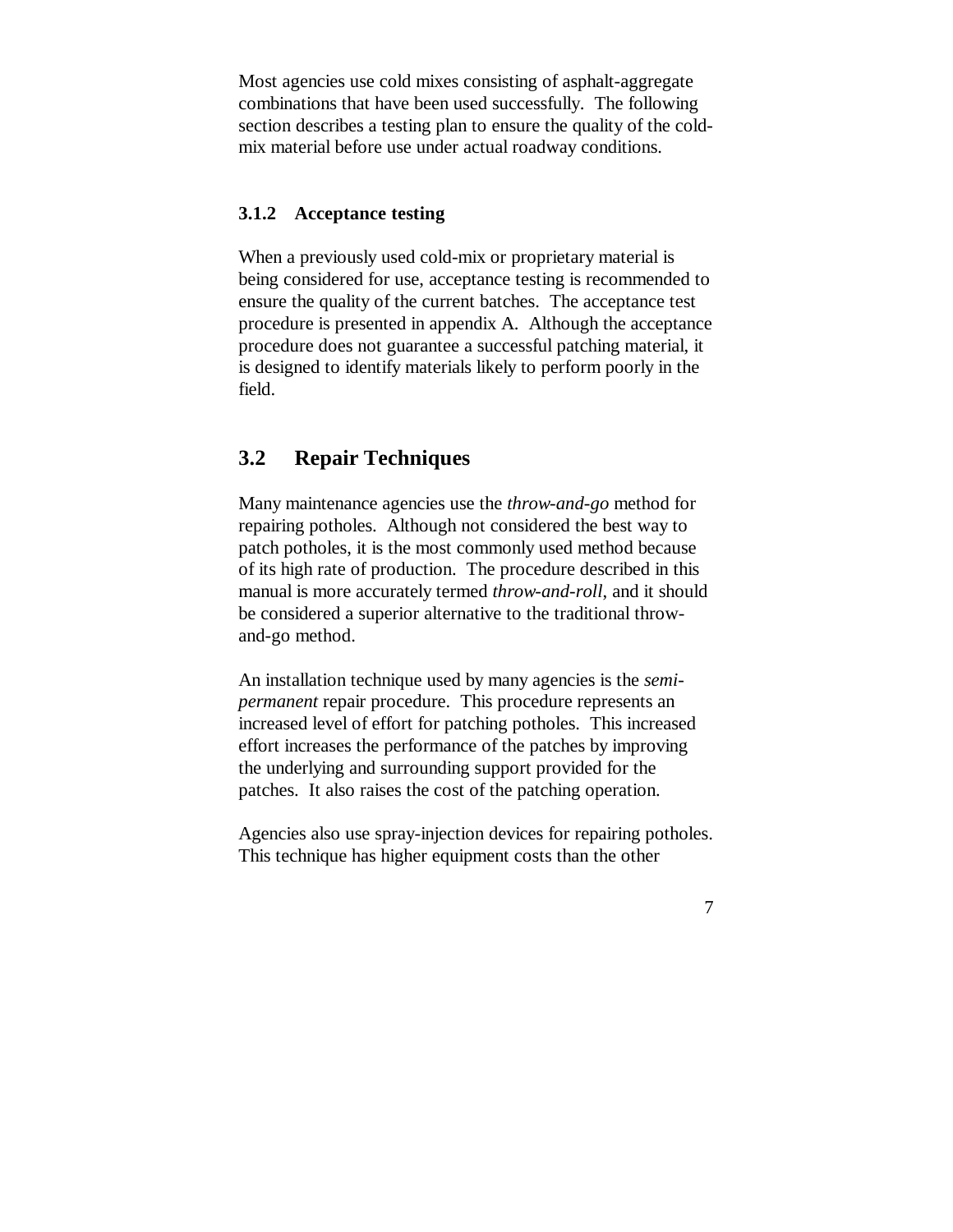procedures, but it also has a high rate of productivity and lower material costs.

Another method used by some agencies is the *edge seal* method. This method requires a second pass through the repair area, but can improve patch performance in older pavements with a lot of cracking.

#### **3.2.1 Throw-and-roll**

The throw-and-roll method consists of the following steps:

- 1. Place the material into a pothole (which may or may not be filled with water or debris), as shown in figure 1.
- 2. Compact the patch using truck tires, as shown in figure 2.
- 3. Verify that the compacted patch has some crown between 3 and 6 mm).
- 4. Move on to the next pothole.
- 5. Open the repaired section to traffic as soon as maintenance workers and equipment are cleared from the area.

One difference between this method and the traditional throwand-go method is that some effort is made to compact the patches. Compaction provides a tighter patch for traffic than simply leaving loose material. The extra time to compact the patches (generally 1 to 2 additional minutes per patch) will not significantly affect productivity. This is especially true if the areas to be patched are separated by long distances and most of the time is spent traveling between potholes.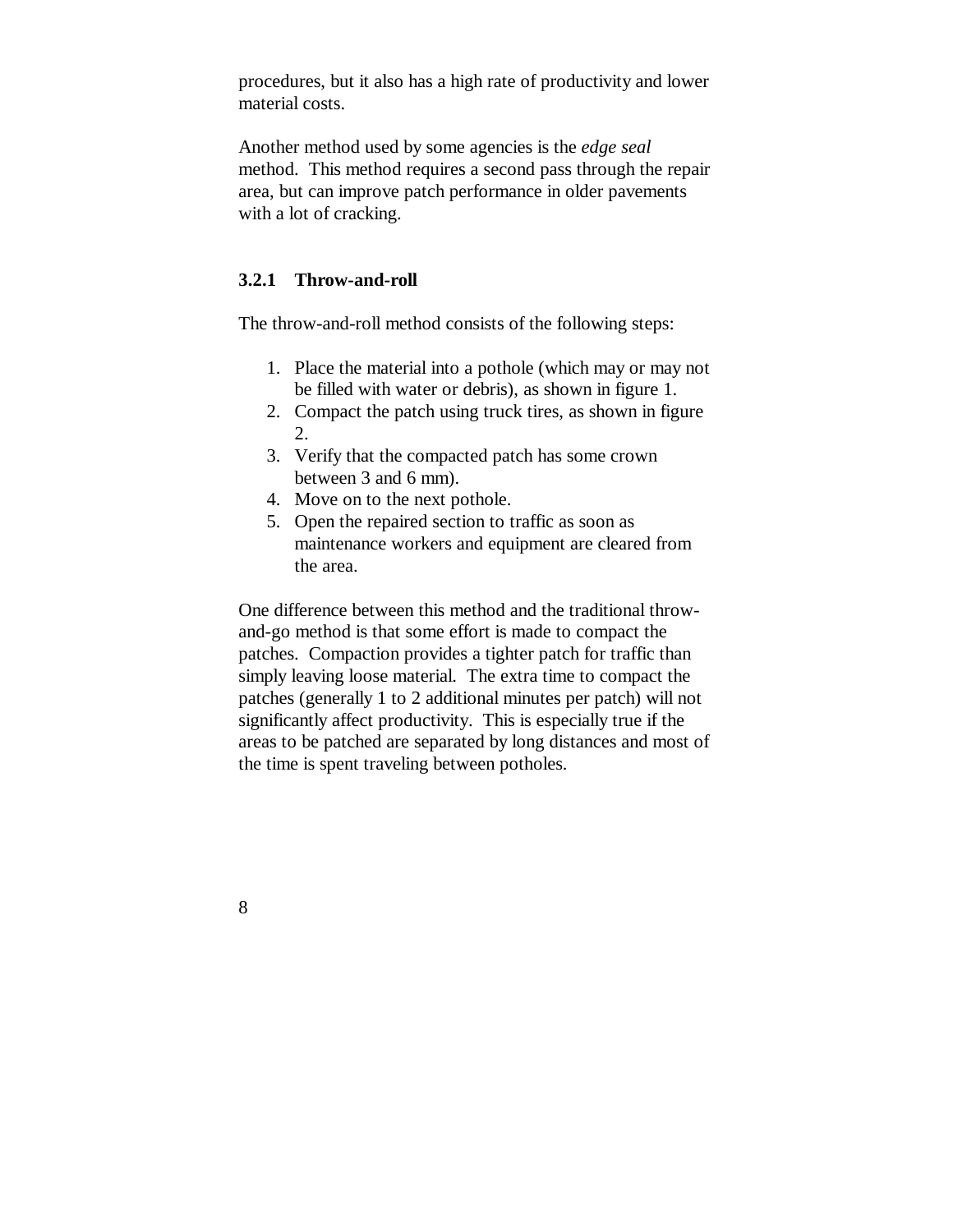

Figure 1. Throw-and-roll procedure— material placement.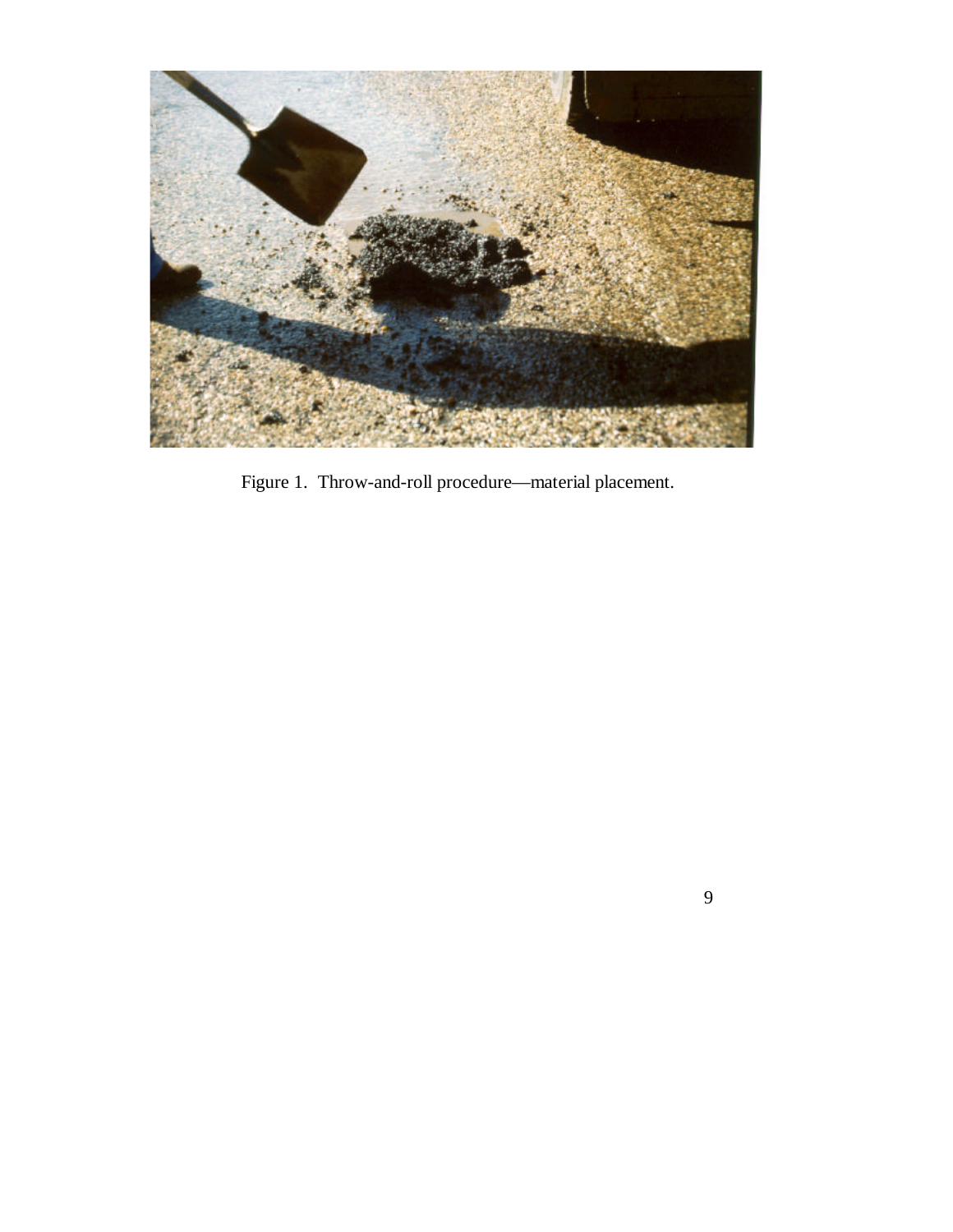

Figure 2. Throw-and-roll procedure— compaction of patch.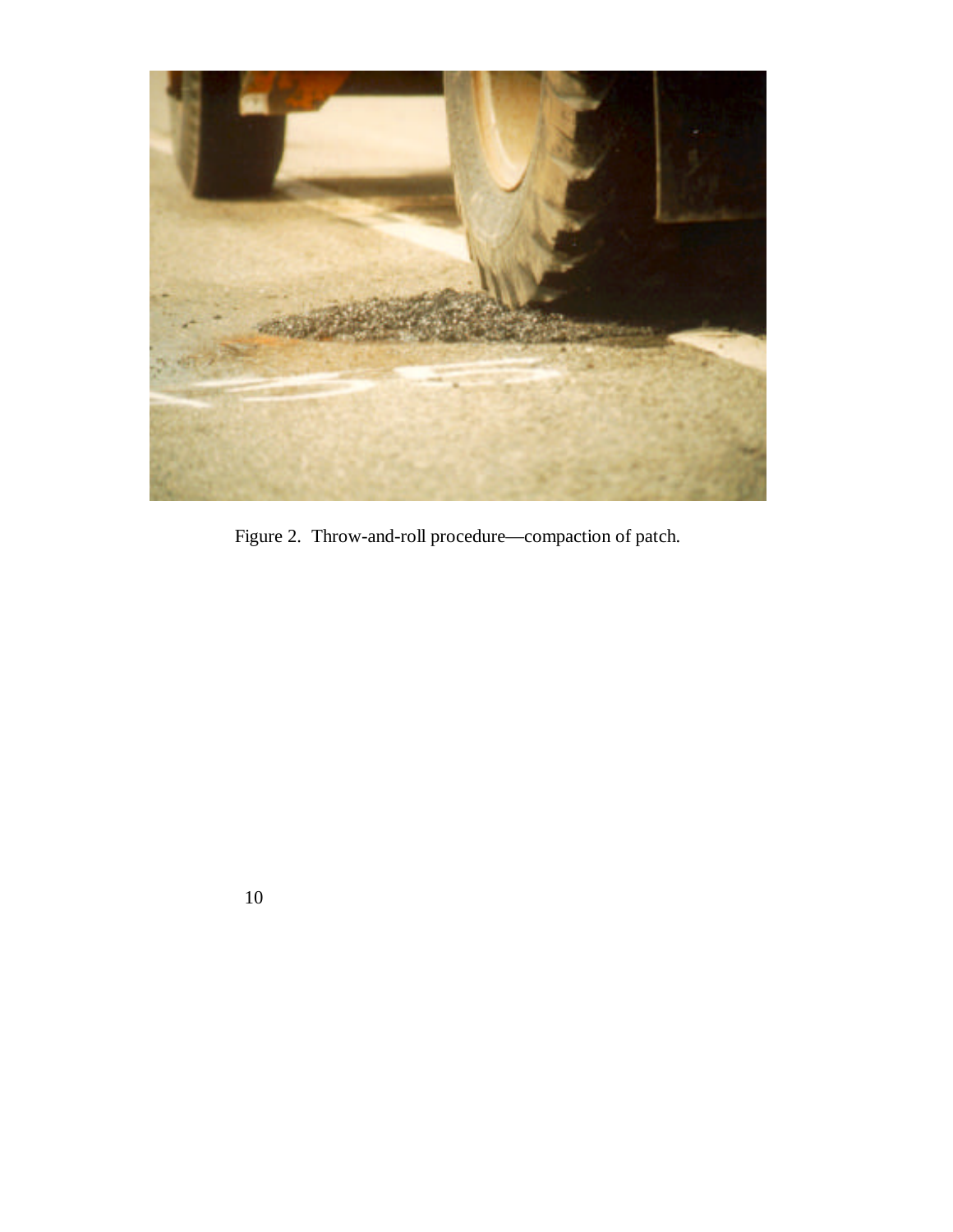#### **3.2.2 Semi-permanent**

The semi-permanent repair method is considered one of the best for repairing potholes, short of full-depth removal and replacement. This procedure includes the following steps:

- 1. Remove water and debris from the pothole.
- 2. Square-up the sides of the patch area until vertical sides exist in reasonably sound pavement, as shown in figures 3 and 4.
- 3. Place the mix.
- 4. Compact with a device smaller than the patch area. (Single-drum vibratory rollers and vibratory plate compactors work best.) [See figures 5 and 6.]
- 5. Open the repaired section to traffic as soon as maintenance workers and equipment are cleared from the area.

This repair procedure provides a sound area for patches to be compacted against and results in very tightly compacted patches. However, it requires more workers and equipment and has a lower productivity rate than either the throw-and-roll or the spray-injection procedure.

#### **3.2.3 Spray injection**

The spray-injection procedure consists of the following steps:

- 1. Blow water and debris from the pothole.
- 2. Spray a tack coat of binder on the sides and bottom of the pothole.
- 3. Blow asphalt and aggregate into the pothole.
- 4. Cover the patched area with a layer of aggregate.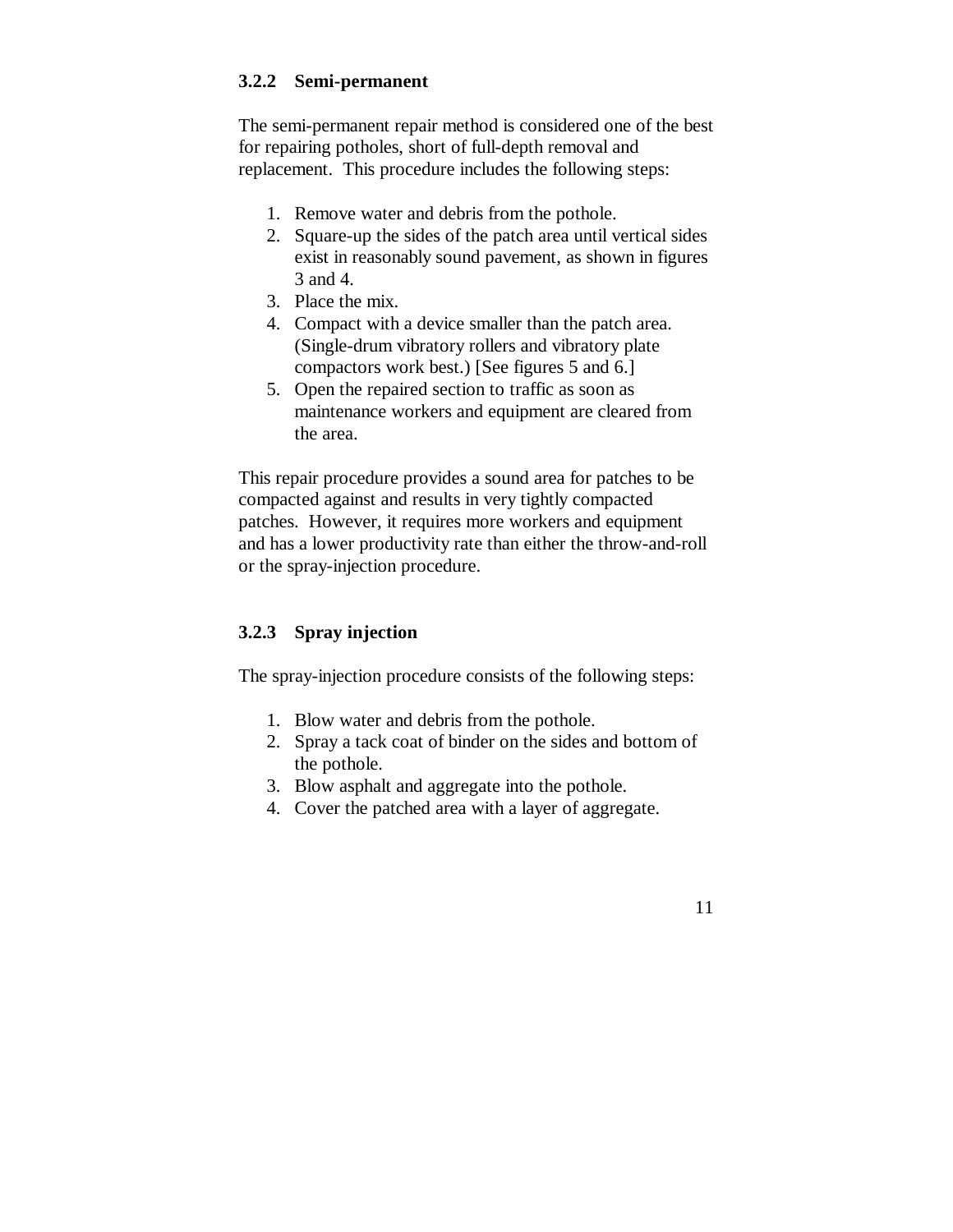

Figure 3. Semi-permanent procedure— straightening edges using hand-held pavement saw.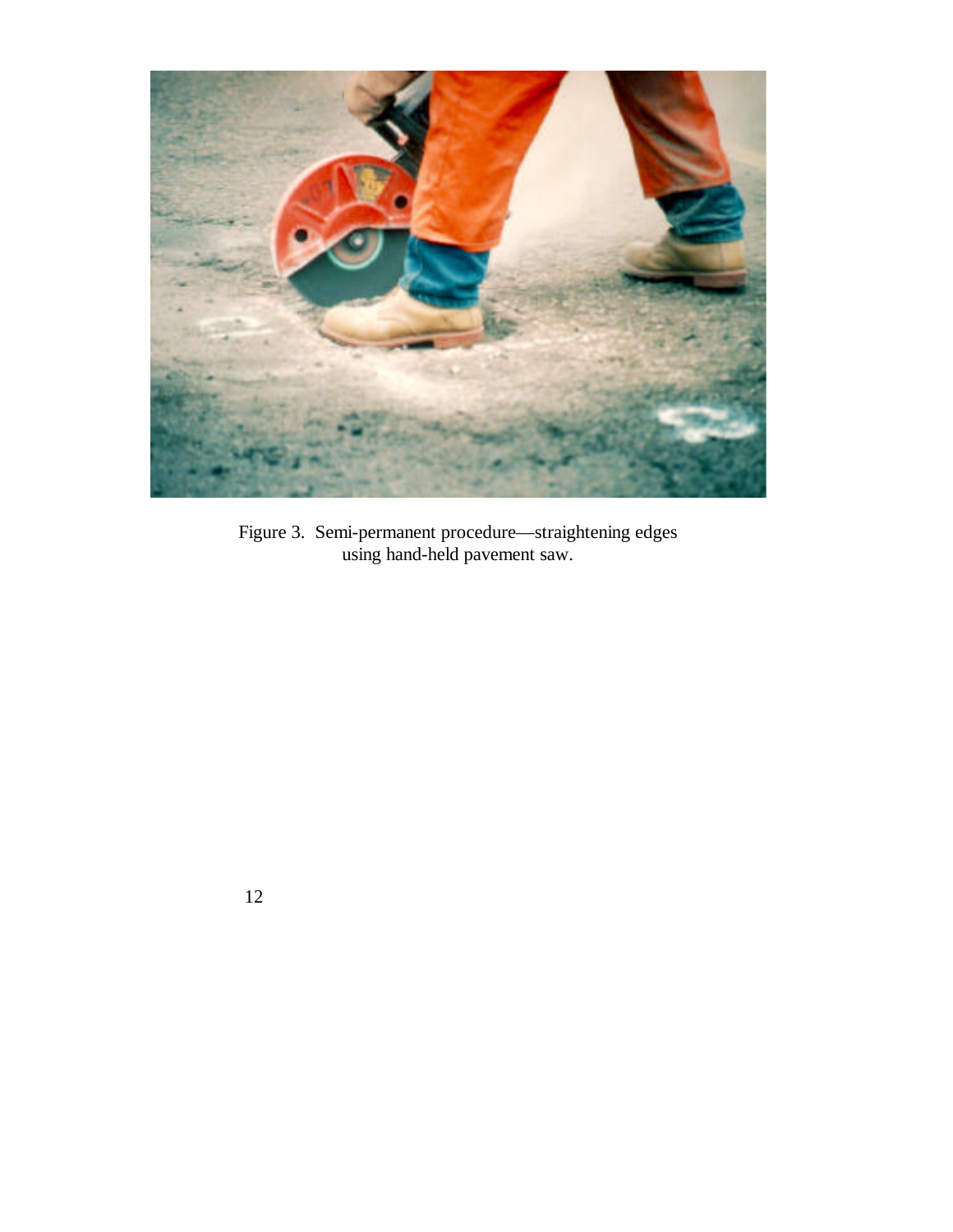

Figure 4. Semi-permanent procedure— straightening edges using cold-milling machine.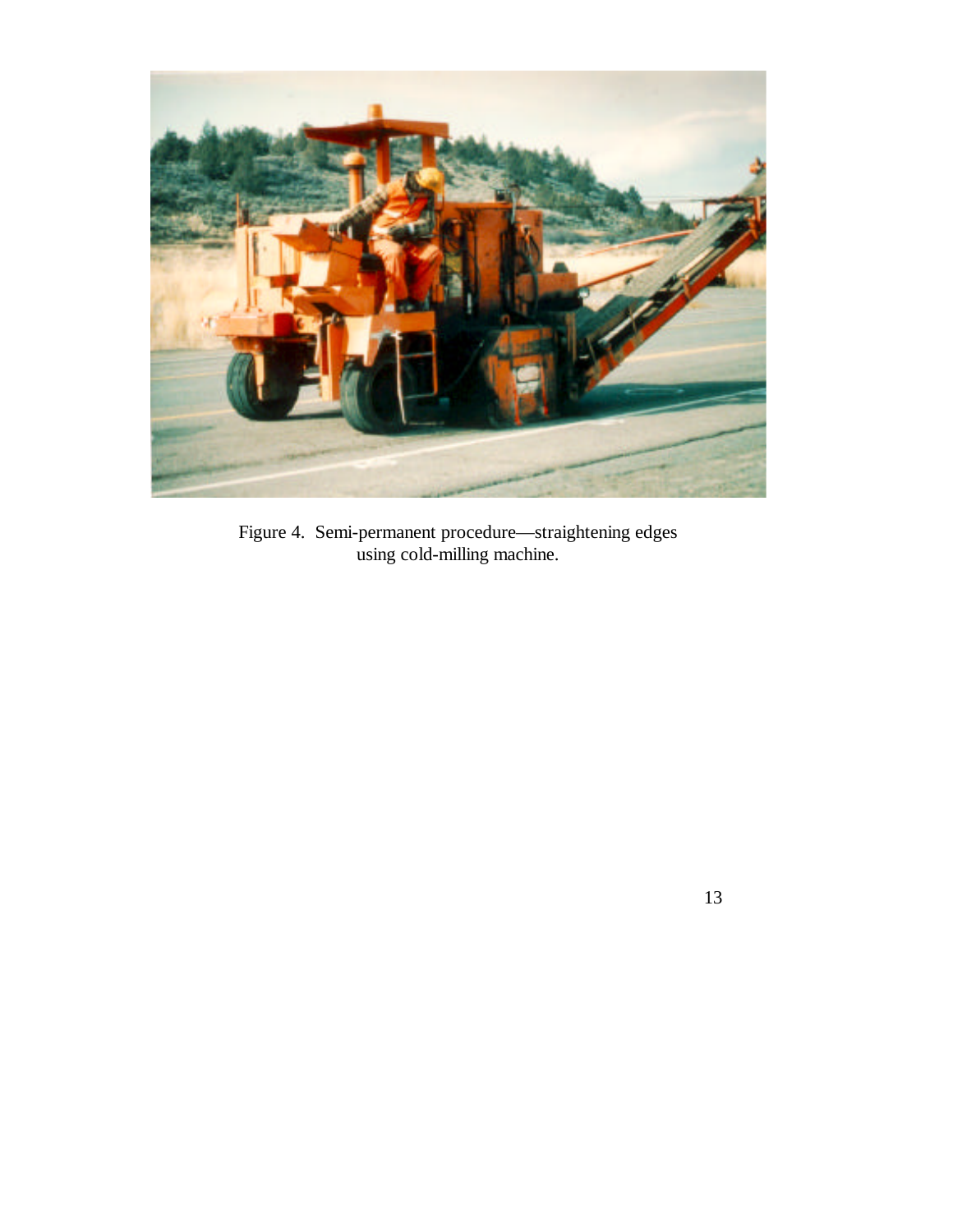

Figure 5. Semi-permanent procedure— compaction using vibratory-plate compactor.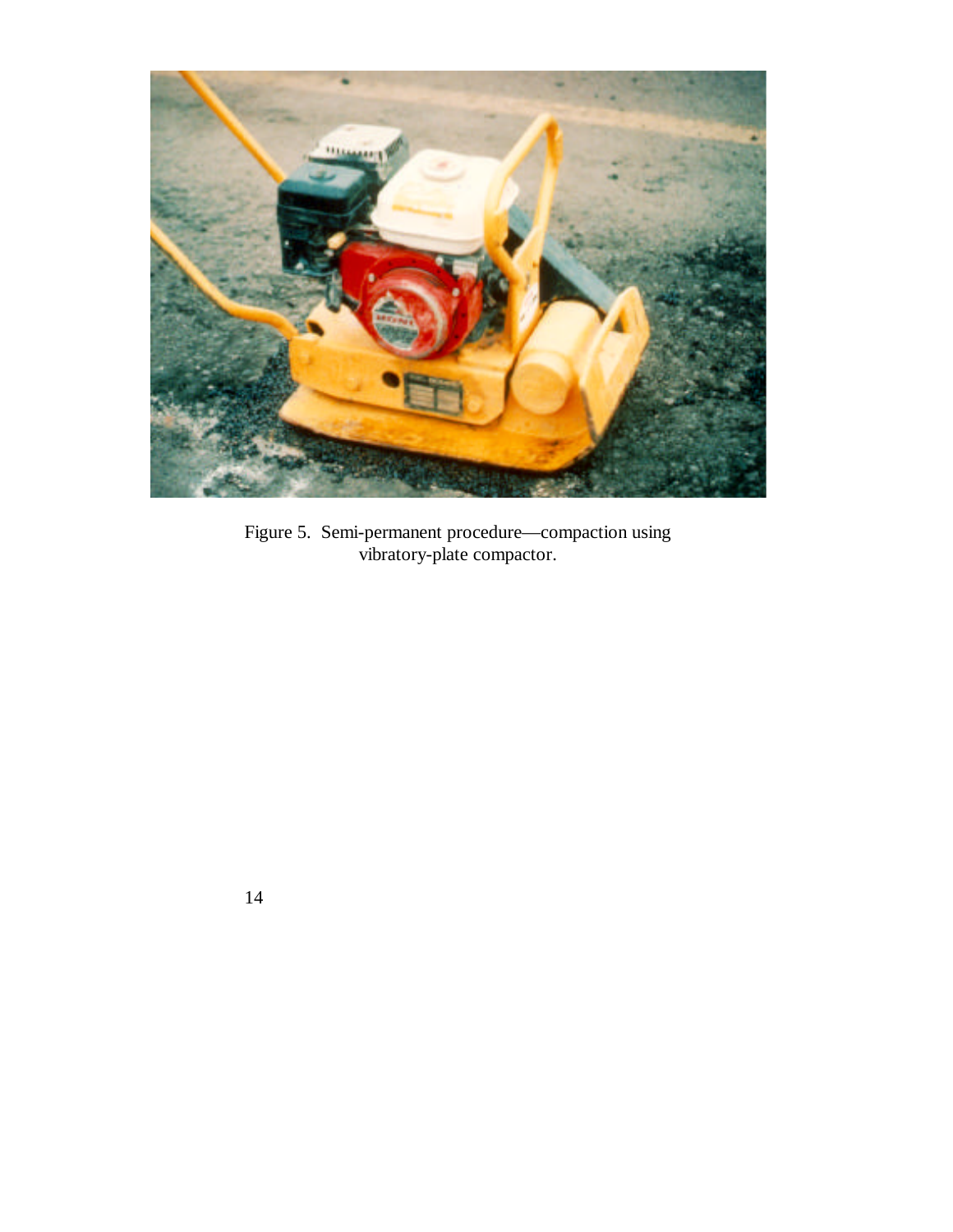

Figure 6. Semi-permanent procedure— single-drum vibratory roller used for compaction.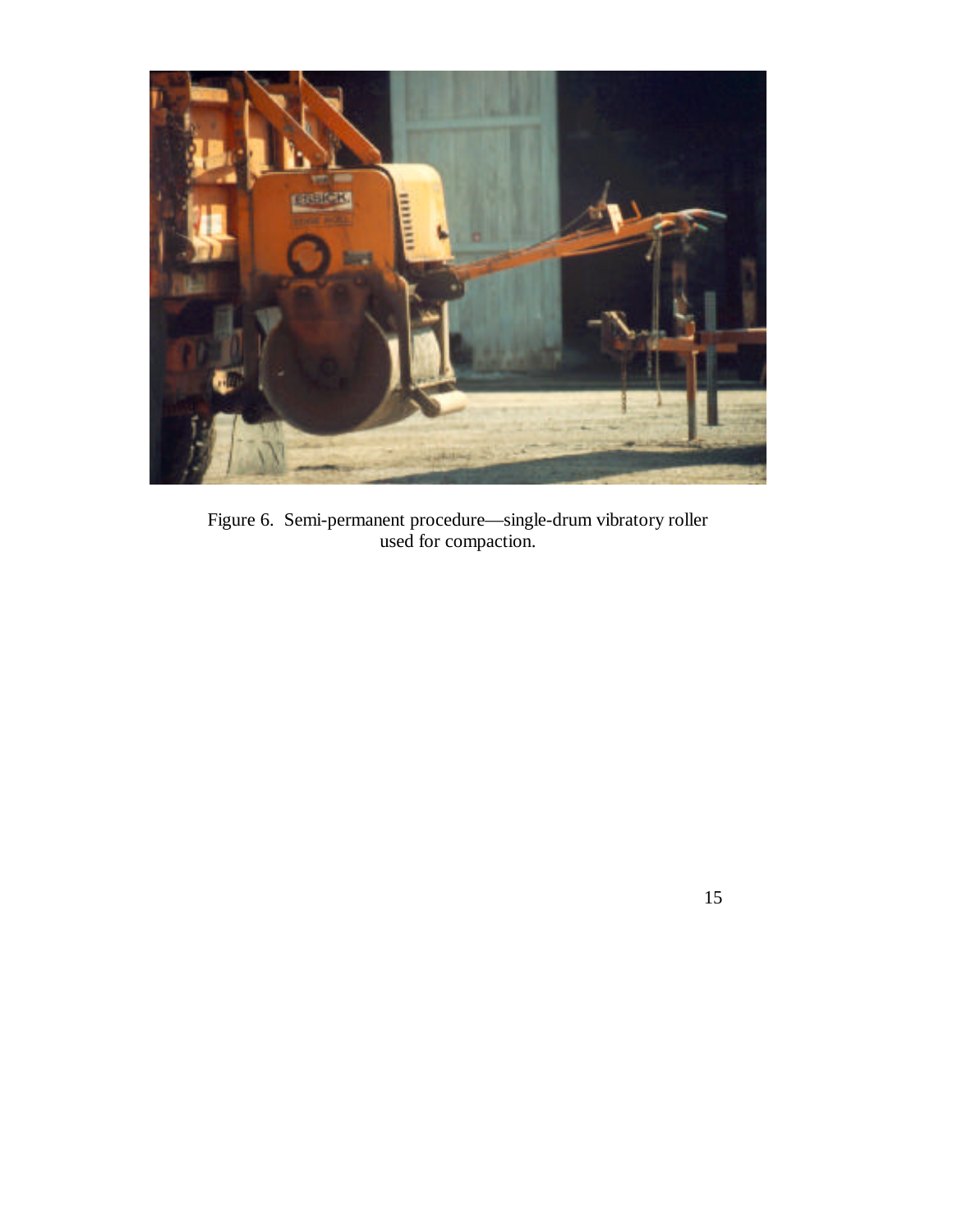5. Open the repaired section to traffic as soon as maintenance workers and equipment are cleared from area.

This procedure requires no compaction after the cover aggregate has been placed. Figures 7 and 8 illustrate the two main types of spray-injection devices available. The first (figure 7) is a trailer unit towed behind a truck carrying the aggregate. The second (figure 8) is a unit with aggregate, heated binder tank, and delivery systems all contained in a single vehicle.

#### **3.2.4 Edge seal**

The edge seal method consists of the following steps:

- 1. Place the material into a pothole (which may or may not be filled with water or debris). [See figure 1.]
- 2. Compact the patch using truck tires. [See figure 2.]
- 3. Verify that the compacted patch has some crown (between 3 and 6 mm).
- 4. Move on to the next pothole.
- 5. Once the repaired section has dried, place a ribbon of asphaltic tack material on top of the patch edge (tack material should be placed on both patch and pavement surfaces).
- 6. Place a layer of sand on the tack material to prevent tracking by vehicle tires.
- 7. Open the repaired section to traffic as soon as maintenance workers and equipment are cleared from the area.

This procedure may require a second visit to the repaired section by the crew to allow water to dry before placing the tack. Although this does reduce the productivity of the procedure, the placement of the tack material prevents water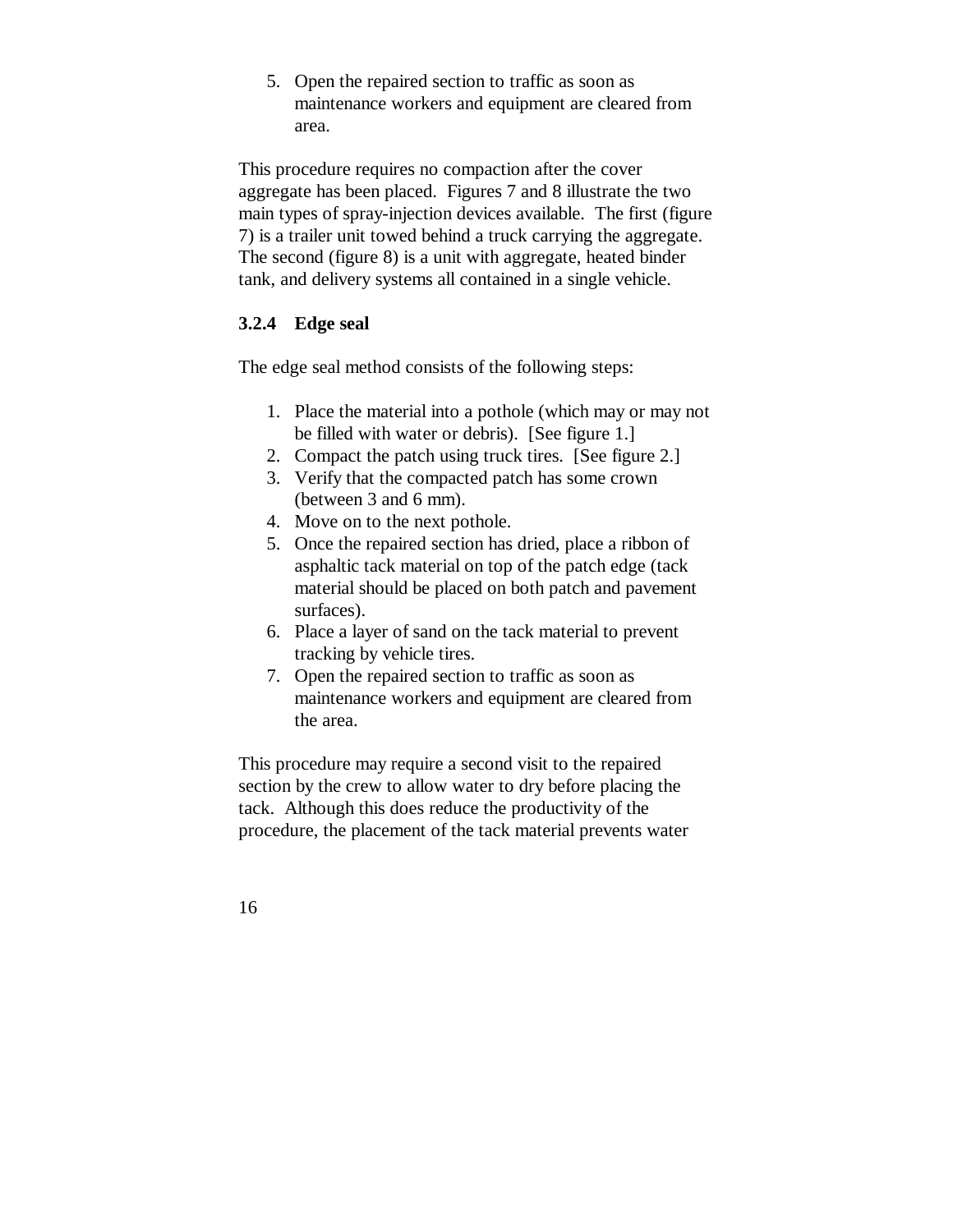

Figure 7. Spray-injection device— truck and trailer unit.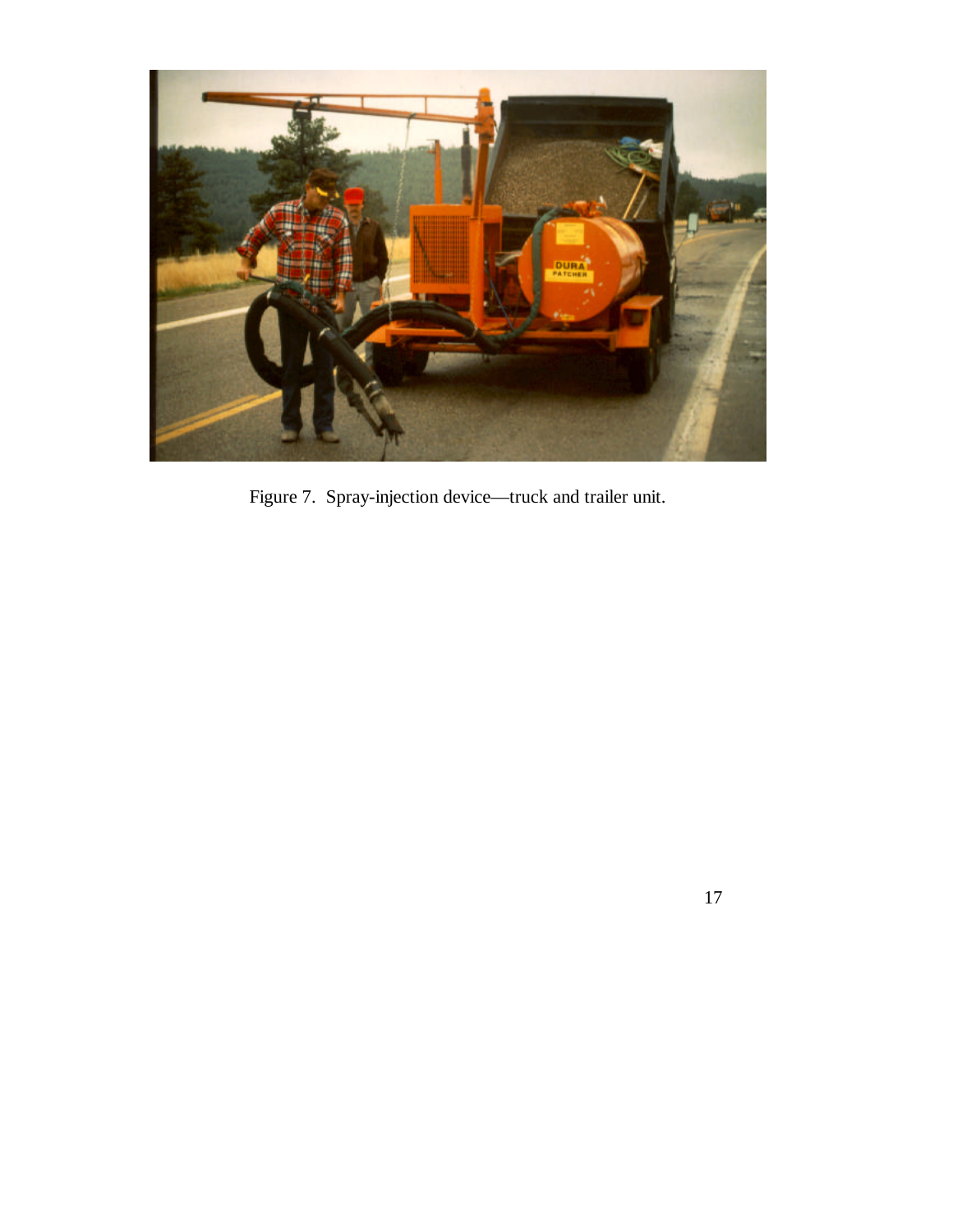

Figure 8. Spray-injection device— self-contained unit.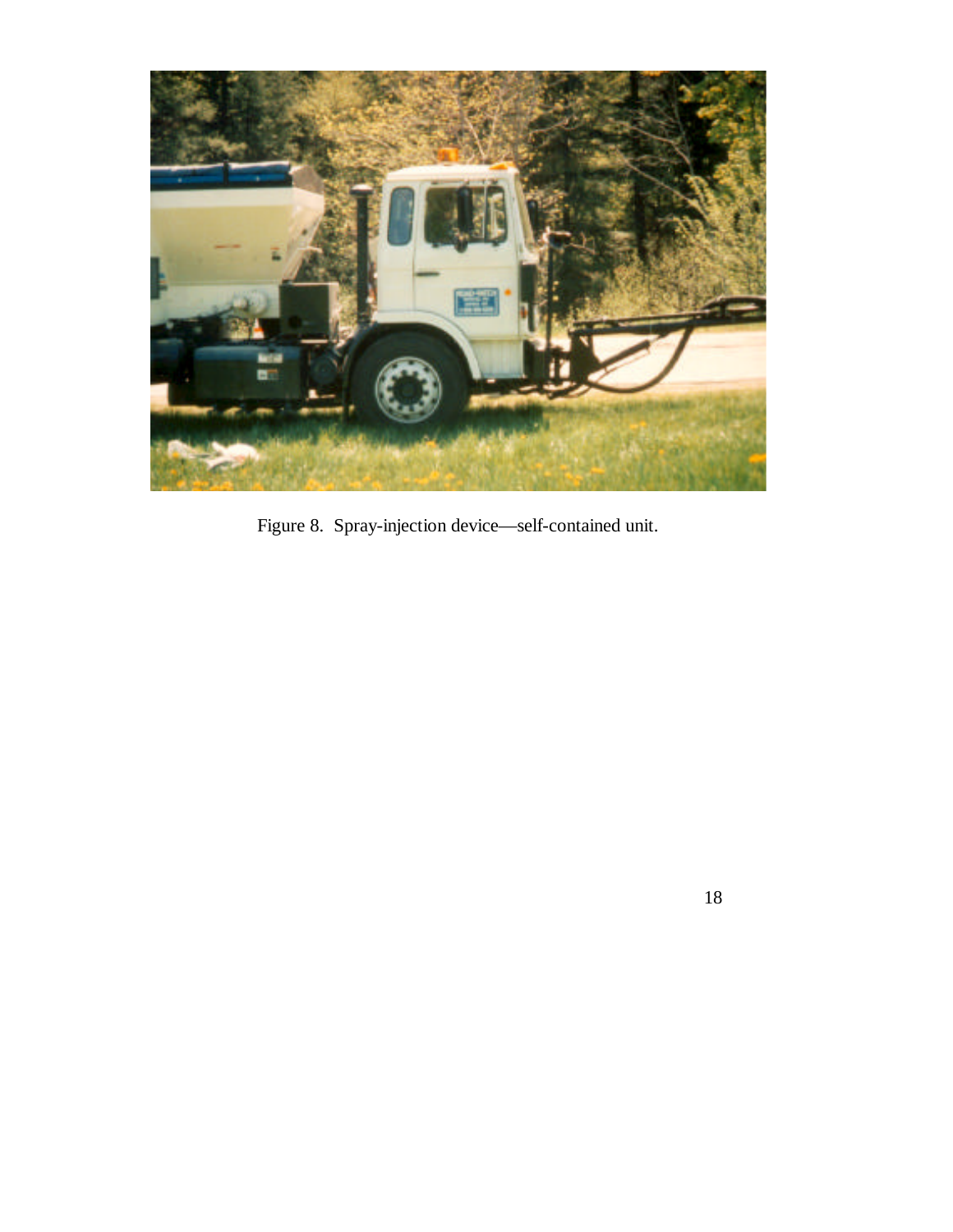from getting through the edge of the patch and can glue together pieces of the surrounding pavement, improving support for the patch.

### **3.3 Patching Costs**

The three main costs for pothole patching are material, labor, and equipment. The following sections discuss the costs of these aspects of the patching operation. There may also be some user-delay costs associated with pothole patching operations, as well as associated lane-closure time.

### **3.3.1 Materials**

The cost most commonly associated with pothole patching is the cost of materials. This is usually one of the least significant contributors to the overall cost of a patching operation. However, the material used for patching does impact the cost of the overall operation when there are differences in performance. More expensive materials that are placed with less effort and last longer can reduce the cost of the initial patching effort, as well as the amount of repatching needed. This reduces the labor and equipment costs for the overall operation.

#### **3.3.2 Labor**

For the throw-and-roll technique, the labor cost can be as little as two workers who do the actual patching, plus traffic control. One of the two workers shovels the material from the truck into the pothole, and the other drives the truck over the section to compact the patch. In some instances, the driver of the vehicle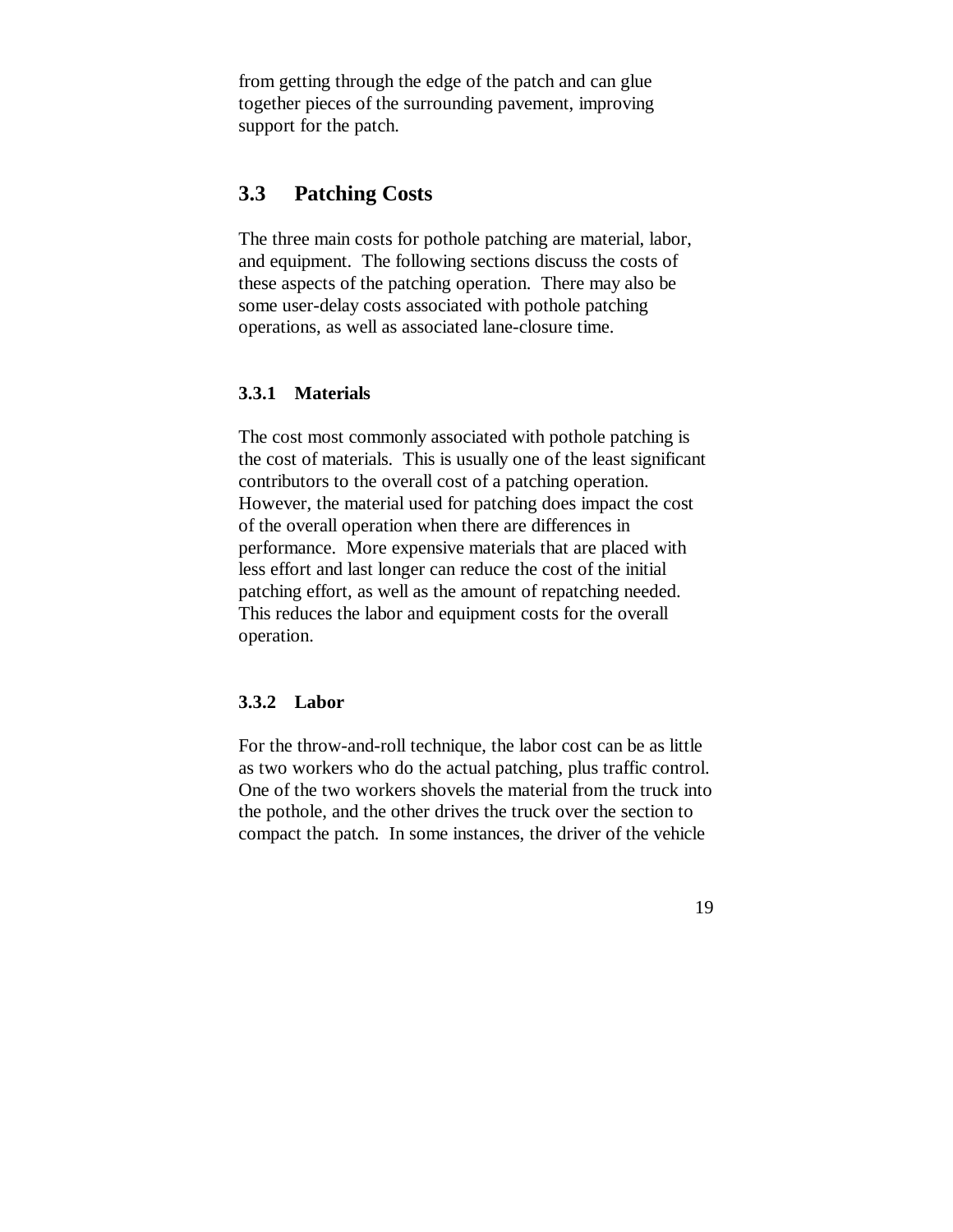is able to shovel material when patching large areas. This generally improves the productivity of the overall operation.

The edge seal procedure requires the same two workers and traffic control as the throw-and-roll procedure, but requires an extra pass to place the tack and sand materials.

The semi-permanent patching operation has proven to be the most efficient when four workers are used, along with the appropriate traffic control. Two workers clear out debris and square-up the edges, while the other two follow behind, placing material and compacting the patches. This procedure can be accomplished using more or fewer workers, but the experience of many agencies has found four workers to be optimum.

The cost of traffic control can be handled in several different ways, depending on the site of the patching operation and the needs of the particular agency. Labor costs for traffic control should be included when necessary.

The single-unit spray-injection device requires a single operator. Two operators are recommended when using the trailer-unit equipment (one to operate the vehicle and one to place the material). In both cases, traffic control is required.

#### **3.3.3 Equipment**

For the throw-and-roll, edge seal, and semi-permanent methods, shovels, rakes, or other handtools are needed for placing the material. For the throw-and-roll and edge seal methods, the only major equipment costs are for the truck carrying the material and the traffic control vehicles and signs.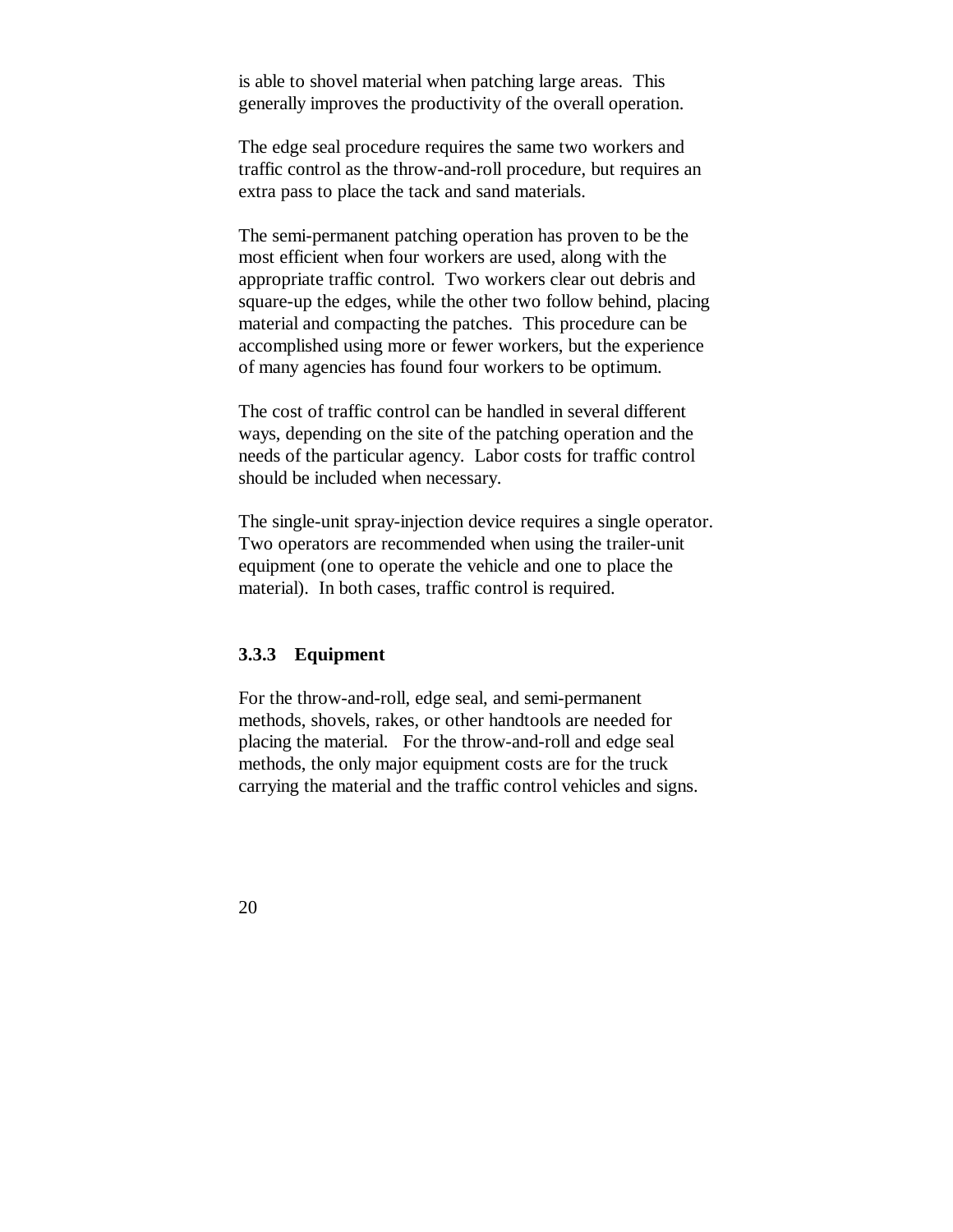For the semi-permanent repair method, the necessary equipment varies from agency to agency. A basic list includes the following:

- Material truck (with handtools).
- Equipment truck.
- Compaction device (vibratory plate and single-drum vibratory roller are generally both the most inexpensive and the most maneuverable).
- Air compressor.
- Edge-straightening device (jackhammer, pavement saw, cold-milling machine).
- Traffic control vehicles and signs.

The only equipment needed for spray injection is the sprayinjection device and the traffic control trucks and signs.

### **3.4 Overall Cost-Effectiveness**

To evaluate its current patching operation, an agency must calculate the cost-effectiveness of the overall operation. Figure 9 shows a worksheet that can be used to calculate the cost of a patching operation. This form can be used either for a current operation or for a proposed patching operation, using different materials or procedures.

### **3.4.1 Cost-effectiveness worksheet**

The worksheet shown in figure 9 requires the user to enter information for each material–procedure combination to be evaluated. Explanations of the inputs are given below.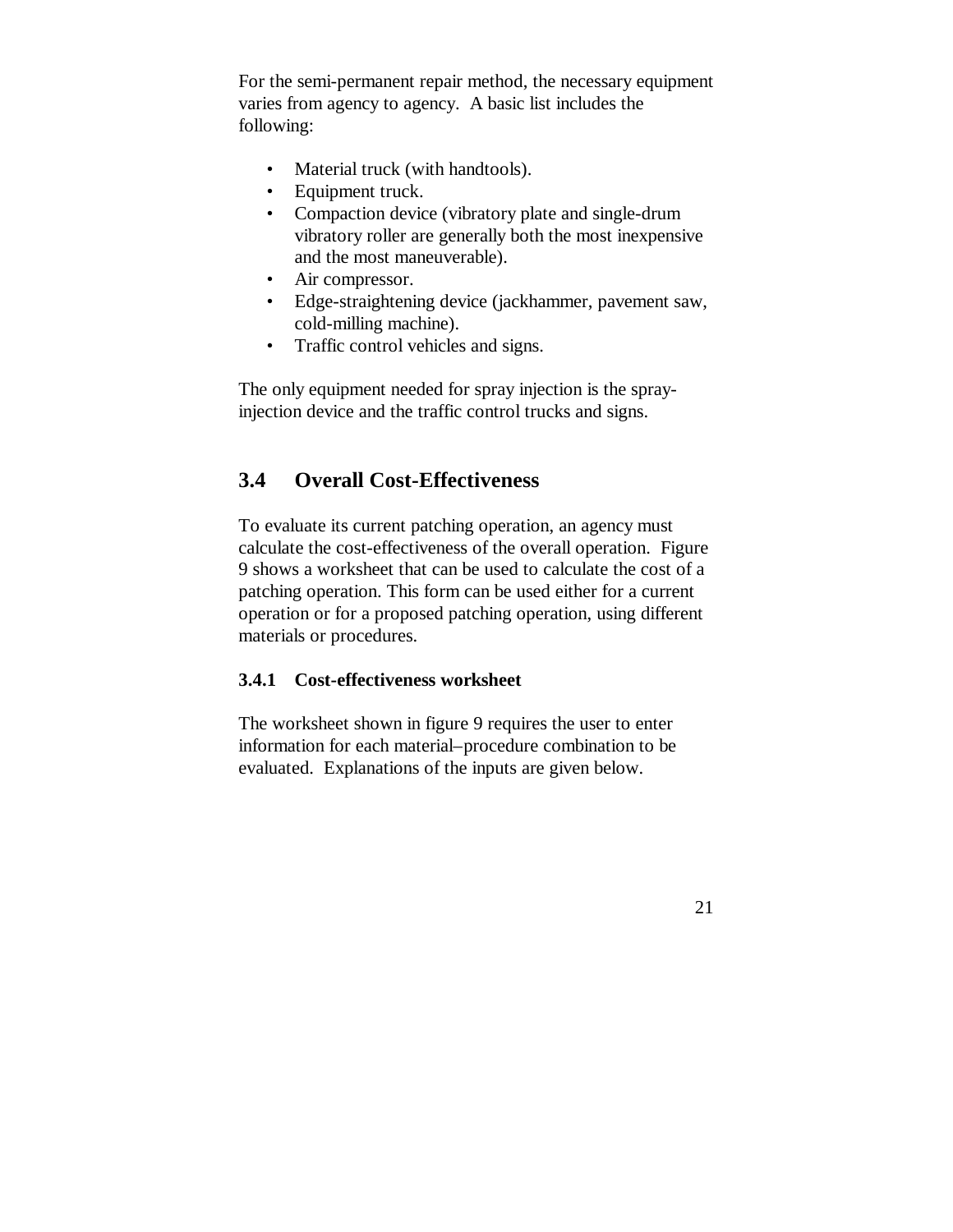### **MATERIAL COSTS**

| <b>Material Purchase Cost</b>                                                   | \$/metric ton               | (A)           |
|---------------------------------------------------------------------------------|-----------------------------|---------------|
| <b>Material Shipping Cost</b>                                                   | \$/metric ton               | (B)           |
| <b>Anticipated Material Needs</b>                                               | metric tons                 | (C)           |
| <b>LABOR COSTS</b>                                                              |                             |               |
| Number in Patching Crew                                                         |                             | (D)           |
| Average Daily Wage per Person                                                   | $\frac{\sqrt{3}}{4}$        | (E)           |
| Number in Traffic Control Crew                                                  |                             | (F)           |
| Average Daily Wage per Person                                                   | $\frac{\sqrt{2}}{2}$        | (G)           |
| <b>Supervisor Daily Wage</b>                                                    | \$/day                      | (H)           |
| <b>EQUIPMENT COSTS</b>                                                          |                             |               |
| <b>Material Truck</b>                                                           | \$/day                      | (I)           |
| <b>Traffic Control Truck and Signs</b>                                          | \$/day                      | $\mathcal{J}$ |
| <b>Preparation Equipment</b><br>(e.g., compressor, jackhammer,<br>pavement saw) | $\frac{\text{d}}{\text{d}}$ | (K)           |
| <b>Compaction Equipment</b><br>(e.g., vibratory plate, single-drum)             | $\frac{\text{d}}{\text{d}}$ | (L)           |
| <b>Extra Equipment Truck</b>                                                    | $\frac{\text{d}}{\text{d}}$ | (M)           |
| <b>Specialty Equipment</b><br>(e.g., spray-injection device)                    | $\frac{\text{d}}{\text{d}}$ | (N)           |
| <b>USER COSTS</b>                                                               |                             |               |
| <b>User Delay Costs</b>                                                         | $\frac{\text{d}}{\text{d}}$ | (O)           |

Figure 9. Worksheet for patching costs.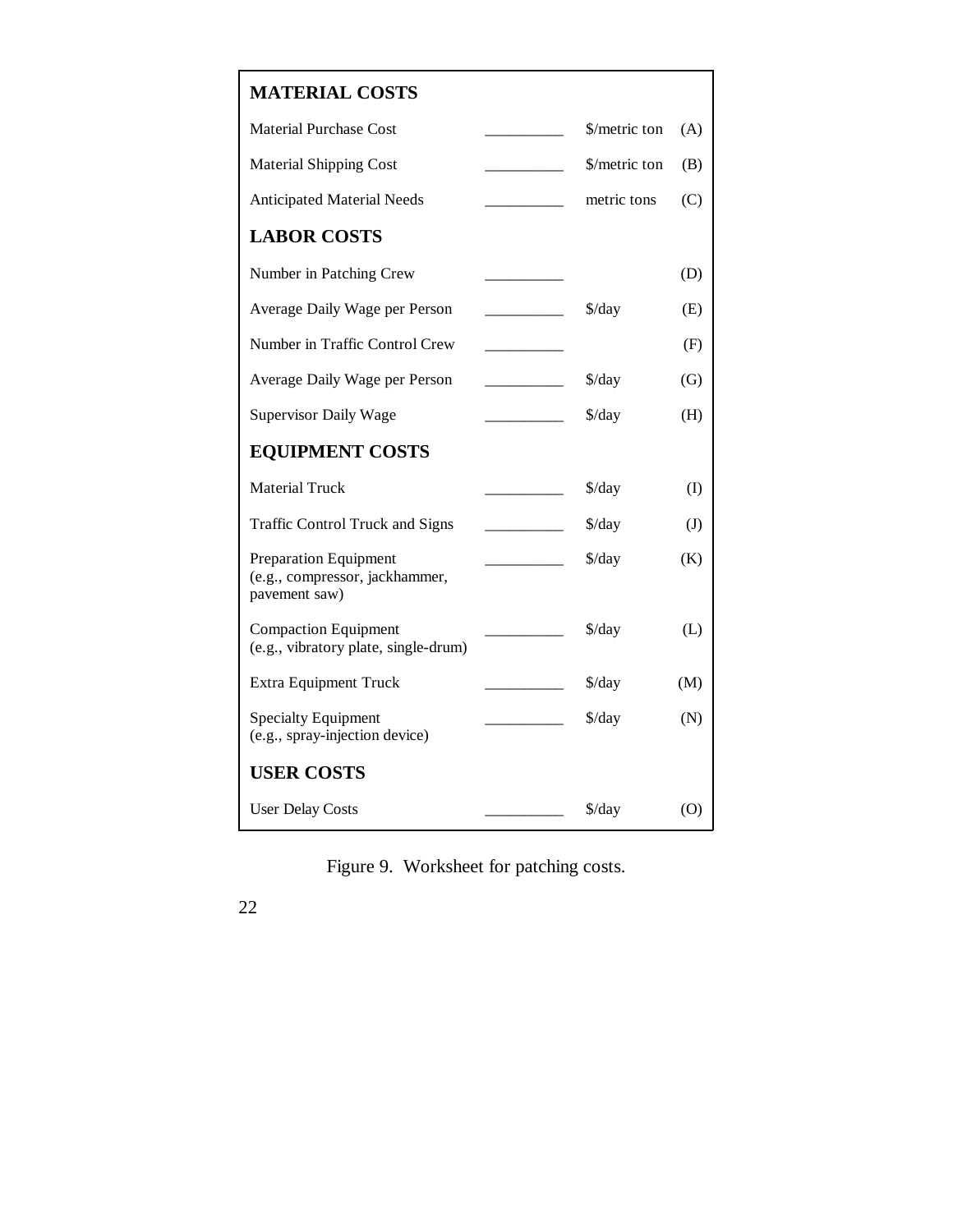| Total Material Cost [(A+B)×C]                                                          | \$                            | (P)  |
|----------------------------------------------------------------------------------------|-------------------------------|------|
| <b>Total Daily Labor Cost</b><br>$[(D \times E) + (F \times G) + H]$                   | \$/day                        | (Q)  |
| <b>Total Equipment Cost</b><br>$(I+J+K+L+M+N)$                                         | $\frac{\text{d}}{\text{d}}$   | (R)  |
| <b>Average Daily Productivity</b>                                                      | metric tons/day( $S$ )        |      |
| <b>Estimated Days for Initial Patching</b><br>Operation $(C\dot{=}S)$                  | days                          | (T)  |
| Total User, Labor, and Equipment Cost<br>$[(O+Q+R)\times T]$                           | \$                            | (U)  |
| <b>Total Labor and Equipment Cost</b><br>$[(Q+R)\times T]$                             | \$                            | (V)  |
| <b>Total Patching Operation Cost</b><br>With User Costs (P+U)                          | \$                            | (W)  |
| <b>Total Patching Operation Cost</b><br>Without User Costs (P+V)                       | \$                            | (X)  |
| <b>Expected Patch Survival</b>                                                         | months                        | (Y)  |
| Patching Analysis Period                                                               | months                        | (Z)  |
| <b>Effective Patching Operation Cost</b><br>With User Costs $[W \times (Z \div Y)]$    | \$                            | (AA) |
| <b>Effective Patching Operation Cost</b><br>Without User Costs $[X \times (Z \div Y)]$ | \$                            | (BB) |
| Cost per Original Pothole Volume<br>With User Costs $[AAx(2.0+C)]$                     | $\frac{\text{S}}{\text{m}^3}$ | (CC) |
| Cost per Original Pothole Volume<br>Without User Costs $[BB \times (2.0 \div C)]$      | $\frac{\text{S}}{\text{m}^3}$ | (DD) |

Figure 9. Worksheet for patching costs (continued).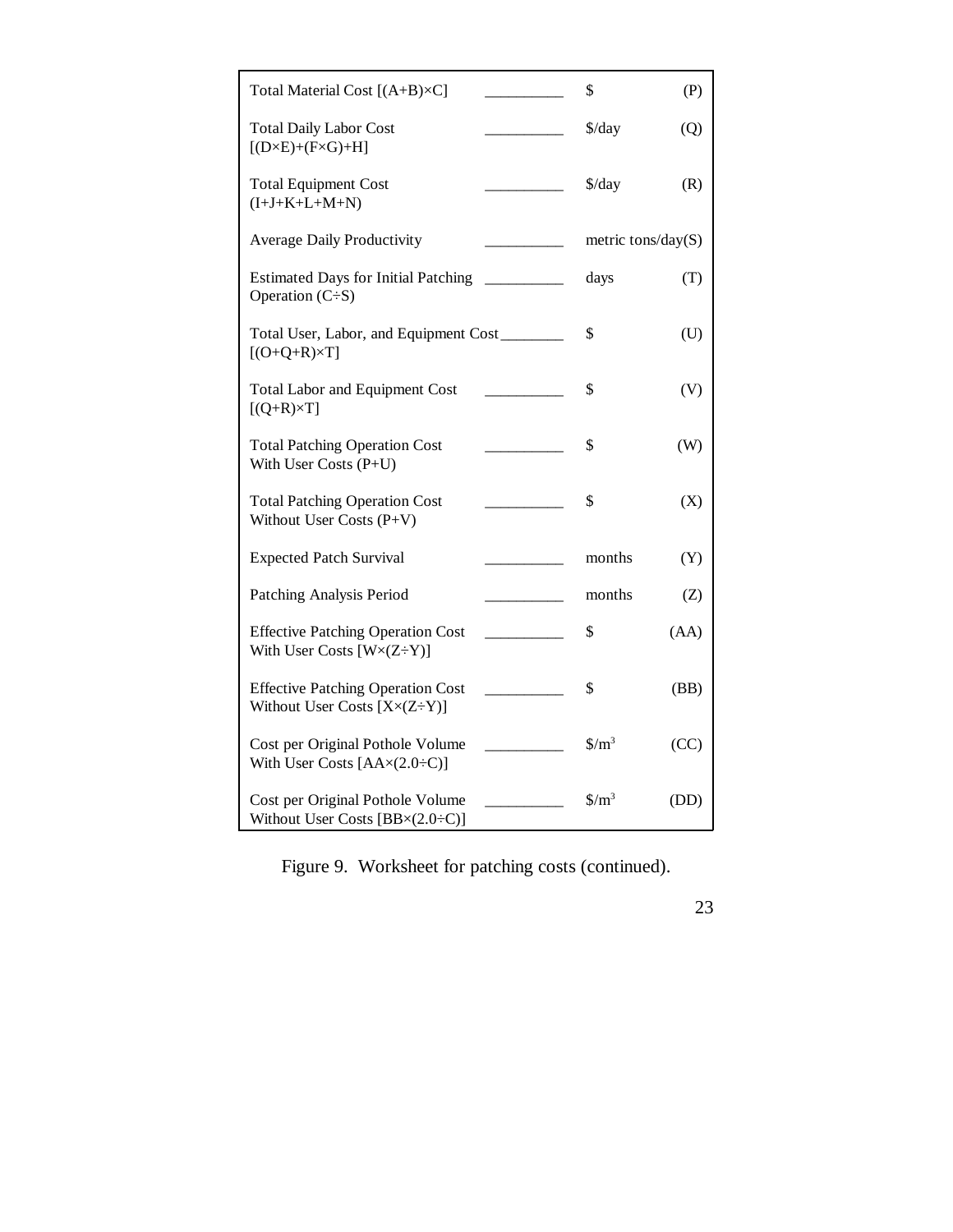- **(A) Material Purchase Cost** The cost of purchasing or producing the material, not including shipping costs. The amount entered should be in dollars per metric ton.
- **(B) Material Shipping Cost** The cost of shipping the material from the site of production to the location of the stockpile. The amount entered should be in dollars per metric ton.
- **(C) Anticipated Material Needs** The amount of patching material needed for 1 year of pothole patching. The amount entered should be in metric tons.
- **(D) Number in Patching Crew** The number of workers who will be performing the patching operation. This number does not include traffic control personnel.
- **(E) Average Daily Wage per Person** The average wages paid to the members of the patching crew. Multiplying this figure by (D) results in the total labor costs for the patching crew. The amount entered should be in dollars per day.
- **(F) Number in Traffic Control Crew** The number of workers required to set up and maintain the traffic control operation. When the patching crew sets up traffic control before patching, the number of traffic control workers is zero, so that workers are not counted twice.
- **(G) Average Daily Wage per Person** The average wages paid to the members of the traffic control crew. Multiplying this figure by (F) results in the total labor costs for the traffic control crew. The amount entered should be in dollars per day.
- **(H) Supervisor Daily Wage** The wage paid to a supervisor or foreman who oversees the patching operation. If the supervisor is not exclusively involved in patching operations for the entire time, a fraction of the daily wage should be entered to estimate the time spent with the patching operation. The amount entered should be in dollars per day.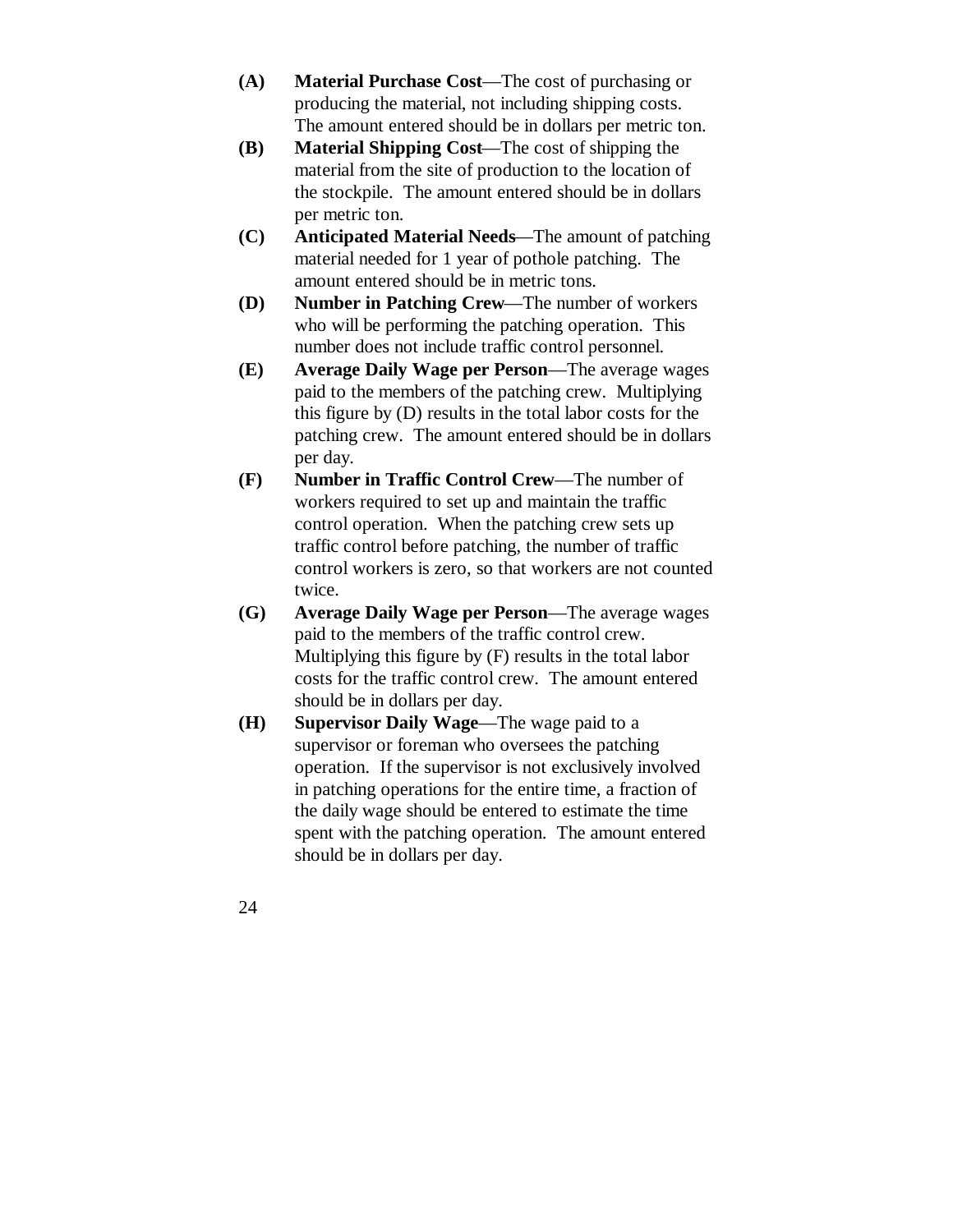- **(I) Material Truck** The operating charges associated with the truck carrying the material. Only trucks transporting patching material should be included. The amount entered should be in dollars per day.
- **(J) Traffic Control Truck and Signs** The cost associated with all traffic control trucks and devices, including arrow boards, attenuators, and so on. If vehicles are used both to set up traffic control and for other activities during the day, a fraction of the daily cost should be used to estimate the time spent establishing traffic control. The amount entered should be in dollars per day.
- **(K) Preparation Equipment** The cost associated with any equipment used to prepare the pothole before placing the patching material. If the throw-and-roll or spray-injection methods are used, this value is zero. The amount entered should be in dollars per day.
- **(L) Compaction Equipment** The cost associated with any extra equipment used to compact the patches. If the material truck is used for compaction, this value is zero. The amount entered should be in dollars per day.
- **(M) Extra Equipment Truck** The cost associated with any extra truck used to transport preparation or compaction equipment to the site. The amount entered should be in dollars per day.
- **(N) Specialty Equipment** The cost associated with any special equipment used for the patching operation (e.g., spray-injection devices). The amount entered should be in dollars per day.
- **(O) User Delay Costs** The cost to the users of the roadway of the delay caused by the patching operation. The amount should be entered in dollars per day.
- **(S) Average Daily Productivity** The rate at which the patching crew can place the patching material. This amount should be for the crew size specified above. The amount entered should be in metric tons per day.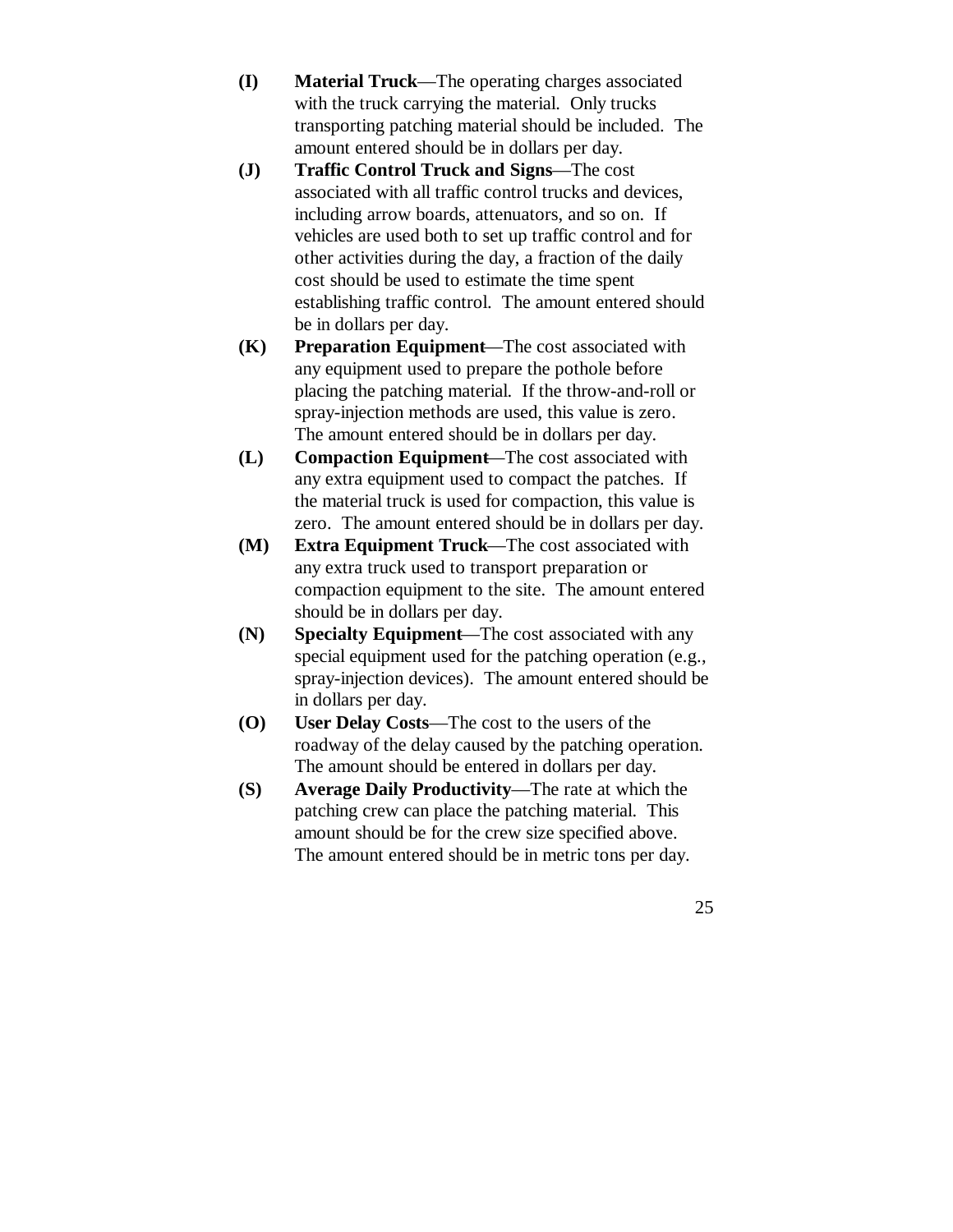- **(Y) Expected Patch Survival** An estimate of the average life of patches to be placed. The value should be entered in months.
- **(Z) Patching Analysis Period** The duration for which the cost-effectiveness analysis is being calculated. This is generally a period of between 3 and 5 years. The value should be entered in months.

### **3.4.2 Determination of cost-effectiveness inputs**

A supervisor or foreman familiar with the crew and the available equipment can provide most of the information required to complete the cost-effectiveness worksheet.

The most difficult value to obtain accurately is the "expected patch survival." The pavement condition, material quality, climatic influence, crew ability, and past repair performance will all factor into this value. Chapter 5 presents one method for estimating the expected patch survival.

Appendix B contains examples of the cost-effectiveness calculation for several different types of patching operations.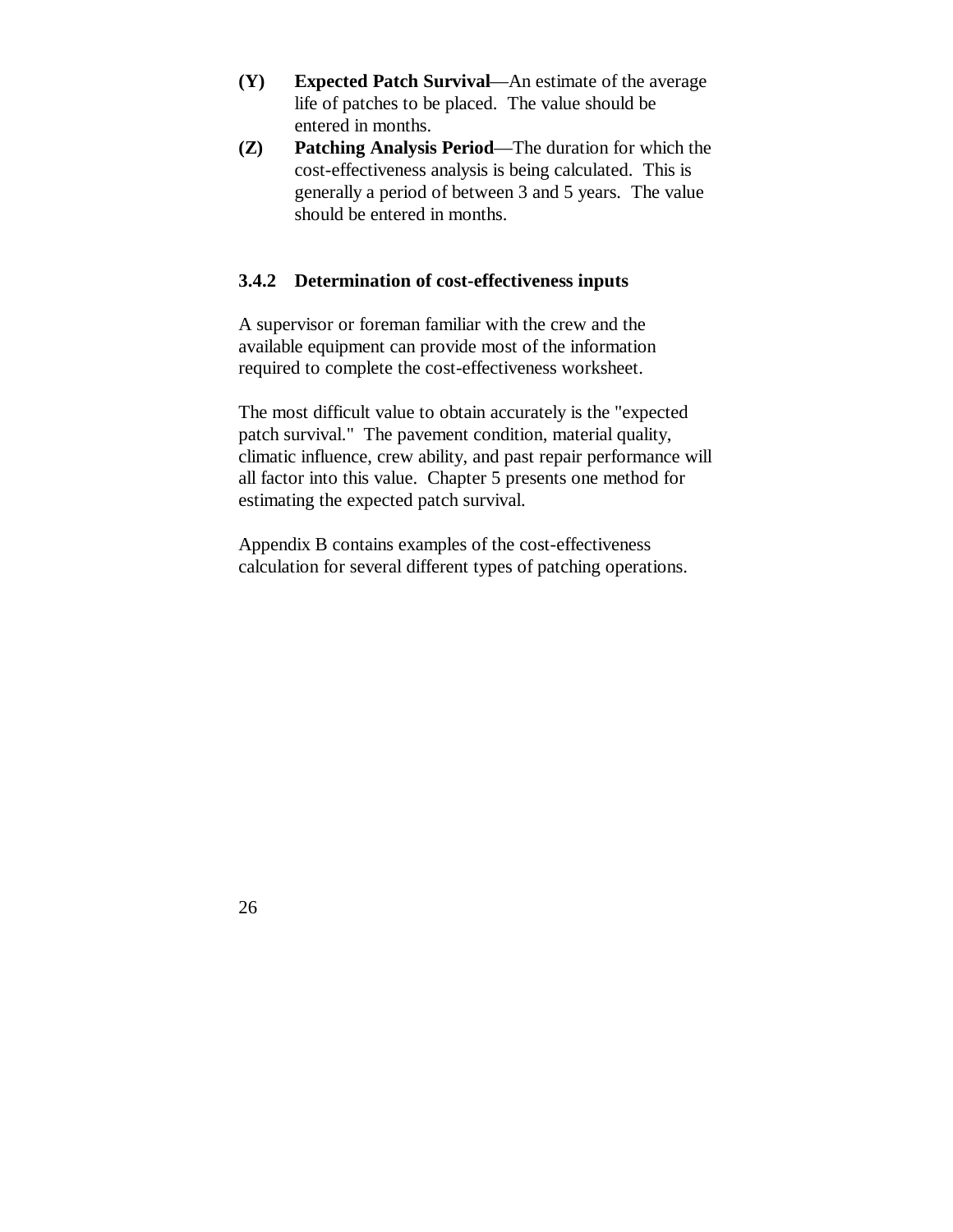# **4.0 Construction**

Pothole-patching operations are usually performed when potholes have developed at various locations throughout a maintenance area. Most patching operations simply try to repair the distress and restore rideability as quickly as possible. This chapter contains recommendations for improving the overall quality of the patches.

These recommendations are divided into winter and spring patching alternatives and include preparation, placement, and compaction alternatives. Suggestions for traffic control and safety are also included. The person most familiar with local conditions and the requirements for a safe traffic control situation should always make the final decisions concerning the safety of both the patching crew and the passing vehicles.

# **4.1 Traffic Control**

Whenever any pothole patching operation is performed, adequate traffic control must be provided. This ensures a safe working environment for the maintenance crew and safe travel lanes for vehicles. Traffic control operations should disturb the flow of traffic as little as possible.

Although the actual traffic control requirements for each agency will vary, **every maintenance agency is responsible for providing a work area that is as safe as possible for both workers and drivers and for ensuring that all necessary steps are always taken to maintain safety.**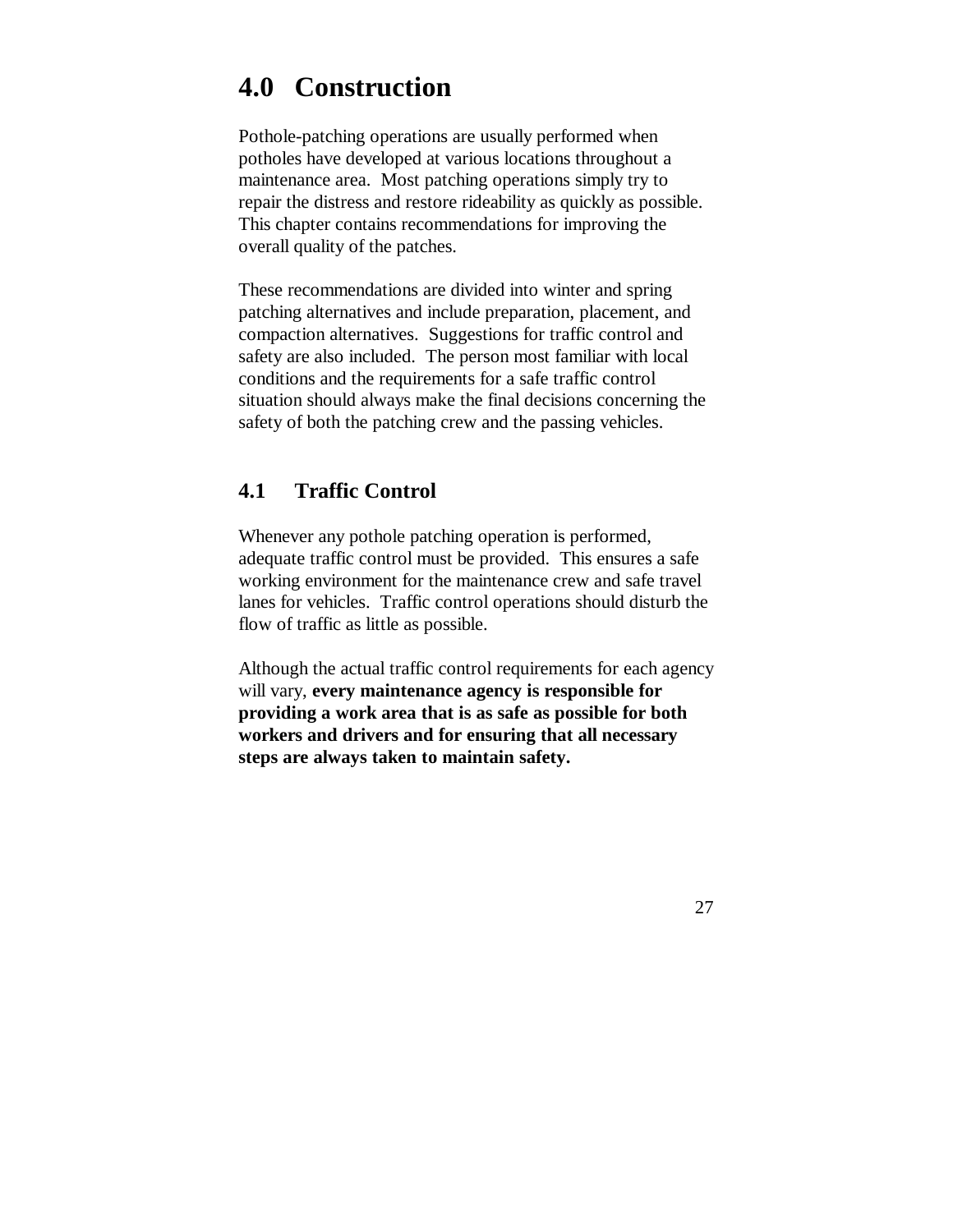# **4.2 Safety**

Safety concerns are not limited to traffic control. There are also safety concerns when using the repair materials and equipment. Material safety data sheets (MSDS) are available for the majority of cold-mix materials. Special recommendations for handling and storing of all cold-mix materials should be followed closely.

Operators of jackhammers and other compressed-air equipment should exercise caution with the equipment, as should operators of spray-injection devices. In particular, the aggregate from spray-injection devices can rebound with great force, and eye protection is highly recommended. Vehicle operators must exercise caution when moving in reverse, especially if other workers are in the area.

Everyone on the job should know where the potential hazards are located and should take care to avoid any possibly dangerous situations.

# **4.3 Winter Patching**

Winter patching operations generally take place during periods of snow melt, when maintenance crews do not have to plow or apply abrasives or salt. Warmer weather not only provides time to patch, it also creates conditions conducive to the development of potholes. Warmer temperatures cause thawing and softening of frozen base materials, reducing underlying pavement support.

More stress is placed on the patching materials as they cycle between very cold and warm conditions because winter patching occurs while more winter conditions are expected.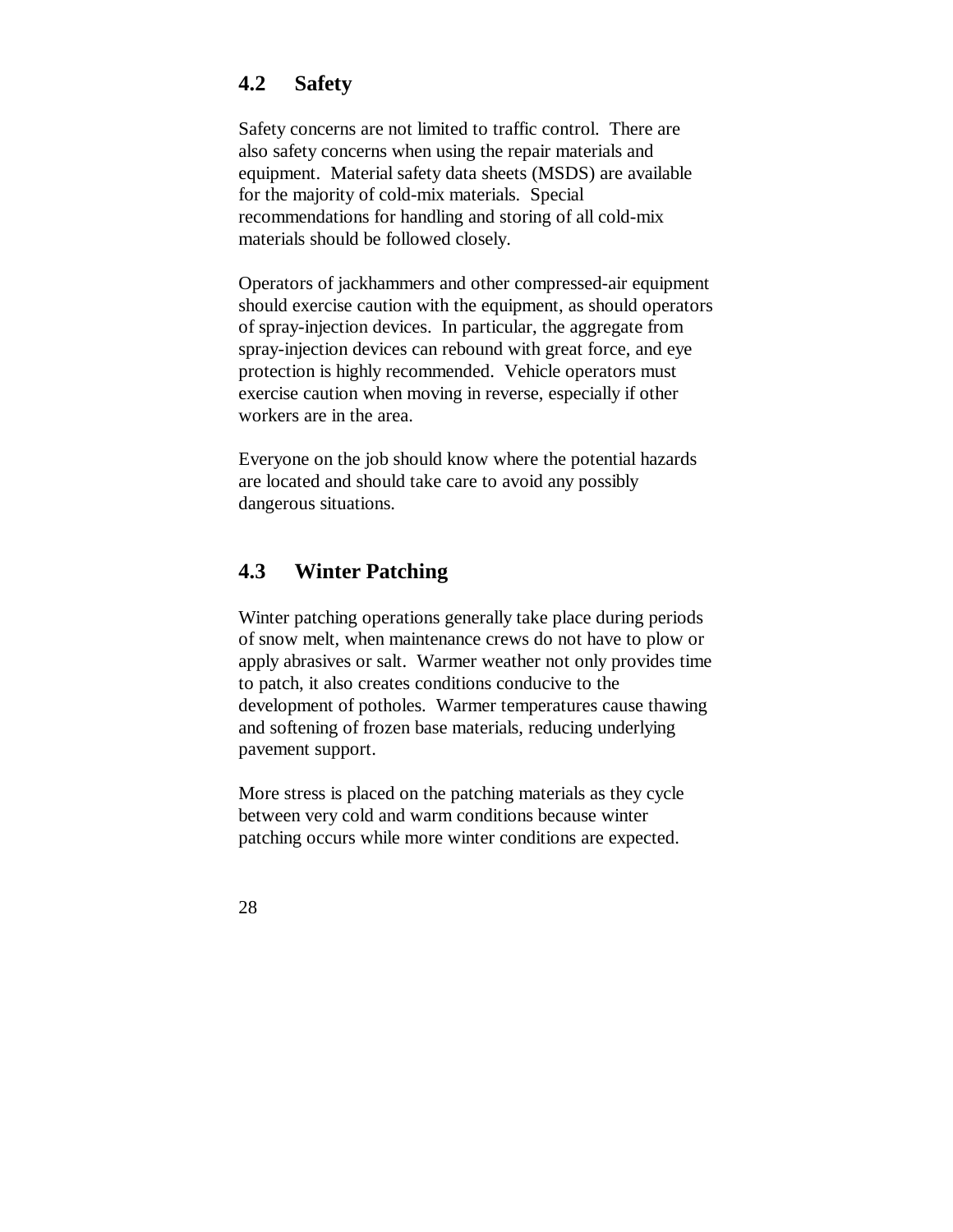## **4.3.1 Materials**

Aggregates used for winter patching conditions should be highquality, crushed aggregate with few fines. Binders should be emulsified asphalts with at least an anti-stripping additive. The mixture should be workable at low temperatures to allow both easier handling by the workers and easier compaction in the pothole. It is highly likely that water will be in the pothole, so an anti-stripping additive is crucial.

### **4.3.2 Selecting a procedure**

Patching potholes under winter conditions does not usually allow time for using the semi-permanent procedure. Increasing the time required to patch the potholes decreases the productivity of the operation and increases the amount of time that the crew is exposed to traffic.

With a high-quality material, the throw-and-roll procedure provides a cost-effective means of patching under winter conditions. It is extremely important that a high-quality material be used and that it be compacted by the truck. Leaving the patch to be compacted by traffic will result in premature patch failures.

### **4.3.3 Other considerations**

Patches placed under winter conditions have a shorter life expectancy than patches placed in the spring. This document presents information that can extend the life of winter patches from several days to several months. The goal of winter patching is to restore rideability and safety as quickly as possible (not to repair the distress permanently).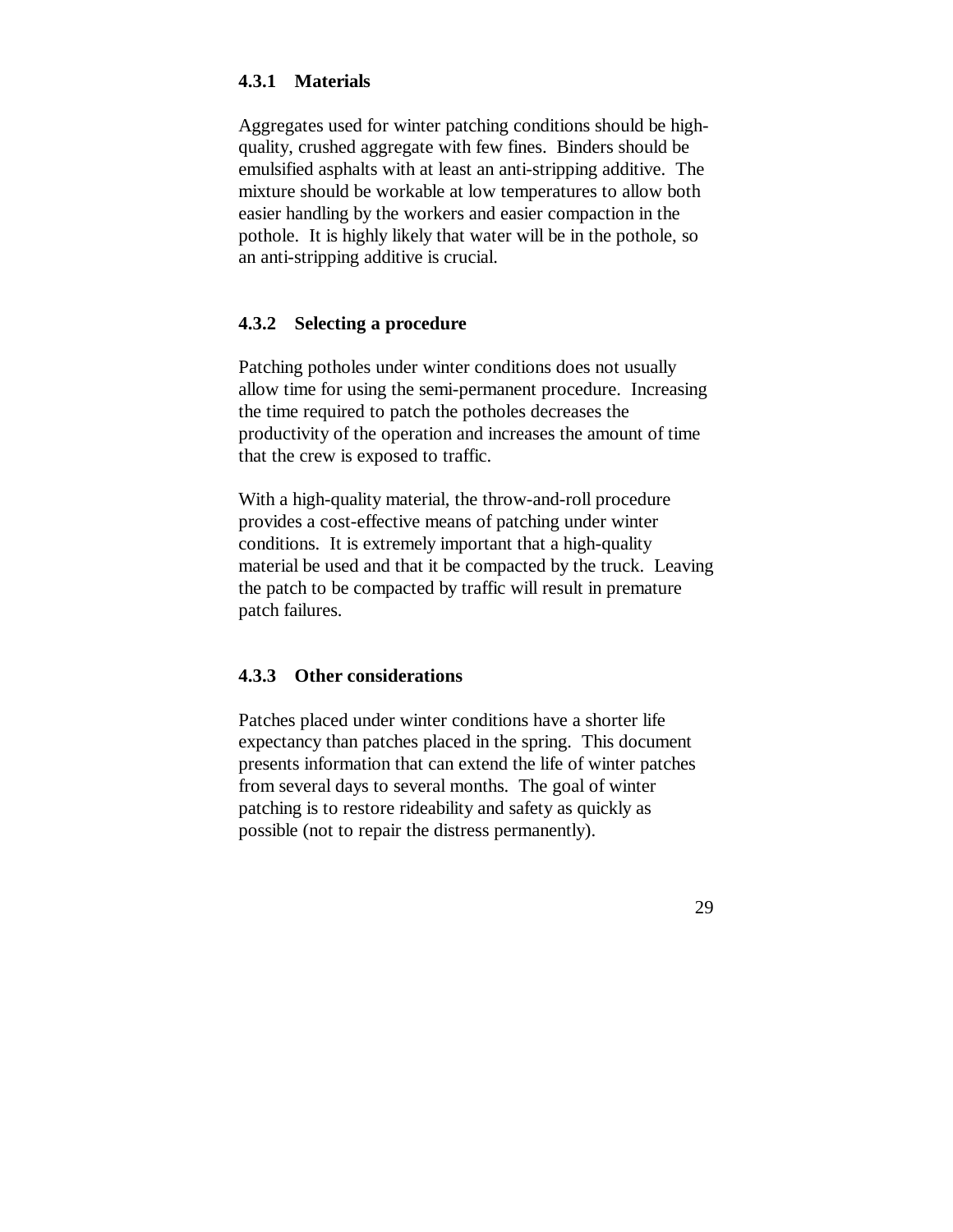# **4.4 Spring Patching**

Spring patching differs from winter operations in that the climatic conditions will not stress the patches to the same degree. Because freeze-thaw cycling is finished, most of the conditions that soften the underlying support will have passed. Better climatic conditions increase the life expectancy for patches placed in the spring.

### **4.4.1 Materials**

The choice of materials for spring patching should be based on a calculation of their cost-effectiveness. However, even when the cost-effectiveness calculation may indicate the superiority of one material over another, the experience of the local maintenance crew should be considered.

Any material acceptable for winter patching is generally acceptable for spring patching. However, the effects of having been stockpiled over the winter and the differences in workability over wide temperature ranges should be considered. Materials that are workable at very low temperatures tend to be very sticky and hard to use at higher temperatures.

High-quality crushed aggregate with few fines and an emulsified asphalt should be used for spring patching. Anti-stripping additives are still advisable. The mixtures can be slower setting than winter materials, since higher temperatures allow more rapid evaporation.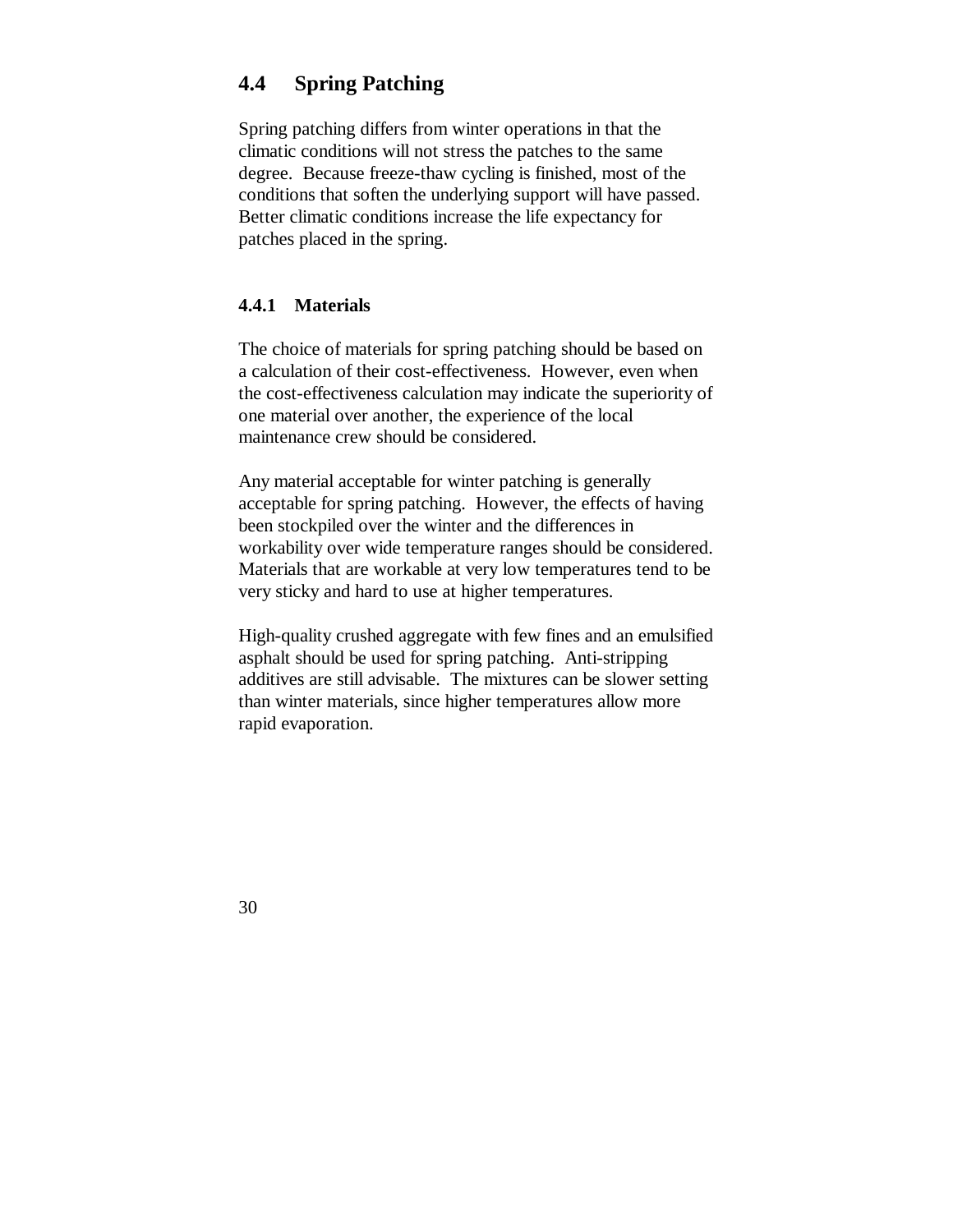## **4.4.2 Selecting a procedure**

Spring patching can be done by spray injection, or by the throw-and-roll, semi-permanent, or edge seal procedures. Cost-effectiveness and the availability of equipment and workers should be the most important criteria. Because the semi-permanent procedure requires more equipment and workers, and the edge seal procedure requires a second trip to the repair area, those procedures may be impractical in some instances.

The throw-and-roll procedure should be considered a viable alternative for placing spring patches. Results from a recent study indicate that patches placed with this method can provide satisfactory results when high-quality materials are used (Smith et al., 1991).

### **4.4.3 Other considerations**

Patches placed during the spring are expected to last longer than patches placed under winter conditions. Observations in a recent field test indicated that patches in place after the initial setting period (2 to 4 weeks) were likely to remain in place until the surrounding pavement begins to deteriorate. The goal of spring patching operations should be to place patches that last as long as the surrounding pavement. Patches surviving as long as the surrounding pavement reduce the cost of the overall operation by reducing the amount of labor, equipment, and material needed.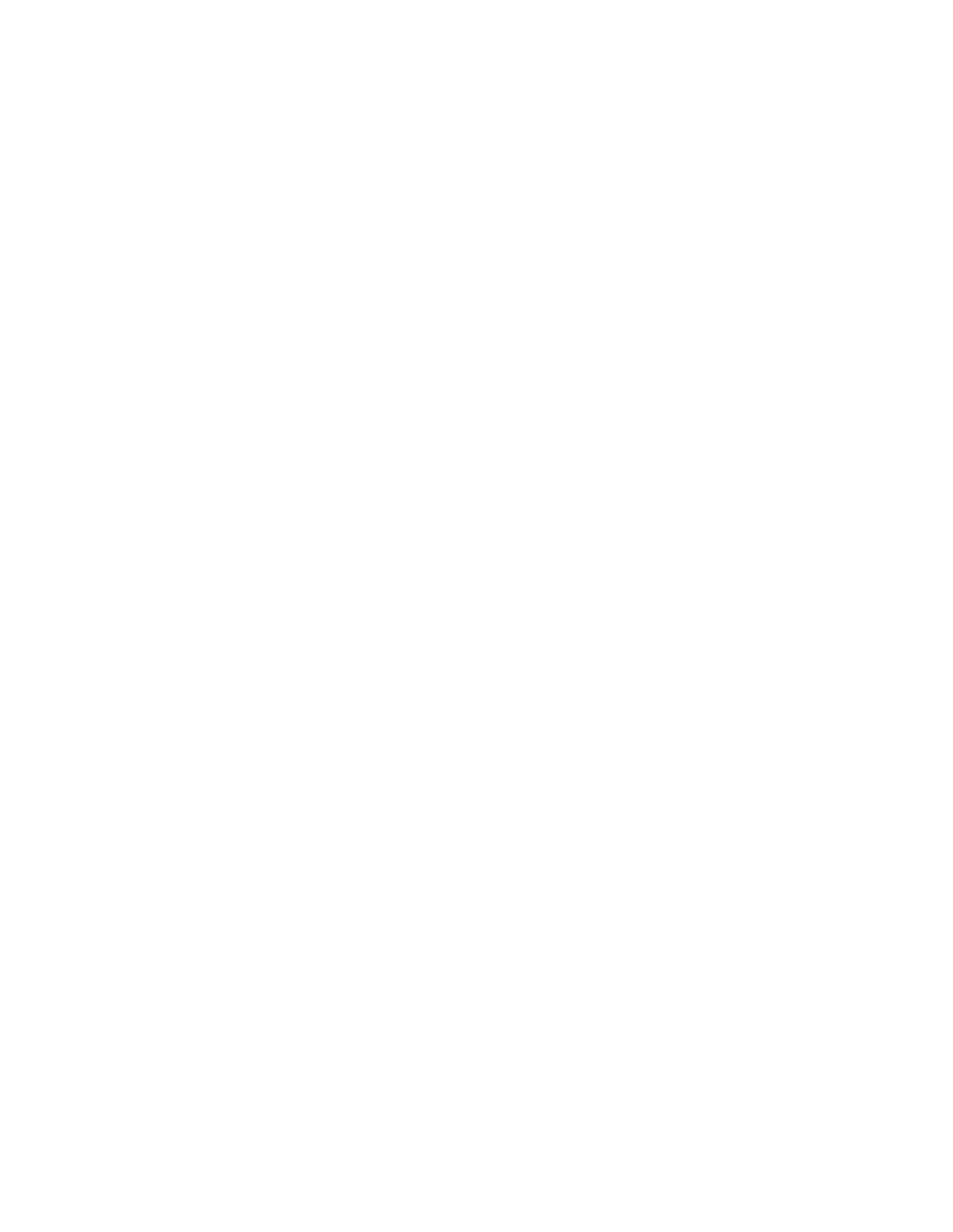# **5.0 Evaluating Repair Performance**

When two or more patch types have been installed for the purpose of comparison, some method is needed to rank the patch types from best to worst. Two methods for calculating a performance factor are described here.

# **5.1 Data Required**

To determine the effectiveness of a given patch type, the highway agency must monitor the repairs for at least 1 year, preferably longer should the repairs survive. Monitoring repairs simply consists of checking for the presence of the repairs and noting the survival or failure of each one. The time elapsed from installation to monitoring is also noted. Table 1 contains a typical collection of patch performance data.

Figure 10 illustrates several plots of patch survival over time. In all three cases, the percentage of patches remaining at the end of monitoring is the same. However, material B would have the highest patch survival rating and the longest average expected patch life when compared with materials A and C.

# **5.2 Calculations**

### **5.2.1 Patch survival rating**

The patch survival rate is defined as the area under the patch survival curve over time. To calculate the area, table 2 can be used for any available patch survival data. As an example, the data from table 1 have been used to calculate a patch survival rate.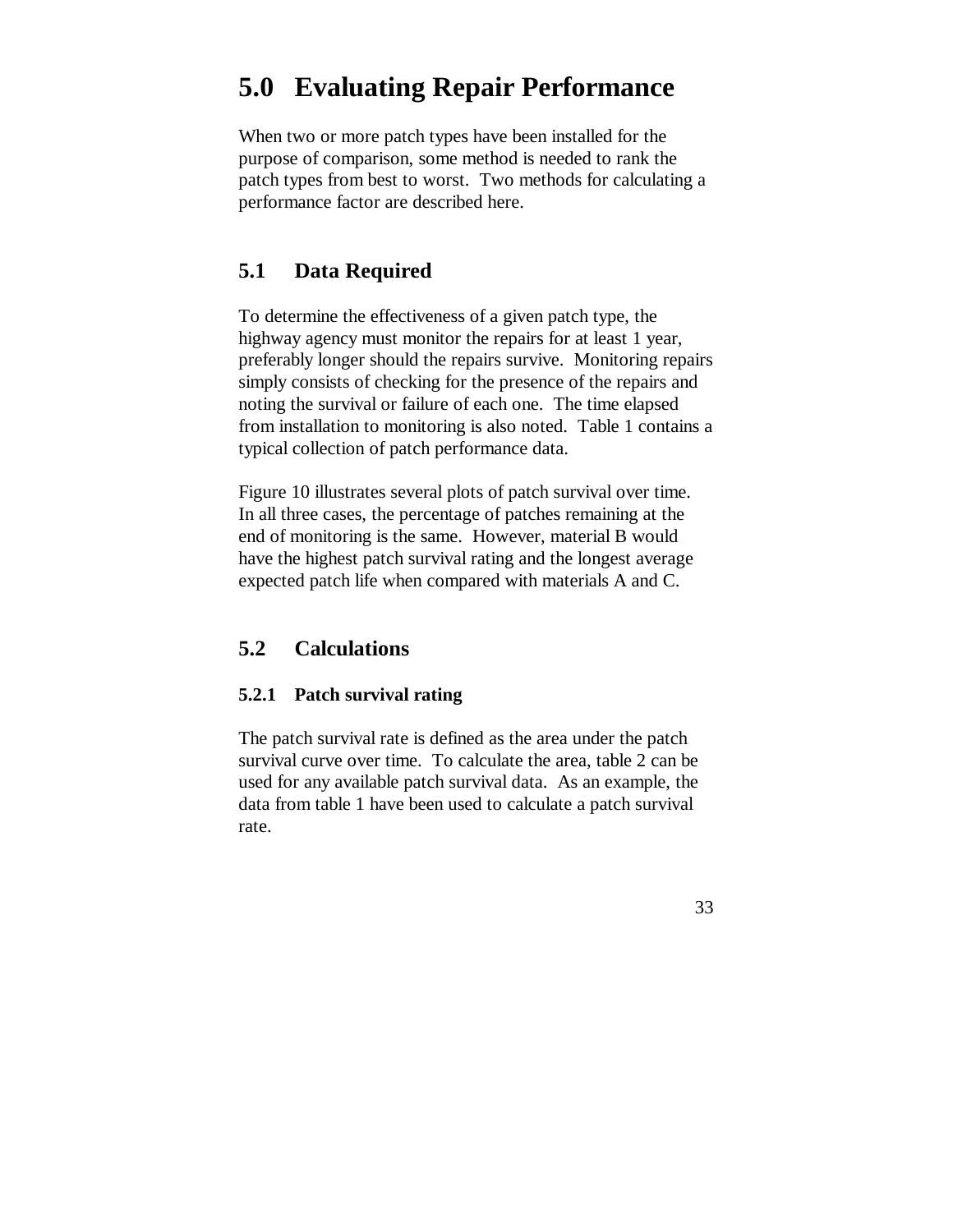| Time<br>(weeks)<br>$(T_T)$ | In-place<br>repairs<br>$(R_{IP})$ | Failed<br>repairs<br>$(R_F)$ | Repairs lost<br>to overlay<br>(R <sub>L</sub> ) | Percent<br>surviving<br>$(P_{SURV})$ |
|----------------------------|-----------------------------------|------------------------------|-------------------------------------------------|--------------------------------------|
| $0$ (Inst.)                | 30                                | 0                            | $\overline{0}$                                  | 100                                  |
| 4                          | 28                                | 2                            | $\overline{0}$                                  | 93                                   |
| 10                         | 26                                | 2                            | $\overline{2}$                                  | 93                                   |
| 16                         | 24                                | 3                            | 3                                               | 89                                   |
| 30                         | 20                                |                              | 3                                               | 74                                   |
| 40                         | 19                                | 8                            | 3                                               | 70                                   |
| 52                         | 15                                | 10                           | 5                                               | 60                                   |

**Table 1. Sample patch performance data.**

 $P_{\text{SURV}} = \{R_{IP} / (R_{F} + R_{IP})\} \times 100$ 

Each average percent surviving  $(P_{AVG})$  is calculated by averaging the two percent surviving values that straddle the line being calculated, as shown in the two shaded portions of table 2. Each time interval  $(T_T)$  is calculated by subtracting the smaller time  $(T_0)$  from the larger time  $(T_{(I+1)})$  for the two lines straddling the line being calculated.

Each partial area  $(A_{\text{PART}})$  is calculated by multiplying the  $P_{\text{AVG}}$ and  $T_T$  values for that line. Each total possible area  $(A_{TOT})$  is the time interval  $(T_T)$  multiplied by 100. The total possible area  $(A<sub>TOT</sub>)$  represents the best possible performance that can be expected for a patch type (100-percent survival for the interval observed). One advantage to this method is that the survival rating can be calculated for any time interval and can be updated easily as additional data are collected.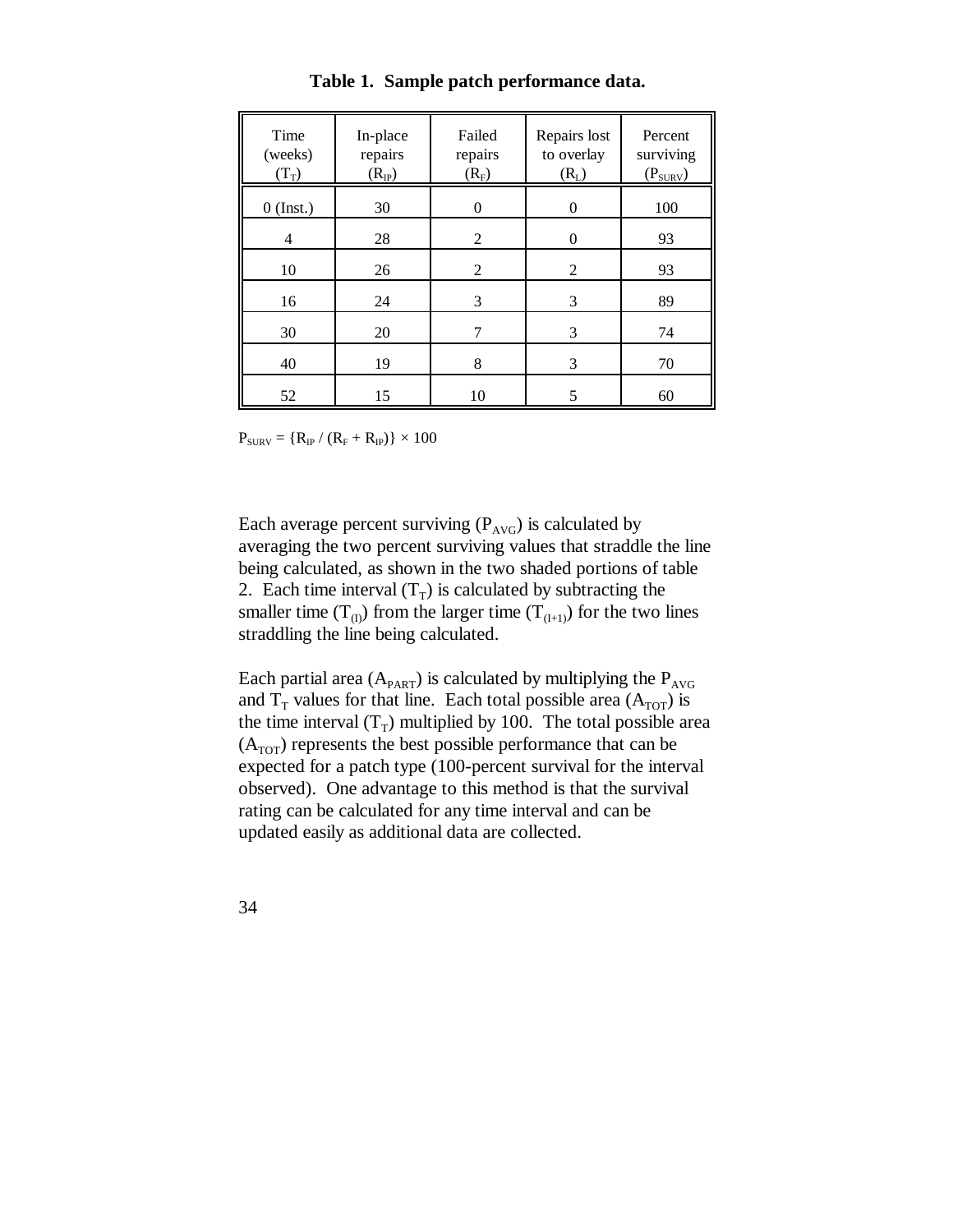

Figure 10. Example of patch survival curves.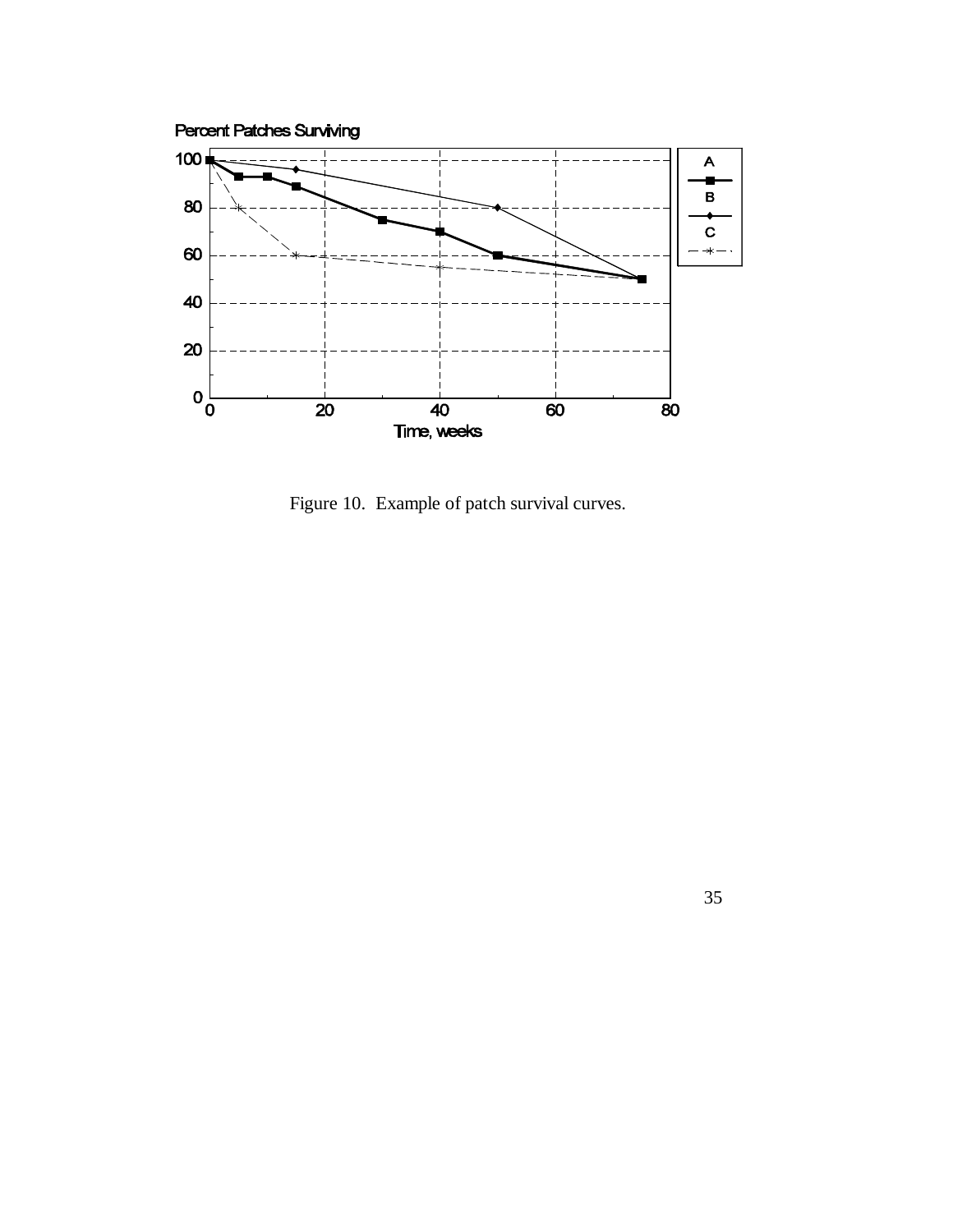| Observ.<br>no.<br>$\rm (I)$ | Time<br>(weeks)<br>(T) | Percent<br>surviving<br>$(P_{SURV})$ | Average<br>percent<br>surviving<br>$(P_{AVG})$ | Time<br>interval<br>$(T_T)$ | Partial<br>area<br>$(A_{PART})$ | Total<br>possible<br>area<br>(A <sub>TOT</sub> ) |
|-----------------------------|------------------------|--------------------------------------|------------------------------------------------|-----------------------------|---------------------------------|--------------------------------------------------|
| $\boldsymbol{0}$            | $\boldsymbol{0}$       | 100                                  |                                                |                             |                                 |                                                  |
|                             |                        |                                      | 96.5                                           | $\overline{4}$              | 386                             | 400                                              |
| $\,1$                       | $\overline{4}$         | 93                                   | 93                                             | 6                           | 558                             | 600                                              |
| $\sqrt{2}$                  | 10                     | 93                                   | 91                                             | 6                           | 546                             | 600                                              |
| $\mathfrak{Z}$              | 16                     | 89                                   | 81.5                                           | 14                          | 1141                            | 1400                                             |
| $\overline{\mathbf{4}}$     | 30                     | 74                                   | $72\,$                                         | 10                          | 720                             | 1000                                             |
| 5                           | 40                     | 70                                   | 65                                             | 12                          | 780                             | 1200                                             |
| 6                           | 52                     | 60                                   |                                                |                             |                                 |                                                  |
| $\overline{7}$              |                        |                                      |                                                |                             |                                 |                                                  |
| $8\,$                       |                        |                                      |                                                |                             |                                 |                                                  |
| 9                           |                        |                                      |                                                |                             |                                 |                                                  |
| 10                          |                        |                                      |                                                |                             |                                 |                                                  |
| 11                          |                        |                                      |                                                |                             |                                 |                                                  |
| 12                          |                        |                                      |                                                |                             |                                 |                                                  |
| 13                          |                        |                                      |                                                |                             |                                 |                                                  |
| 14                          |                        |                                      |                                                |                             |                                 |                                                  |

**Table 2. Worksheet for calculating patch survival rate**.

T

 $(SA_{\text{PART}})/(SA_{\text{TOT}}) \times 100$ 

**79.4**

Patch Survival Rate  $P_{AVG} = (P_{SURV(I)} + P_{SURV(I+1)})/2$  $=\mathrm{T}_{(I+1)}$  -  $\mathrm{T}_{(I)}$  $A_{\text{PART}} = P_{\text{AVG}} \times T_{\text{T}}$  $A_{TOT} = T_T \times 100$ 

Total 4131 5200

15

 $\mathsf F$ 

T

16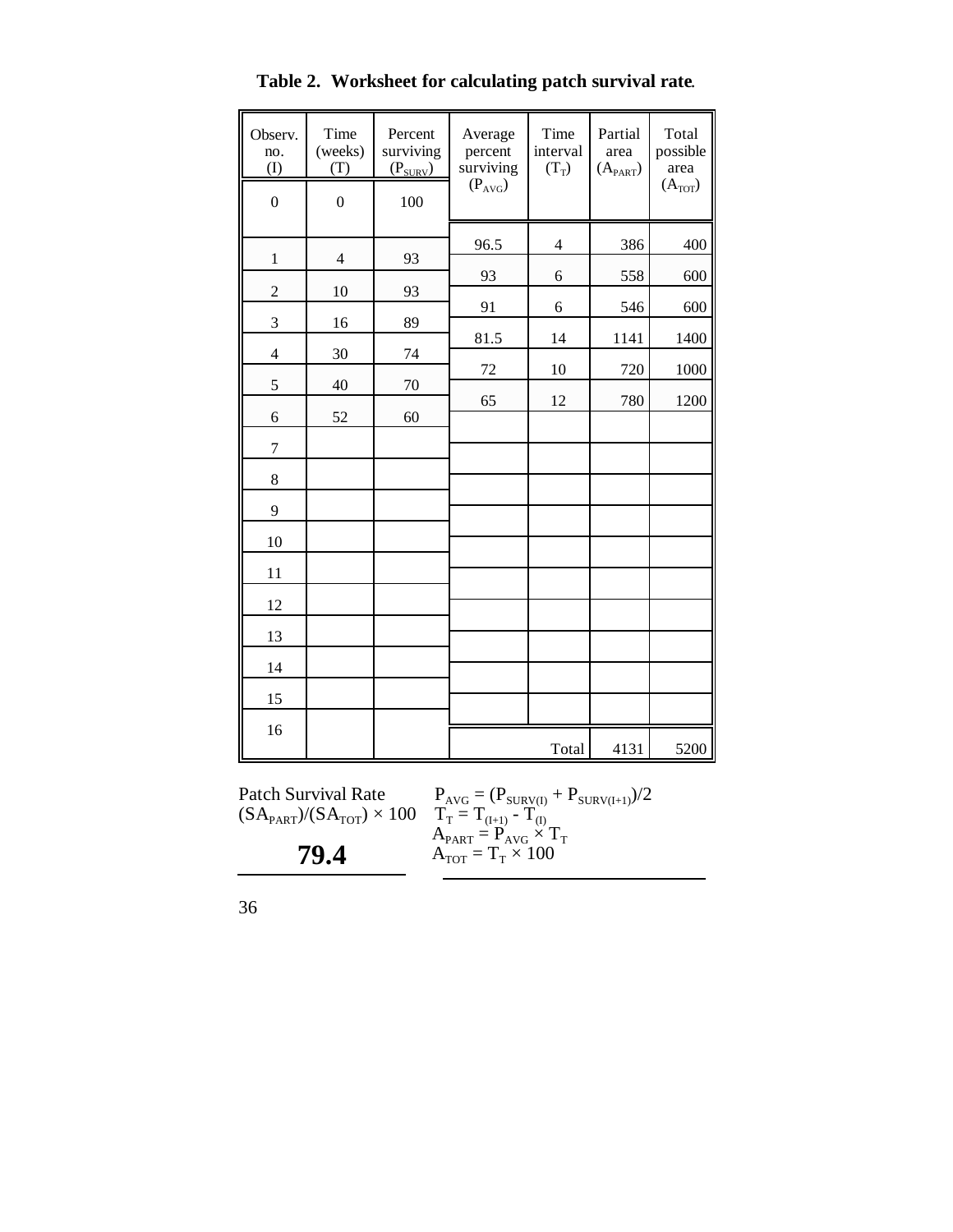## **5.2.2 Expected average repair life**

The average repair life is needed to calculate the costeffectiveness of the patching operation using the worksheet and formulas shown in chapter 3. To calculate the average life, the observed period of performance is needed for each repair that is monitored. For repairs lost to overlays, no survival time is needed.

As an example of how to calculate the expected average repair life, the data from table 1 will be used. Table 3 shows how the survival data collected over time are converted into the average life value.

| (A)<br>Time<br>(weeks) | (B)<br>Surviving<br>to this<br>point $(S_i)$ | (C)<br>Failed to<br>this point<br>$(F_i)$ | (D)<br><b>New</b><br>failures<br>$(F_{i-1} - F_i)$ | $(A \times D)$ |
|------------------------|----------------------------------------------|-------------------------------------------|----------------------------------------------------|----------------|
| 0                      | 30                                           | 0                                         | $\overline{2}$                                     | 0              |
| 4                      | 28                                           | $\overline{2}$                            | $\theta$                                           | 0              |
| 10                     | 26                                           | $\overline{2}$                            | 1                                                  | 10             |
| 16                     | 24                                           | 3                                         | 4                                                  | 64             |
| 30                     | 20                                           | 7                                         | 1                                                  | 30             |
| 40                     | 19                                           | 8                                         | $\overline{2}$                                     | 80             |
| 52                     | 15                                           | 10                                        | 15 <sup>a</sup>                                    | 780            |
|                        |                                              |                                           |                                                    |                |
| Total                  |                                              |                                           | 25                                                 | 964            |

|  | Table 3. Worksheet for calculating average repair life. |  |  |  |  |  |
|--|---------------------------------------------------------|--|--|--|--|--|
|--|---------------------------------------------------------|--|--|--|--|--|

<sup>a</sup> Number surviving at last inspection. Average life =  $(964/25) = 38.6$  weeks Inspection period  $= 52$  weeks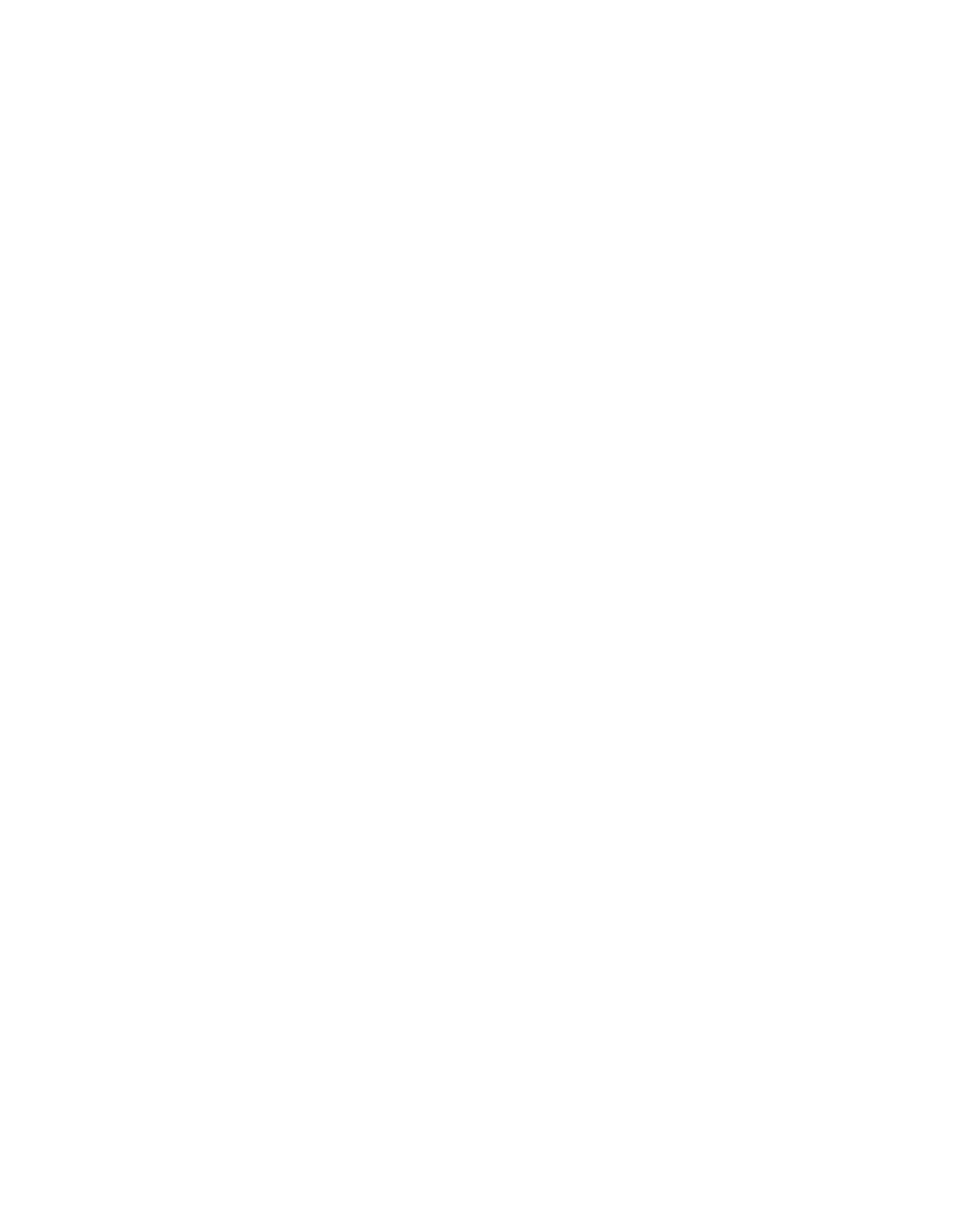# **Appendix A**

# **Material Testing**

An agency involved in pothole patching conducts materials testing that generally falls into one of two categories:

- Compatibility testing for new combinations of asphalt and aggregate to be used in producing cold-mix materials.
- Acceptance testing for new cold-mix materials produced by proprietary sources.

This appendix suggests testing methods for each of these categories. The testing methods are based on previous studies (Anderson et al., 1988; Tam and Lynch, 1987; Carpenter and Wilson, 1991).

These testing methods are intended to provide information concerning combinations of materials or cold-mix materials with which an agency has no prior experience. Testing may not be necessary when agencies are using cold-mix materials that have been successfully used in the past and that do not need confirmation of quality. However, testing these materials could provide reference values to be compared with other cold mixes.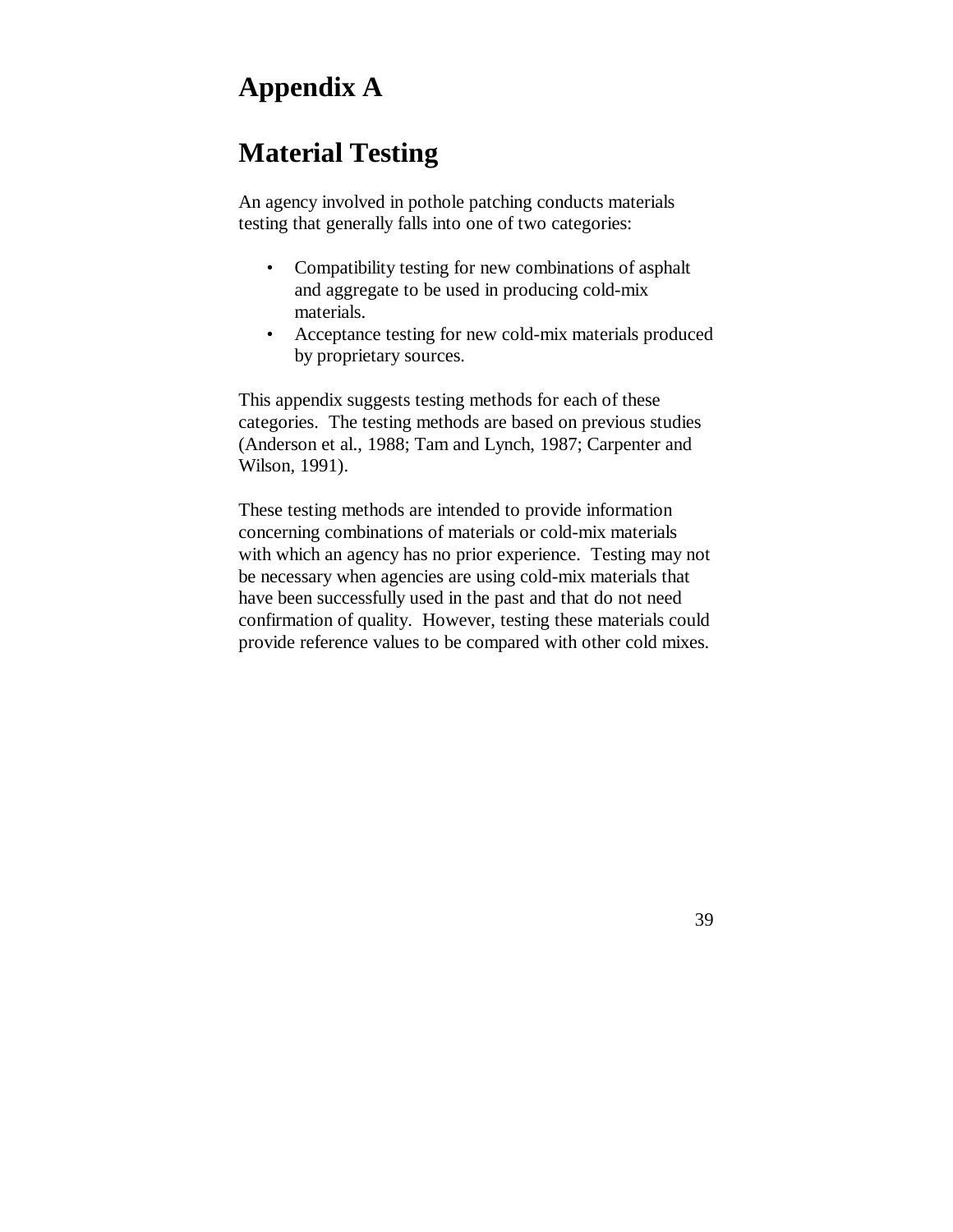# **A.1 Compatibility Testing Procedure**

When combining asphaltic cement and aggregate to produce cold-mix patching materials, there are several criteria for success:

- The asphalt should coat the aggregate well and remain coated, even after being stockpiled and subjected to various climatic conditions.
- The stockpiled material should remain workable and be easy to handle with shovels. (The outside crust of the stockpile may harden as the asphalt cement hardens, but this skin should prevent the inner material from hardening, so that when a loader breaks through the outer skin, the material is workable again.)
- The material should remain in the holes where it is placed.

The following testing plan presents a series of simple laboratory tests to determine the ability of a particular asphalt-aggregate combination to meet all the requirements listed above. These tests can also identify a range of optimum asphalt content for materials determined to be compatible. The compatibility testing procedure involves three tests: coating, stripping, and drainage.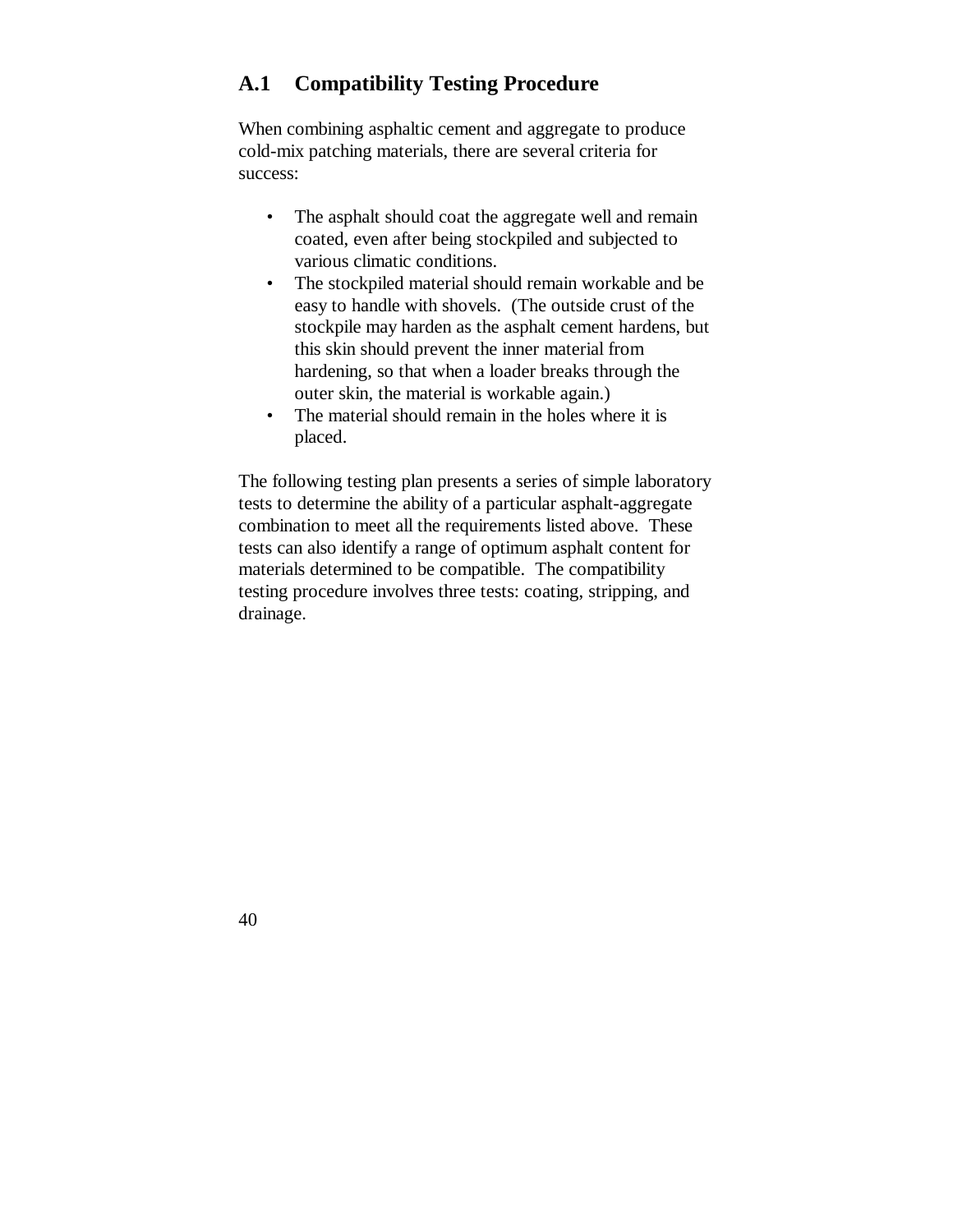## **A.1.1 Coating test**

- 1. Obtain samples of asphalt binder (emulsion or cutback) and aggregate proposed for production of cold mix. The aggregate should fall within the same gradation as the material that will be used for full-scale production. Aggregate samples should be approximately 2,000 g in weight.
- 2. Dry aggregate samples at approximately  $60^{\circ}$ C. Stir the samples to prevent formation of lumps.
- 3. Mix dried aggregate and binder in proportion so that the residual asphalt content would be 4.0 percent. Enter the weights of both aggregate and the asphalt binder in columns C and D of table A-1. Continue mixing until the binder is dispersed throughout the mixture.
- 4. Spread mixture onto absorbent paper to dry. If desired, the mixture can be placed in an oven at  $96^{\circ}$ C to speed the drying process.
- 5. Continue to mix and dry batches of aggregate and binder at the residual asphalt contents listed in column A of table A-1. If mixture becomes soupy at any asphalt content, do not mix batches with any higher asphalt content.
- 6. When the mixtures are dry, estimate the percentage of aggregate covered with asphalt for each mixture. Enter the coating values for each mixture in column E of table A-1.
- 7. Enter the lowest asphalt content at which the coating value is at least 90 percent on line F below table A-1. The technician performing the test should judge whether the coating is acceptable.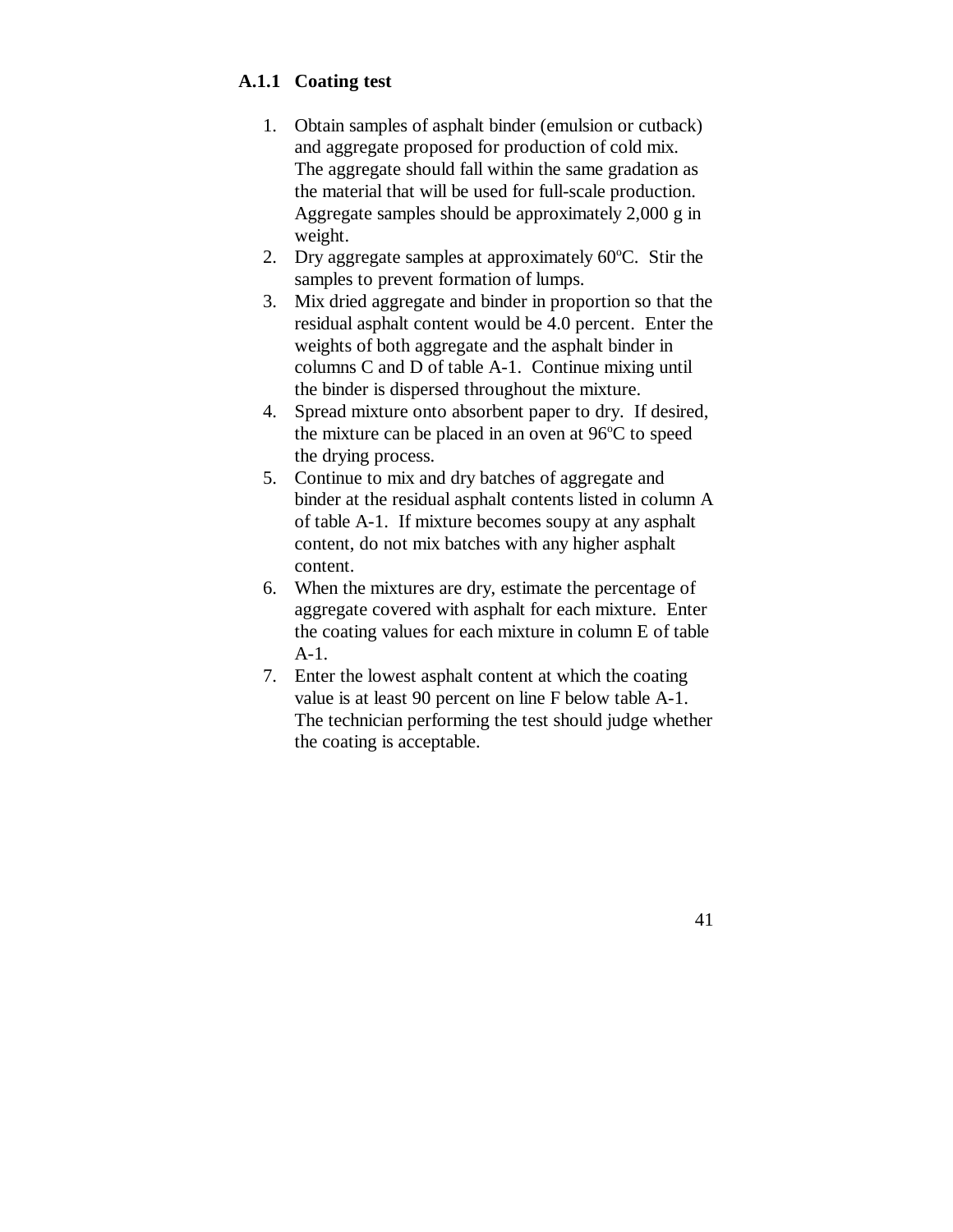### **Table A-1. Data table for coating test**.

Emulsion residual factor from specification testing:  $\qquad \qquad$  (R)

| (A)<br>Residual<br>asphalt<br>content,<br>percent | (B)<br>Emulsion<br>content,<br>percent<br>(A/R) | (C)<br>Aggregate<br>weight,<br>g | (D)<br>Emulsion<br>weight,<br>g<br>$(C \times B)$ | (E)<br>Percent<br>coating,<br>percent |
|---------------------------------------------------|-------------------------------------------------|----------------------------------|---------------------------------------------------|---------------------------------------|
| 4.0                                               |                                                 |                                  |                                                   |                                       |
| 4.5                                               |                                                 |                                  |                                                   |                                       |
| 5.0                                               |                                                 |                                  |                                                   |                                       |
| 5.5                                               |                                                 |                                  |                                                   |                                       |
| 6.0                                               |                                                 |                                  |                                                   |                                       |
| 6.5                                               |                                                 |                                  |                                                   |                                       |
| 7.0                                               |                                                 |                                  |                                                   |                                       |
| 7.5                                               |                                                 |                                  |                                                   |                                       |
| 8.0                                               |                                                 |                                  |                                                   |                                       |

Minimum asphalt content value for 90-percent coating:  $\qquad \qquad$   $\qquad \qquad$   $\qquad$   $\qquad$   $\qquad$   $\qquad$   $\qquad$   $\qquad$   $\qquad$   $\qquad$   $\qquad$   $\qquad$   $\qquad$   $\qquad$   $\qquad$   $\qquad$   $\qquad$   $\qquad$   $\qquad$   $\qquad$   $\qquad$   $\qquad$   $\qquad$   $\qquad$   $\qquad$   $\qquad$   $\qquad$   $\qquad$   $\qquad$   $\qquad$   $\qquad$   $\qquad$   $\qquad$   $\qquad$   $\qquad$   $\qquad$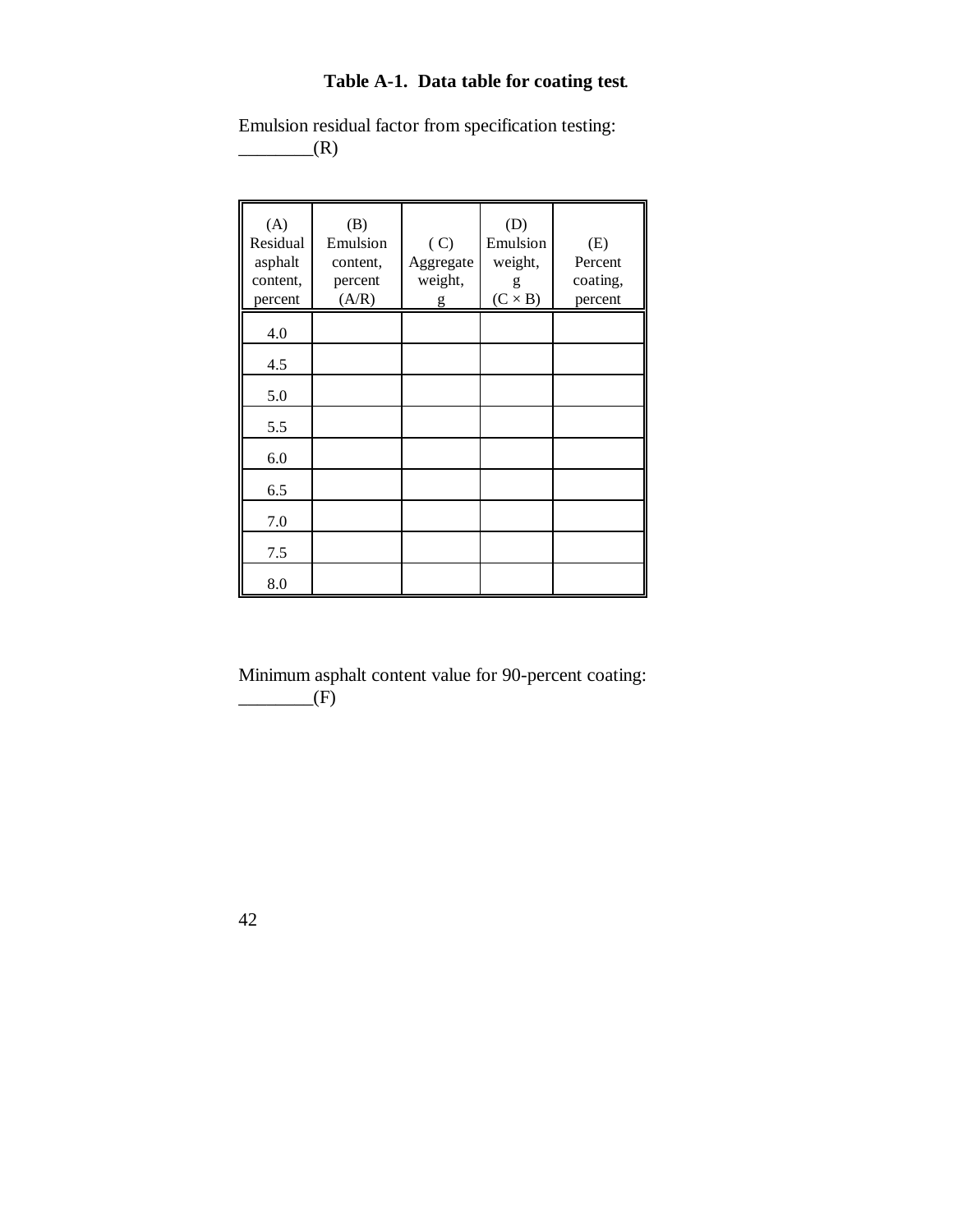## **A.1.2 Stripping test**

- 1. Prepare five aggregate samples of approximately 1,100 g. Heat the samples to  $60^{\circ}$ C. Part of each sample will be used in the drainability test that follows.
- 2. Beginning with the minimum value from the coating test (F), mix the aggregate and asphalt samples, recording the actual weights of aggregate and binder used in columns G and I of table A-2. Increase the asphalt content in 0.5-percent increments for the remaining samples to be mixed. Do not increase asphalt content if mix becomes soupy during mixing.
- 3. Verify that the percent coated is greater than 90 percent for each of the samples mixed.
- 4. Remove approximately 100 g of mixture and allow to cool to room temperature. Set aside the remaining 1,000 g from each sample for the drainability test.
- 5. Place the 100-g sample of mixture into a 1-liter jar filled with distilled water. Place jar into an oven at  $60^{\circ}$ C for 16 to 18 hours.
- 6. After heating, shake the jar vigorously for approximately 5 seconds, and then pour off the water. Spread the mixture on absorbent paper.
- 7. Estimate the coating of the mix as was done in the coating test. Record the percentage of aggregate coated in columns K and L of table A-2. Record on line M the minimum asphalt content at which the coating is greater than 90 percent. The technician performing the test should judge whether the coating is acceptable.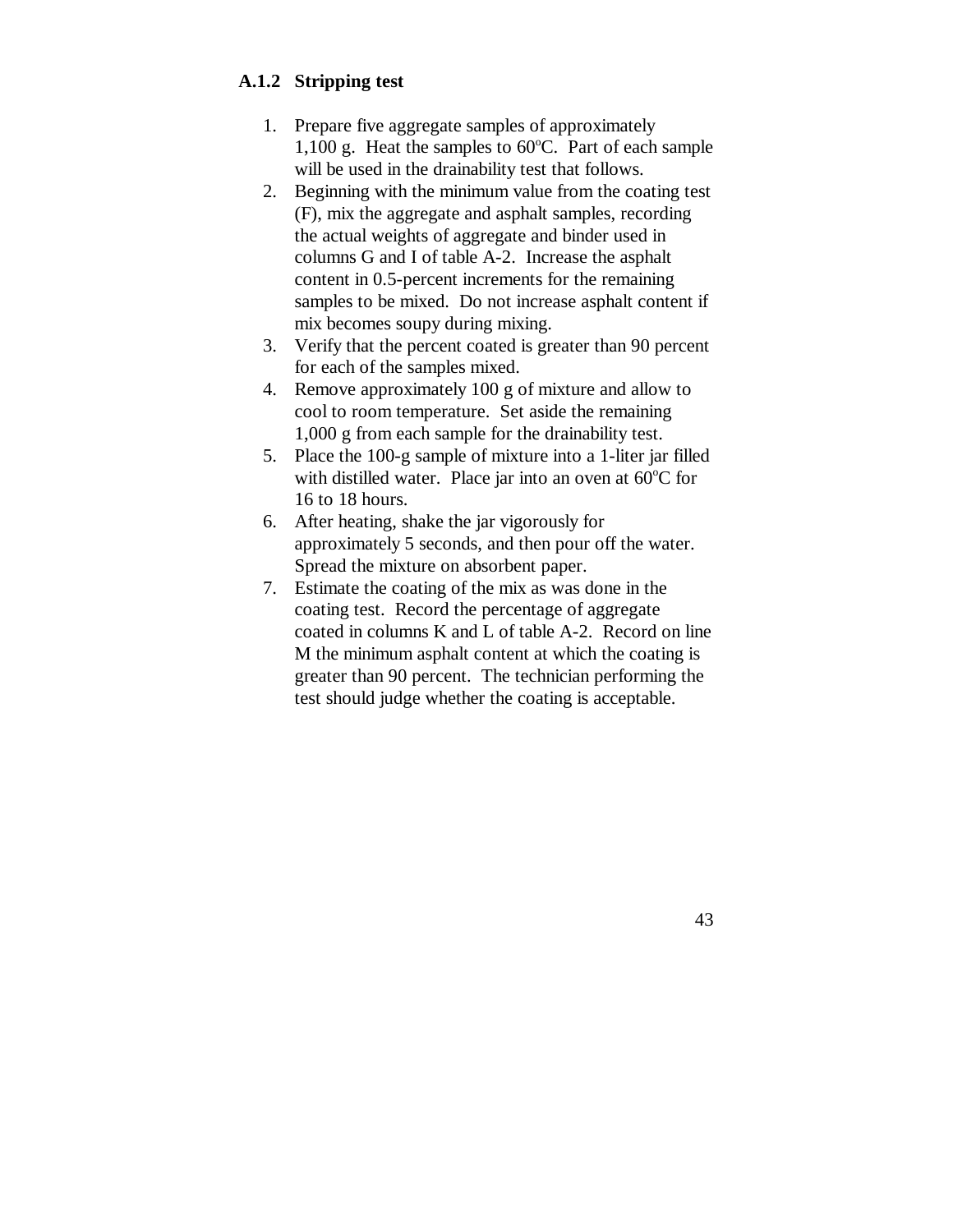#### **Table A-2. Data table for stripping test**

Emulsion residual factor: \_\_\_\_\_\_\_\_ (R)

Minimum asphalt content from coating test: \_\_\_\_\_\_(F)

| (G)                  | (H)                                 | (I)<br>Actual       | (J)<br>Actual asphalt    | Percent<br>coated |       |
|----------------------|-------------------------------------|---------------------|--------------------------|-------------------|-------|
| Aggregate<br>weight, | Desired emulsion<br>weight,         | emulsion<br>weight, | content,<br>percent      | (K)               | (L)   |
| g                    | g                                   | g                   | $(I/G)\times100\times R$ | Initial           | Final |
|                      |                                     |                     |                          |                   |       |
|                      |                                     |                     |                          |                   |       |
|                      | $G\times[F/(100\times R)]$          |                     |                          |                   |       |
|                      |                                     |                     |                          |                   |       |
|                      | $G\times [(F+0.5)/(100\times R)]$   |                     |                          |                   |       |
|                      |                                     |                     |                          |                   |       |
|                      | $G \times [(F+1.0)/(100 \times R)]$ |                     |                          |                   |       |
|                      |                                     |                     |                          |                   |       |
|                      |                                     |                     |                          |                   |       |
|                      | $G\times [(F+1.5)/(100\times R)]$   |                     |                          |                   |       |
|                      |                                     |                     |                          |                   |       |
|                      |                                     |                     |                          |                   |       |
|                      | $G\times [(F+2.0)/(100\times R)]$   |                     |                          |                   |       |
|                      |                                     |                     |                          |                   |       |
|                      | $G\times [(F+2.5)/(100\times R)]$   |                     |                          |                   |       |
|                      |                                     |                     |                          |                   |       |
|                      |                                     |                     |                          |                   |       |
|                      | $G\times [(F+3.0)/(100\times R)]$   |                     |                          |                   |       |

Minimum asphalt content for stripping test: \_\_\_\_\_\_\_\_(M)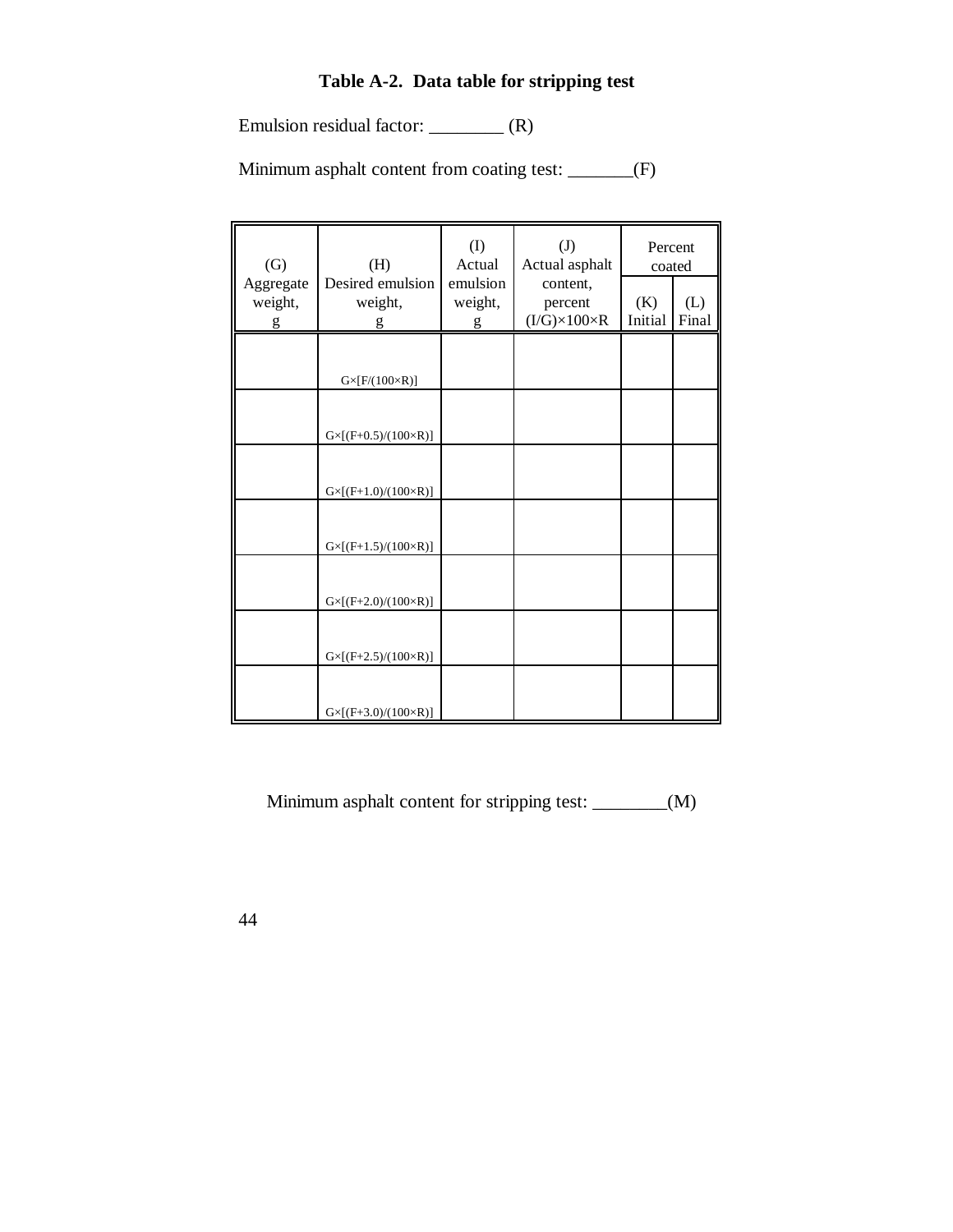### **A.1.3 Drainage test**

- 1. Record the weights of several 25-cm-diameter disposable aluminum pie pans in row N of table A-3.
- 2. Place the 1,000-g sample from the stripping test into an aluminum pie pan and enter the weight of the sample with the pie pan and the sample alone in rows O and P of table A-3.
- 3. Place mixtures (on the pie pans) into a  $60^{\circ}$ C oven for 24 hours.
- 4. After heating, remove the mixture from the pie pan by turning the pan over and tapping the bottom until all aggregate particles are off the pan.
- 5. Enter the weight of the pie pan with asphalt residue in row Q of table A-3.
- 6. Determine the highest asphalt content with a drainability of less than 4 percent of the original weight of asphalt, as calculated in row T, and record it on line U beneath table A-3.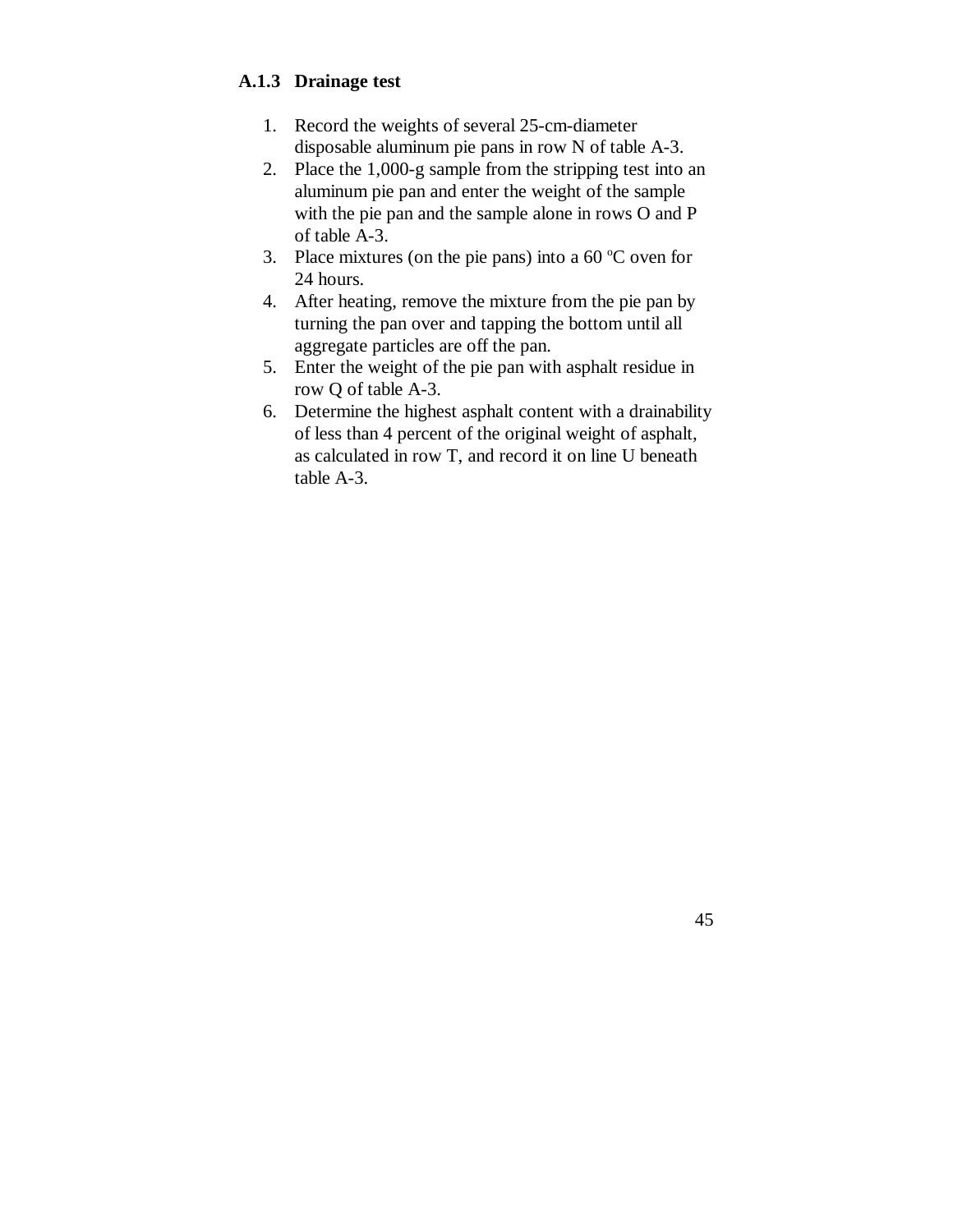## **Table A-3. Data table for drainage test**.

Minimum asphalt content from coating test: \_\_\_\_\_\_(F)

Emulsion residual factor: \_\_\_\_\_\_(R)

| Desired asphalt<br>content, percent                       | F | $F + 0.5$ | $F+1.0$ | $F+1.5$ | $F + 2.0$ | $F + 2.5$ |
|-----------------------------------------------------------|---|-----------|---------|---------|-----------|-----------|
| (J) Actual asphalt<br>content, percent                    |   |           |         |         |           |           |
| (N) Pie pan<br>weight, g                                  |   |           |         |         |           |           |
| (O) Pie pan and<br>sample weight, g                       |   |           |         |         |           |           |
| (P) Sample weight,<br>g                                   |   |           |         |         |           |           |
| (Q) Pie pan and<br>asphalt weight, g                      |   |           |         |         |           |           |
| (S) Asphalt<br>weight, $g(Q-N)$                           |   |           |         |         |           |           |
| (T) Percentage<br>drained,<br>$[S/(P\times J)]\times 100$ |   |           |         |         |           |           |

Maximum asphalt content with drainage less than 4 percent:  $\underline{\hspace{1cm}}$  (U)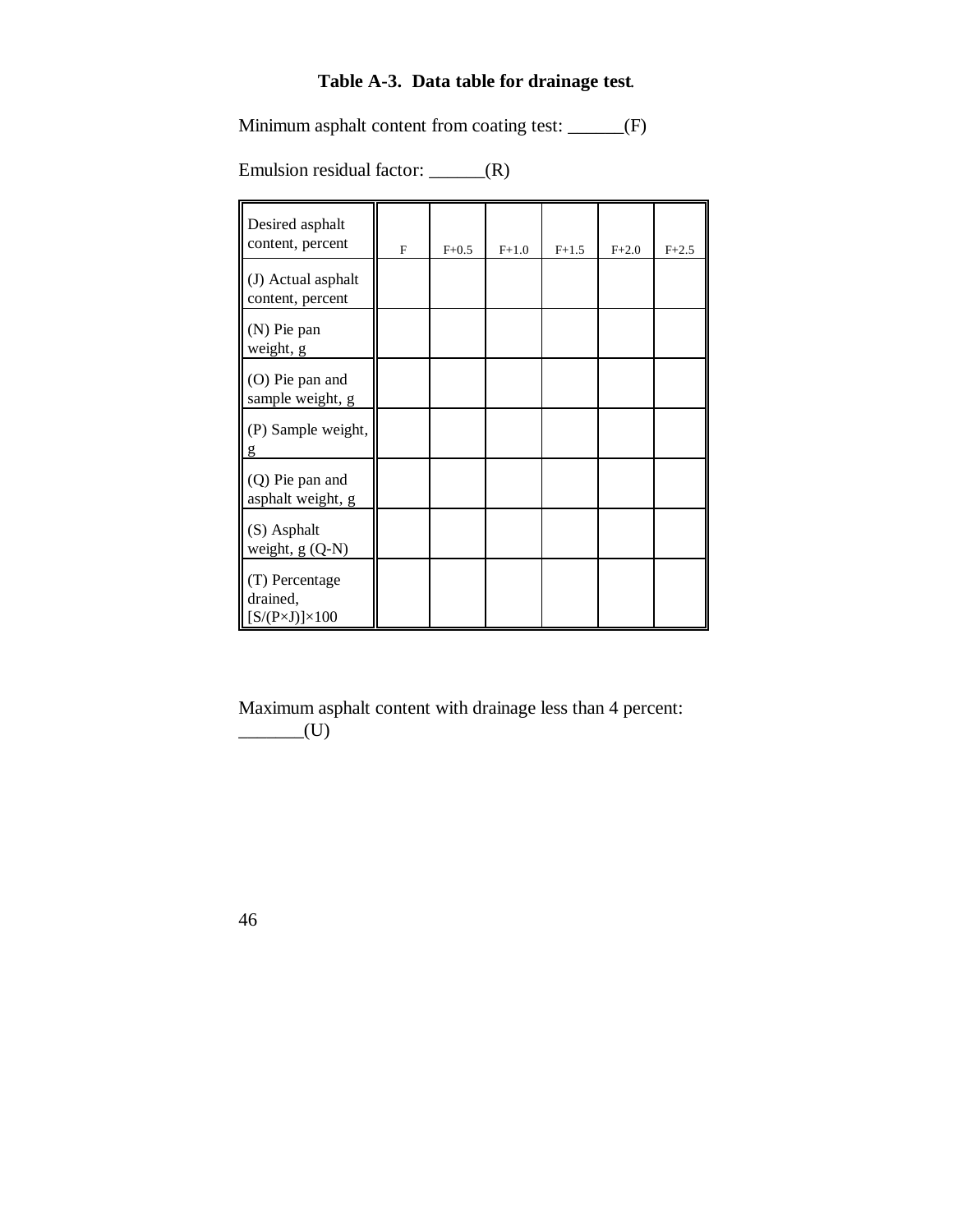When the three tests have been completed, the values of the asphalt contents determined by coating and stripping (F and M) will represent lower boundaries for the true optimum asphalt content, and the asphalt content determined by the drainage test (U) will represent an upper boundary. As these tests are being performed, the compatibility of the asphalt and aggregate combination will become apparent. If the asphalt content for acceptable drainability is below that for stripping and coating, the combination is unlikely to perform well in the field.

These testing procedures are intended to give a rough idea of the optimum asphalt content and to identify those combinations of asphalt binder and aggregate that would perform poorly in the field in terms of coating, stripping, and drainability. However, even reasonable values for the different tests do not guarantee that the material will perform satisfactorily in actual patching applications.

# **A.2 Acceptance Testing Procedure**

For materials the agency will purchase in premixed form, tests should ensure that the material will not perform poorly in the field. The two tests suggested for acceptance attempt to quantify two important characteristics of cold mixes: workability and cohesion. As with the compatibility testing procedure, these tests do not guarantee success for the materials tested; rather, they indicate the potential for poor performance in the proposed materials.

## **A.2.1 Workability test**

This test requires a workability box, a pocket penetrometer (normally used for soil testing), and a penetrometer adapter. Figure A-1 illustrates the necessary equipment.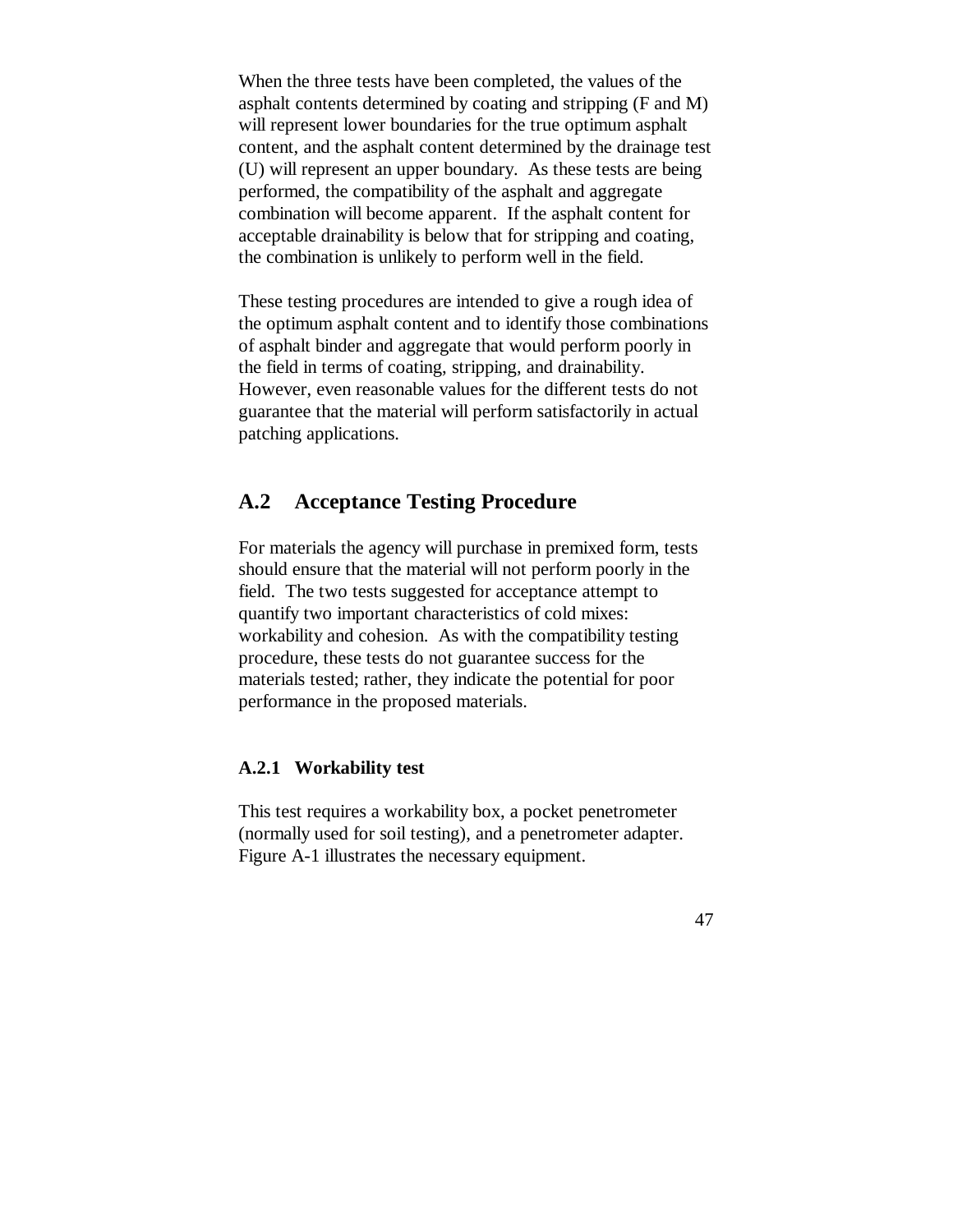

Figure A-2. Workability testing box and penetrometer adapter.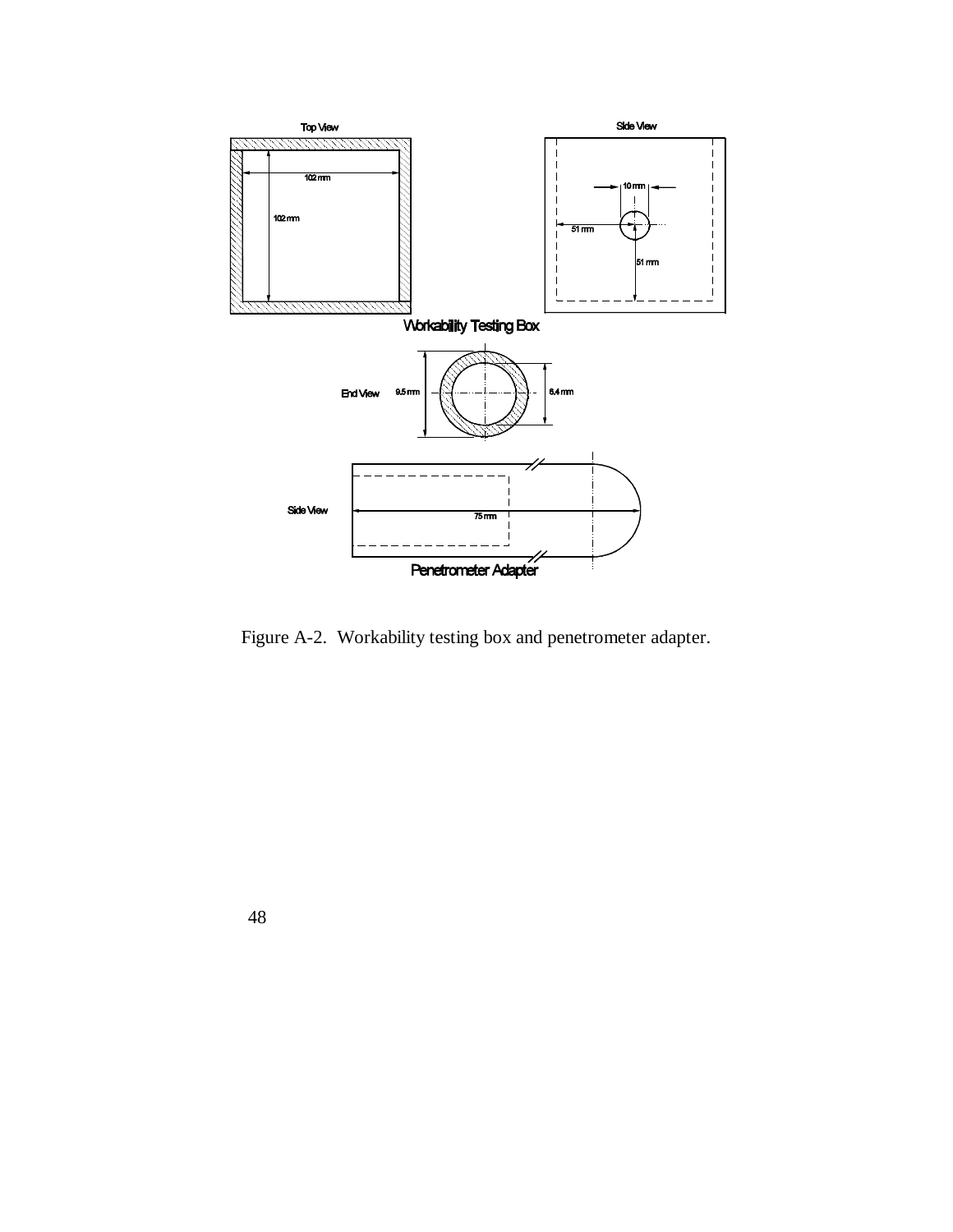The workability box should measure 102 mm on all sides and should have a 10-mm hole in one side. The Soiltest CL 700-A is one acceptable penetrometer; it has a scale of 0 to 53 metric tons per  $m^2$ , with a 6.4-mm-diameter end. The penetrometer adapter will increase the diameter of the penetrometer to 9.5 mm.

- 1. Prepare three samples of cold mix of approximately 2,500 g and cool the samples to  $4^{\circ}$ C.
- 2. Place the cooled mixture into the workability box. Drop the mixture loosely into the box, making no effort to pack the material into the box.
- 3. Push the penetrometer with the adapter through the holes in both sides of the box. Record the maximum resistance as the workability measurement.
- 4. Repeat steps 2 and 3 for all three samples. Calculate the average workability measurements for all samples.

An average workability reading between 3 and 4 would be considered marginal, whereas a value greater than 4 should be rejected. Values less than 3 are acceptable.

### **A.2.2 Cohesion test**

- 1. Cool several 1,200-g samples of cold mix to a temperature of  $4^{\circ}$ C.
- 2. Place the cold mix into a standard Marshall mold, 63.5 mm high, with a diameter of 102 mm. Compact the sample using five blows of a standard Marshall hammer (4.5 kg) to each side, from a drop height of 457 mm.
- 3. Extrude the sample and record the weight of the compacted sample.
- 4. Place the compacted sample along the bottom edge of a 305-mm-diameter sieve while both the sieve and the sample are standing on end, as shown in figure A-2.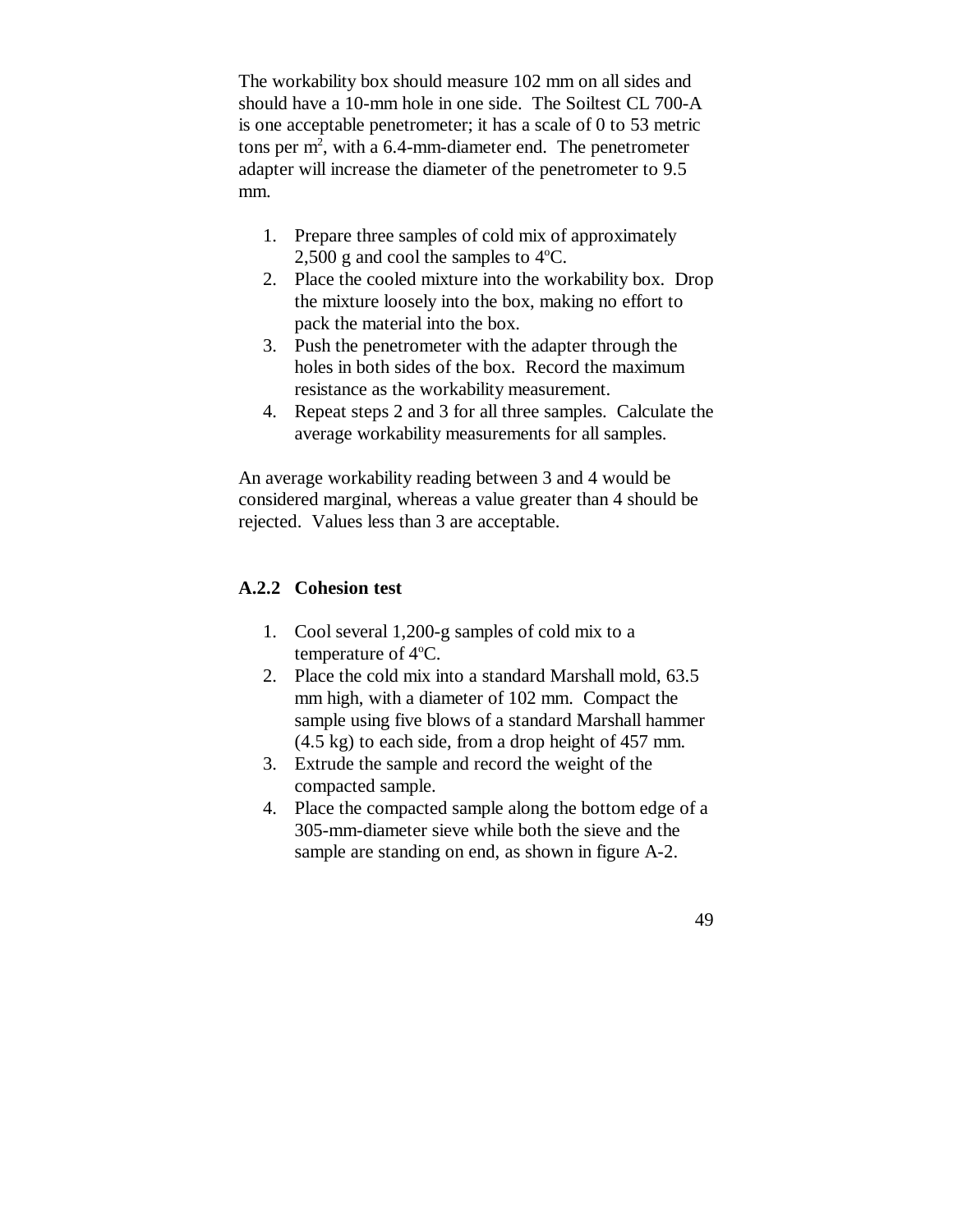

Figure A-2. Rolling sieve cohesion test.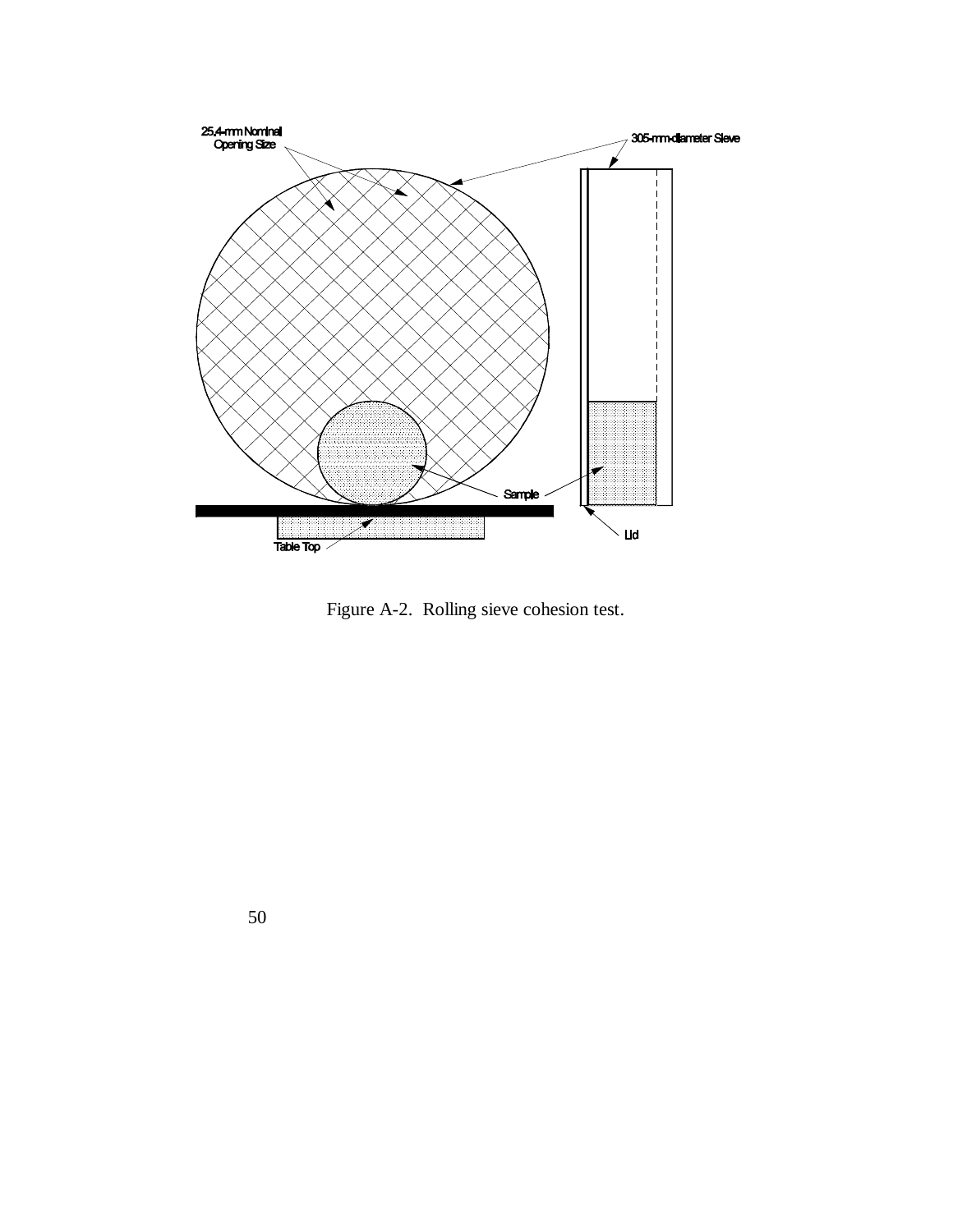- 5. Place the cover on the sieve while it is still on end. Roll the sieve (with the sample inside) back and forth 20 times, taking approximately 1 second for each of the 20 passes.
- 6. Lay the sieve (with the sample still inside) against the edge of a table, allowing room for sample pieces to fall through the sieve openings. Leave the sieve in this position for 10 seconds.
- 7. Flip the sieve and lid over so that the sample in the sieve falls onto the lid. Weigh the material retained.
- 8. Determine the average percentage retained by dividing the weight retained by the original weight. A minimum retention value of 60 percent is recommended for this test.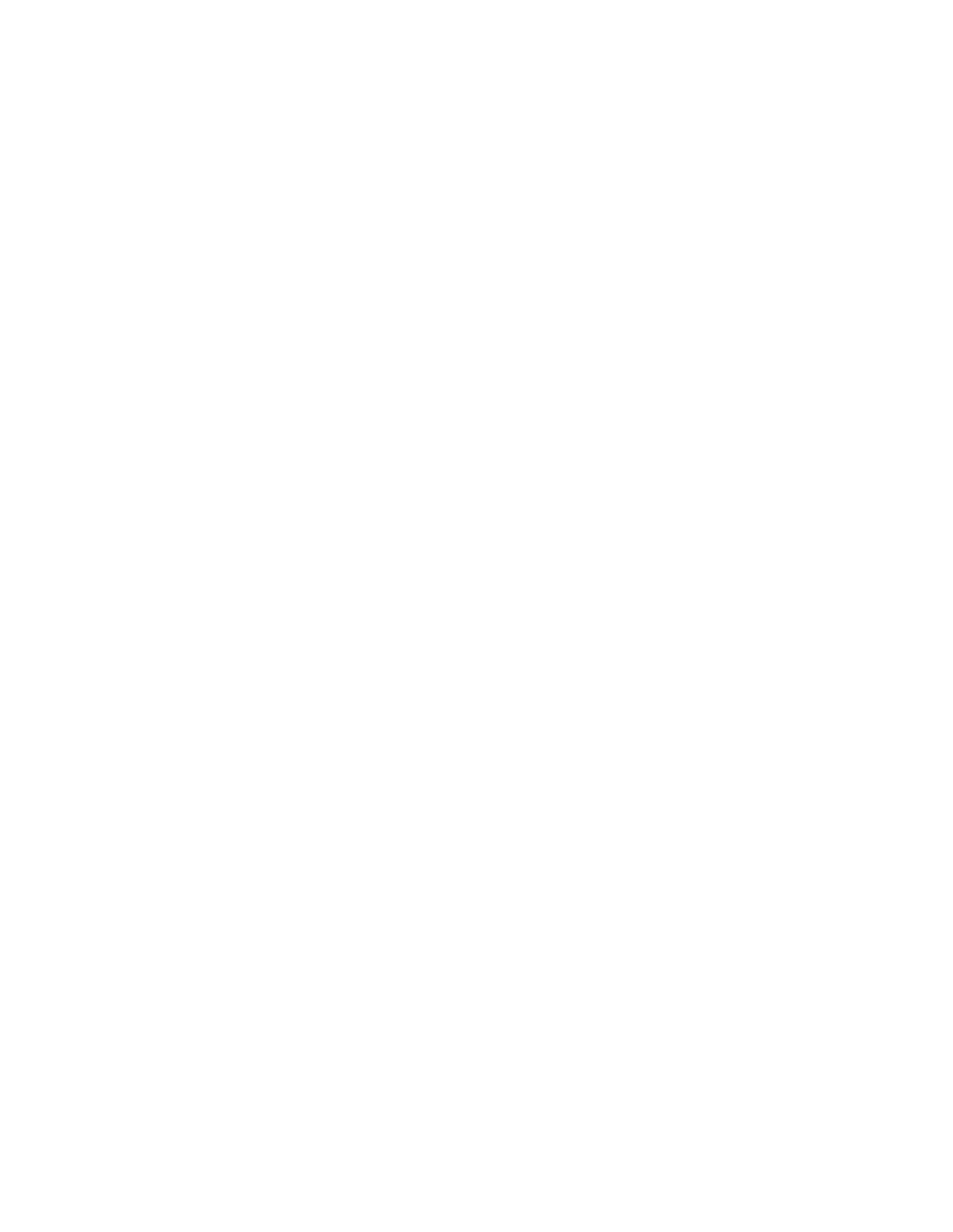# **Appendix B**

# **Sample Cost-Effectiveness Calculations**

This appendix contains sample worksheets for costeffectiveness calculations. Different material and procedure combinations illustrate the financial differences between patching operations. The examples demonstrate how to use the worksheet for calculating the cost-effectiveness of several different pothole patching operations (figures B-1 through B-5). These examples illustrate the differences in materials, procedures, equipment, and location when performing pothole patching operations. Values for the variables are given below.

#### **Example 1**

| Material                    | Local cold mix                 |
|-----------------------------|--------------------------------|
| Method                      | Throw-and-roll                 |
| Cost                        | \$20 per metric ton            |
| <b>Patching Crew Size</b>   | 2 laborers                     |
| <b>Traffic Control Crew</b> | 2 laborers                     |
| Daily Wage                  | \$100 per day per laborer      |
| <b>Equipment Cost</b>       | \$20 per day (material truck)  |
|                             | \$25 per day (traffic control) |
| Productivity                | 4 metric tons per day          |
| Patch Mean Survival         | 3 months                       |
| Analysis Period             | 36 months                      |
| <b>User Delay Costs</b>     | \$1,000 per day                |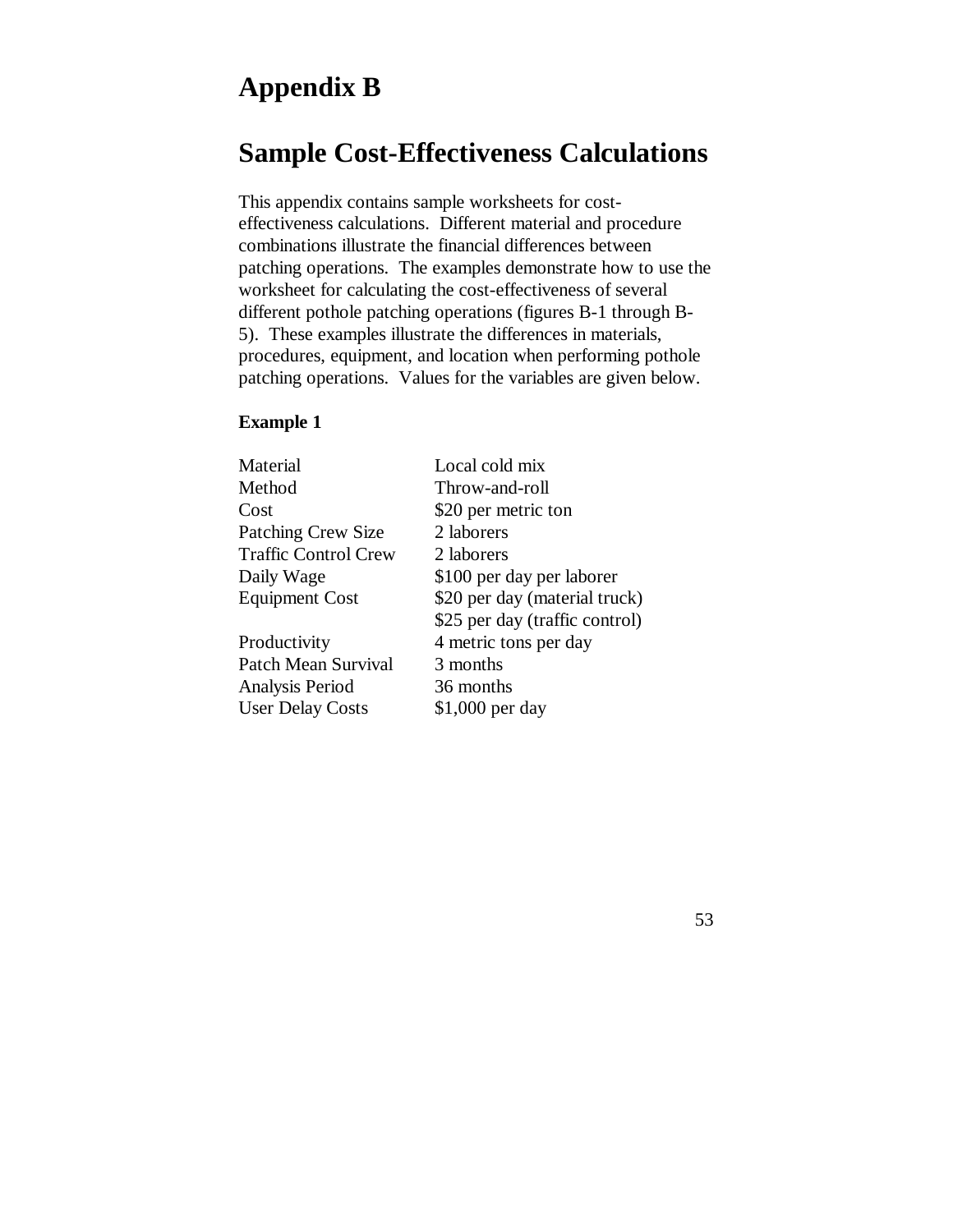#### **Example 2**

| Material                    | <b>UPM High-Perform</b> |
|-----------------------------|-------------------------|
| Method                      | Throw-and-roll          |
| Cost                        | \$85 per metric ton     |
| <b>Patching Crew Size</b>   | 2 laborers              |
| <b>Traffic Control Crew</b> | 2 laborers              |
| Daily Wage                  | \$100 per day per la    |
| <b>Equipment Cost</b>       | \$20 per day (mater     |
|                             |                         |

Productivity Patch Survival Rate Analysis Period User Delay Costs \$1,000 per day

#### **Example 3**

| Material                                                                    | UPM High-Performance Cold Mix  |
|-----------------------------------------------------------------------------|--------------------------------|
| Method                                                                      | Throw-and-roll                 |
| Cost                                                                        | \$85 per metric ton            |
| <b>Patching Crew Size</b>                                                   | 2 laborers                     |
| <b>Traffic Control Crew</b>                                                 | 2 laborers                     |
| Daily Wage                                                                  | \$100 per day per laborer      |
| <b>Equipment Cost</b>                                                       | \$20 per day (material truck)  |
|                                                                             | \$25 per day (traffic control) |
| Productivity                                                                | 4 metric tons per day          |
| Patch Survival Rate                                                         | 30 months                      |
| Analysis Period                                                             | 36 months                      |
| $\prod_{\alpha\alpha} \prod_{\alpha} \prod_{\alpha\alpha} C_{\alpha\alpha}$ | $01.000 \text{ mm}$            |

| Material                    | Local cold mix                 |
|-----------------------------|--------------------------------|
| Method                      | Semi-permanent                 |
| Cost                        | \$20 per metric ton            |
| <b>Patching Crew Size</b>   | 4 laborers                     |
|                             | 1 supervisor                   |
| <b>Traffic Control Crew</b> | 2 laborers                     |
| Daily Wage                  | \$100 per day per laborer      |
|                             | \$120 per day per supervisor   |
| <b>Equipment Cost</b>       | \$20 per day (material truck)  |
|                             | \$25 per day (traffic control) |
|                             | \$10 per day (preparation)     |
|                             | \$5 per day (compaction)       |
|                             | \$10 per day (equipment truck) |
| Productivity                | 1.5 metric tons per day        |
| Patch Mean Survival         | 36 months                      |
| Analysis Period             | 36 months                      |
| <b>User Delay Costs</b>     | \$1,000 per day                |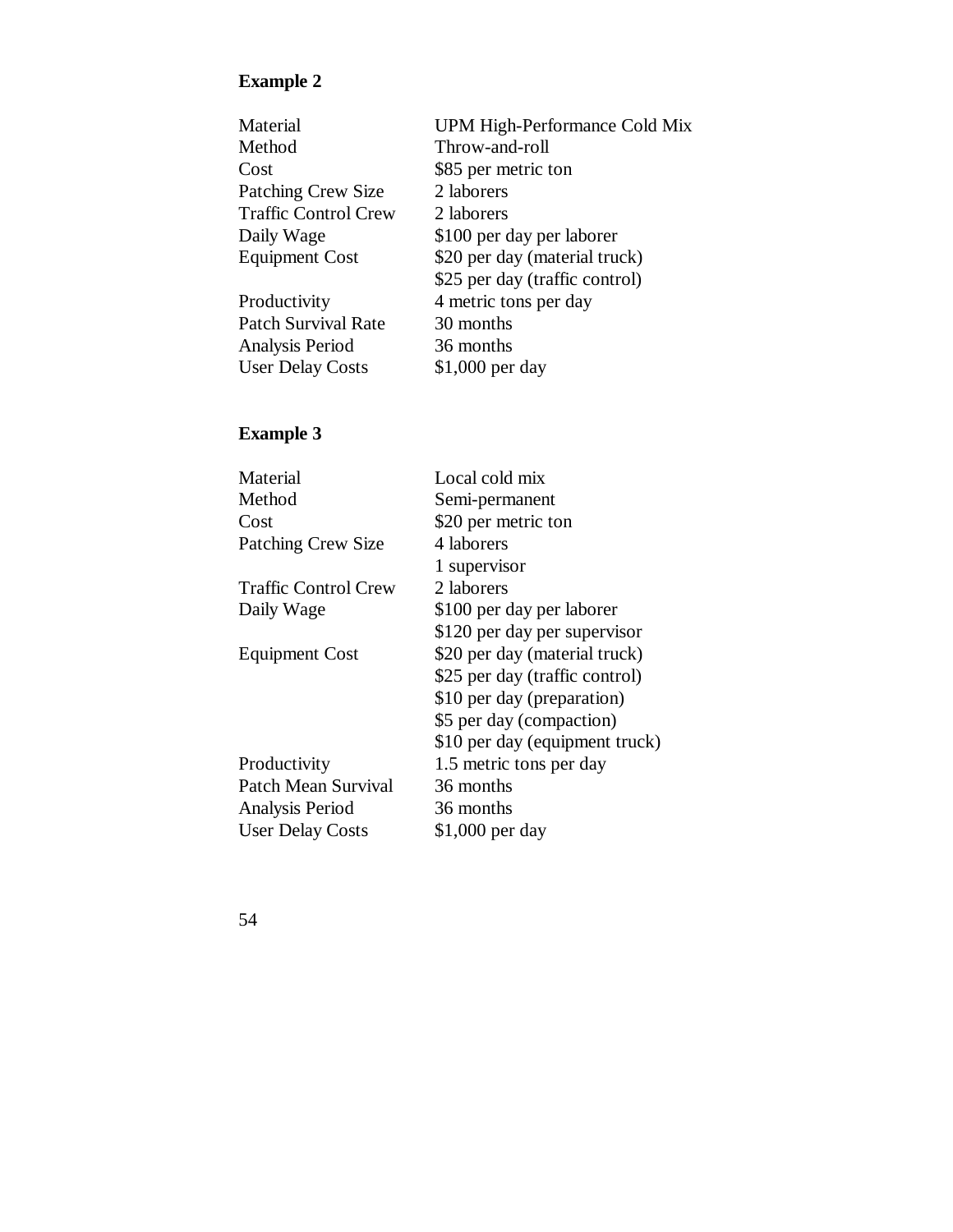#### **Example 4**

| Material                    | Spray injection                        |
|-----------------------------|----------------------------------------|
| Method                      | Spray injection                        |
| Cost                        | \$0 per metric ton                     |
| <b>Patching Crew Size</b>   | 0 laborers                             |
| <b>Traffic Control Crew</b> | 2 laborers                             |
| Daily Wage                  | \$100 per day per laborer              |
| Equipment                   | \$750 per day (spray-injection device, |
|                             | crew, and material)                    |
| Productivity                | 4 metric tons per day                  |
| Patch Mean Survival         | 30 months                              |
| Analysis Period             | 36 months                              |
| <b>User Delay Costs</b>     | $$1,000$ per day                       |
|                             |                                        |

### **Example 5**

| Material                    | Local cold mix                 |
|-----------------------------|--------------------------------|
| Method                      | Throw-and-roll                 |
| Cost                        | \$20 per metric ton            |
| <b>Patching Crew Size</b>   | 2 laborers                     |
| <b>Traffic Control Crew</b> | 2 laborers                     |
| Daily Wage                  | \$100 per day per laborer      |
| <b>Equipment Cost</b>       | \$20 per day (material truck)  |
|                             | \$25 per day (traffic control) |
| Productivity                | 4 metric tons per day          |
| Patch Mean Survival         | 3 months                       |
| Analysis Period             | 36 months                      |
| <b>User Delay Costs</b>     | \$10,000 per day               |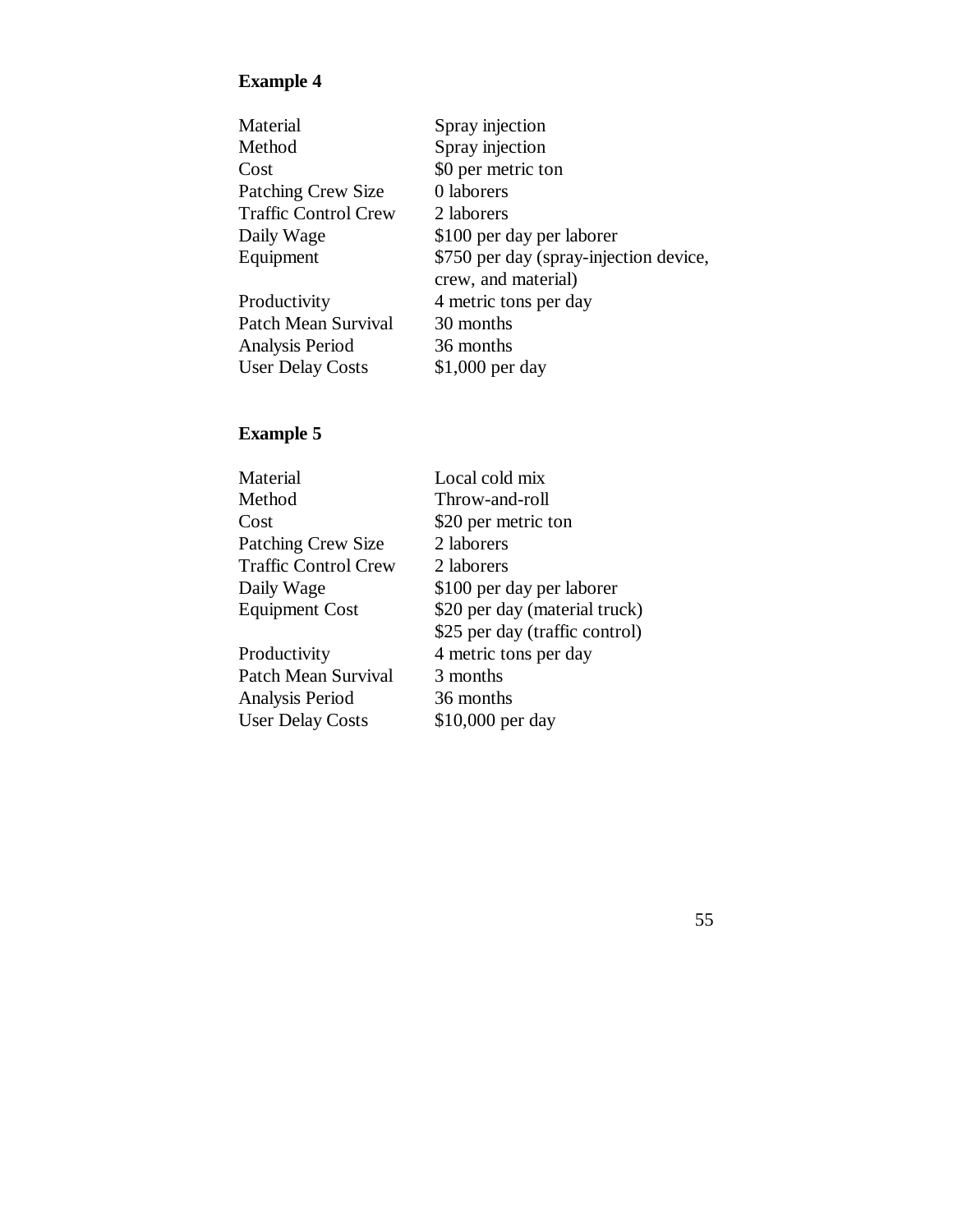## **MATERIAL COSTS**

| <b>Material Purchase Cost</b>                                                   | 20               | $\frac{\pi}{3}$ metric ton (A)           |              |
|---------------------------------------------------------------------------------|------------------|------------------------------------------|--------------|
| <b>Material Shipping Cost</b>                                                   | 0                | $\frac{\text{S}}{\text{metric}}$ ton (B) |              |
| <b>Anticipated Material Needs</b>                                               | 200              | metric tons                              | (C)          |
| <b>LABOR COSTS</b>                                                              |                  |                                          |              |
| Number in Patching Crew                                                         | $\overline{2}$   |                                          | (D)          |
| Average Daily Wage per Person                                                   | 100              | \$/day                                   | (E)          |
| Number in Traffic Control Crew                                                  | $\overline{2}$   |                                          | (F)          |
| Average Daily Wage per Person                                                   | 100              | $\frac{\sqrt{2}}{2}$                     | (G)          |
| <b>Supervisor Daily Wage</b>                                                    | $\theta$         | $\frac{\text{d}}{\text{d}}$              | (H)          |
| <b>EQUIPMENT COSTS</b>                                                          |                  |                                          |              |
| <b>Material Truck</b>                                                           | 20               | \$/day                                   | (I)          |
| <b>Traffic Control Truck and Signs</b>                                          | 25               | $\frac{\text{d}}{\text{d}}$              | $\mathrm{J}$ |
| <b>Preparation Equipment</b><br>(e.g., compressor, jackhammer,<br>pavement saw) | $\boldsymbol{0}$ | $\frac{\sqrt{2}}{2}$                     | (K)          |
| <b>Compaction Equipment</b><br>(e.g., vibratory plate, single-drum)             | $\theta$         | $\frac{\sqrt{2}}{2}$                     | (L)          |
| <b>Extra Equipment Truck</b>                                                    | 0                | $\frac{\text{d}}{\text{d}}$              | (M)          |
| <b>Specialty Equipment</b><br>(e.g., spray-injection device)                    | $\boldsymbol{0}$ | $\frac{\sqrt{2}}{2}$                     | (N)          |
| <b>USER COSTS</b>                                                               |                  |                                          |              |
| <b>User Delay Costs</b>                                                         | 1,000            | $\frac{\text{d}}{\text{d}}$              | (0)          |

Figure B-1. Cost worksheet for example 1.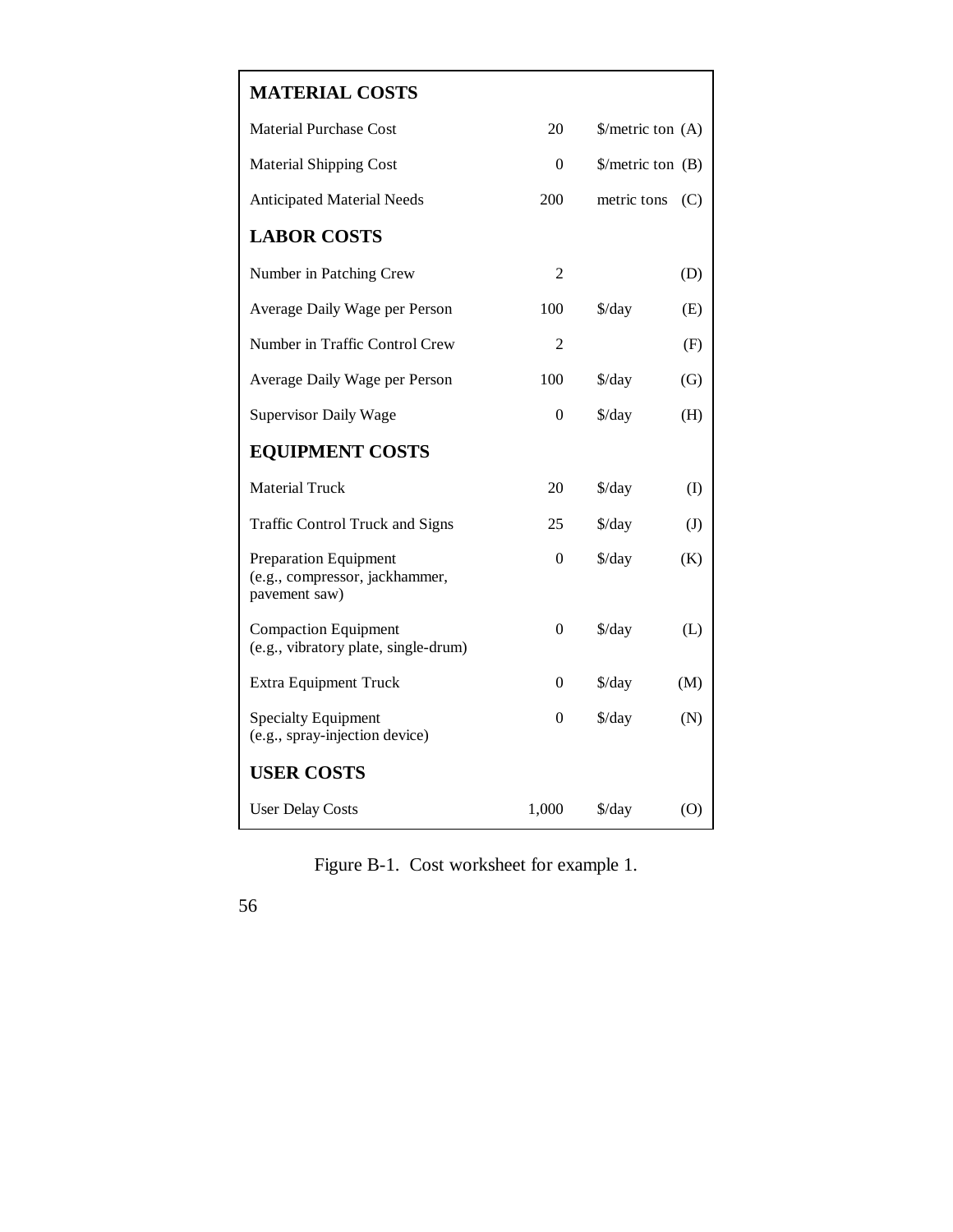| Total Material Cost $[(A+B)\times C]$                                                  | 4,000   | \$                            | (P)  |
|----------------------------------------------------------------------------------------|---------|-------------------------------|------|
| <b>Total Daily Labor Cost</b><br>$[(D \times E) + (F \times G) + H]$                   | 400     | $\frac{\text{d}}{\text{d}}$   | (Q)  |
| <b>Total Equipment Cost</b><br>$(I+J+K+L+M+N)$                                         | 45      | $\frac{\text{d}}{\text{d}}$   | (R)  |
| <b>Average Daily Productivity</b>                                                      | 4       | metric tons/day $(S)$         |      |
| <b>Estimated Days for Initial Patching</b><br>Operation $(C\dot{=}S)$                  | 50      | days                          | (T)  |
| Total User, Labor, and Equipment Cost<br>$[(O+Q+R)\times T]$                           | 72,250  | \$                            | (U)  |
| <b>Total Labor and Equipment Cost</b><br>$[(Q+R)\times T]$                             | 22,250  | \$                            | (V)  |
| <b>Total Patching Operation Cost</b><br>With User Costs (P+U)                          | 76,250  | \$                            | (W)  |
| <b>Total Patching Operation Cost</b><br>Without User Costs (P+V)                       | 26,250  | \$                            | (X)  |
| <b>Expected Patch Survival</b>                                                         | 3       | months                        | (Y)  |
| Patching Analysis Period                                                               | 36      | months                        | (Z)  |
| <b>Effective Patching Operation Cost</b><br>With User Costs $[W \times (Z \div Y)]$    | 915,000 | \$                            | (AA) |
| <b>Effective Patching Operation Cost</b><br>Without User Costs $[X \times (Z \div Y)]$ | 315,000 | \$                            | (BB) |
| Cost per Original Pothole Volume<br>With User Costs $[AAx(2.0+C)]$                     | 9,150   | $\frac{\text{S}}{\text{m}^3}$ | (CC) |
| Cost per Original Pothole Volume<br>Without User Costs $[BB \times (2.0 \div C)]$      | 3,150   | $\frac{\text{S}}{\text{m}^3}$ | (DD) |

Figure B-1. Cost worksheet for example 1 (continued).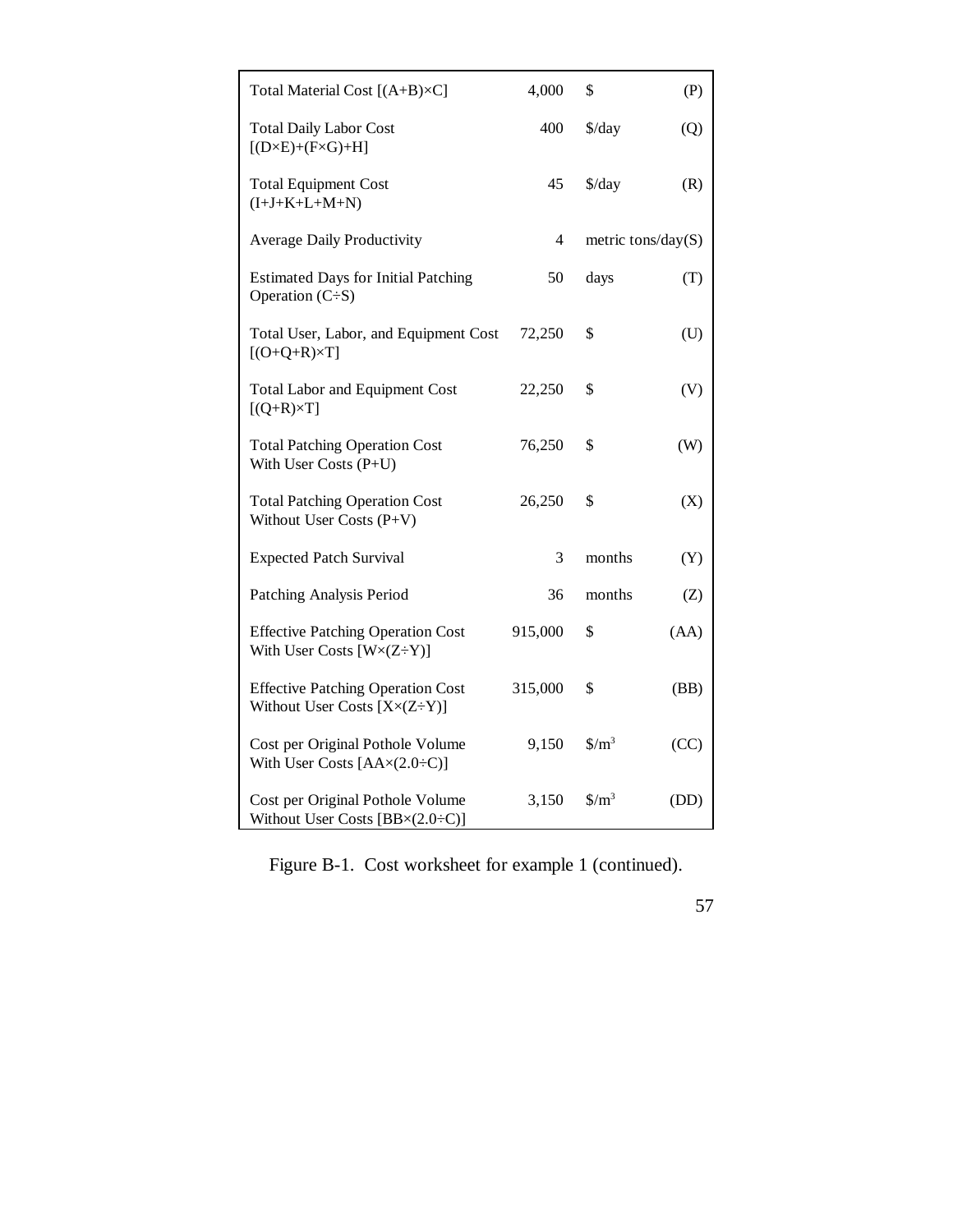## **MATERIAL COSTS**

| <b>Material Purchase Cost</b>                                            | 75             | $\frac{\pi}{2}$ /metric ton (A)          |                            |
|--------------------------------------------------------------------------|----------------|------------------------------------------|----------------------------|
| <b>Material Shipping Cost</b>                                            | 10             | $\frac{\text{S}}{\text{metric}}$ ton (B) |                            |
| <b>Anticipated Material Needs</b>                                        | 200            | metric tons                              | (C)                        |
| <b>LABOR COSTS</b>                                                       |                |                                          |                            |
| Number in Patching Crew                                                  | $\overline{2}$ |                                          | (D)                        |
| Average Daily Wage per Person                                            | 100            | $\frac{\text{d}}{\text{d}}$              | (E)                        |
| Number in Traffic Control Crew                                           | $\overline{2}$ |                                          | (F)                        |
| Average Daily Wage per Person                                            | 100            | $\frac{\text{d}}{\text{d}}$              | (G)                        |
| <b>Supervisor Daily Wage</b>                                             | $\mathbf{0}$   | $\frac{\text{d}}{\text{d}}$              | (H)                        |
| <b>EQUIPMENT COSTS</b>                                                   |                |                                          |                            |
| <b>Material Truck</b>                                                    | 20             | $\frac{\text{d}}{\text{d}}$              | (I)                        |
| <b>Traffic Control Truck and Signs</b>                                   | 25             | $\frac{\text{d}}{\text{d}}$              | $\left( \mathrm{J}\right)$ |
| Preparation Equipment<br>(e.g., compressor, jackhammer,<br>pavement saw) | $\overline{0}$ | $\frac{\text{d}}{\text{d}}$              | (K)                        |
| <b>Compaction Equipment</b><br>(e.g., vibratory plate, single-drum)      | 0              | $\frac{\text{d}}{\text{d}}$              | (L)                        |
| <b>Extra Equipment Truck</b>                                             | 0              | $\frac{\sqrt{3}}{4}$                     | (M)                        |
| <b>Specialty Equipment</b><br>(e.g., spray-injection device)             | $\theta$       | $\frac{\text{d}}{\text{d}}$              | (N)                        |
| <b>USER COSTS</b>                                                        |                |                                          |                            |
| <b>User Delay Costs</b>                                                  | 1,000          | $\frac{\text{d}}{\text{d}}$              | (0)                        |

Figure B-2. Cost worksheet for example 2.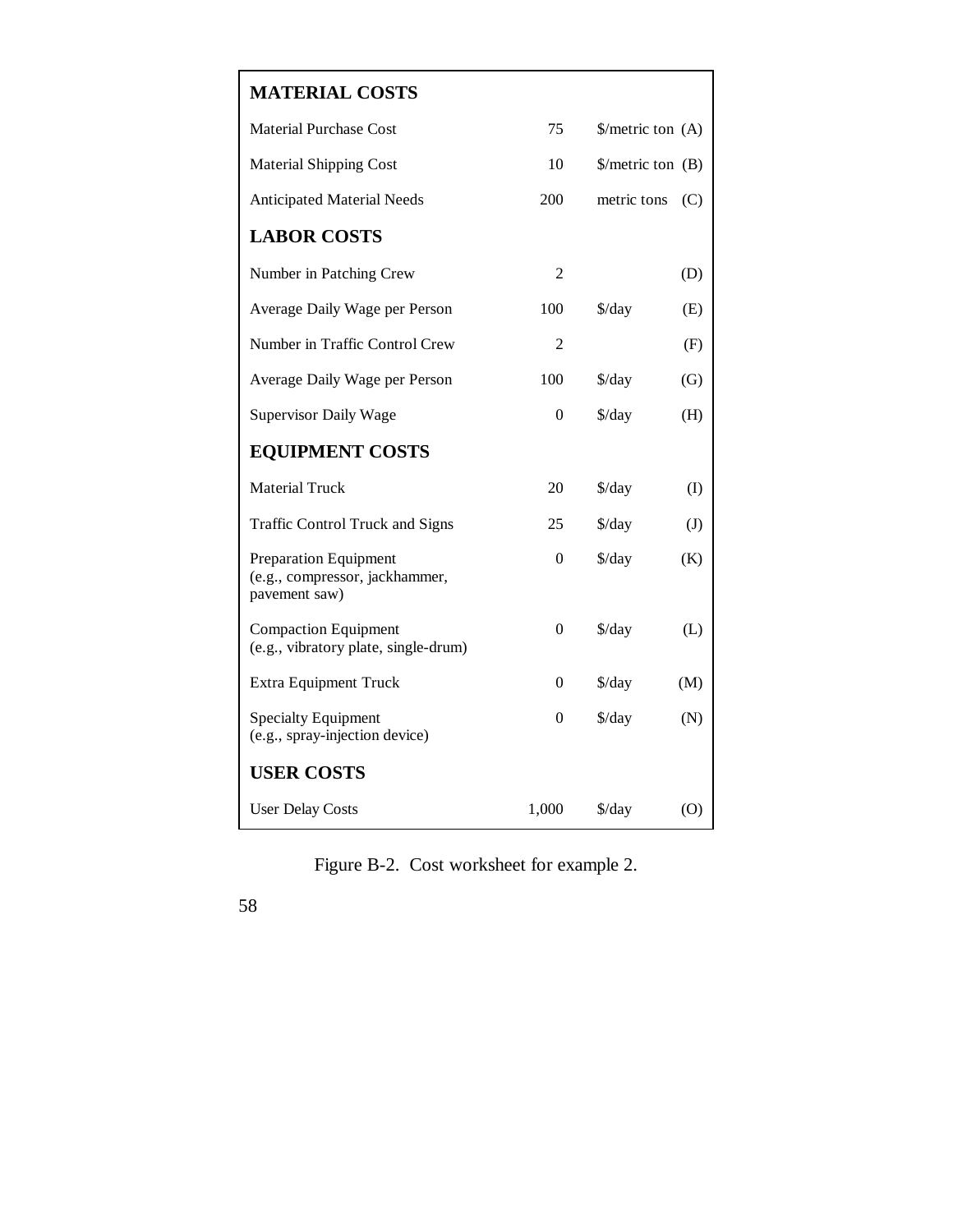| Total Material Cost [(A+B)×C]                                                          | 17,000         | \$                              | (P)  |
|----------------------------------------------------------------------------------------|----------------|---------------------------------|------|
| <b>Total Daily Labor Cost</b><br>$[(D \times E) + (F \times G) + H]$                   | 400            | $\frac{\sqrt{2}}{2}$            | (Q)  |
| <b>Total Equipment Cost</b><br>$(I+J+K+L+M+N)$                                         | 45             | $\frac{\sqrt{2}}{2}$            | (R)  |
| <b>Average Daily Productivity</b>                                                      | $\overline{4}$ | metric tons/day $(S)$           |      |
| <b>Estimated Days for Initial Patching</b><br>Operation $(C\dot{=}S)$                  | 50             | days                            | (T)  |
| Total User, Labor, and Equipment Cost<br>$[(O+Q+R)\times T]$                           | 72,250         | \$                              | (U)  |
| <b>Total Labor and Equipment Cost</b><br>$[(Q+R)\times T]$                             | 22,250         | \$                              | (V)  |
| <b>Total Patching Operation Cost</b><br>With User Costs (P+U)                          | 89,250         | \$                              | (W)  |
| <b>Total Patching Operation Cost</b><br>Without User Costs (P+V)                       | 39,250         | \$                              | (X)  |
| <b>Expected Patch Survival</b>                                                         | 30             | months                          | (Y)  |
| Patching Analysis Period                                                               | 36             | months                          | (Z)  |
| <b>Effective Patching Operation Cost</b><br>With User Costs $[W \times (Z \div Y)]$    | 107,100        | \$                              | (AA) |
| <b>Effective Patching Operation Cost</b><br>Without User Costs $[X \times (Z \div Y)]$ | 47,100         | \$                              | (BB) |
| Cost per Original Pothole Volume<br>With User Costs $[AAx(2.0+C)]$                     | 1,071          | $\frac{\text{S}}{\text{m}^3}$   | (CC) |
| Cost per Original Pothole Volume<br>Without User Costs $[BB \times (2.0 \div C)]$      | 471            | $\frac{\text{m}^3}{\text{m}^3}$ | (DD) |

Figure B-2. Cost worksheet for example 2 (continued).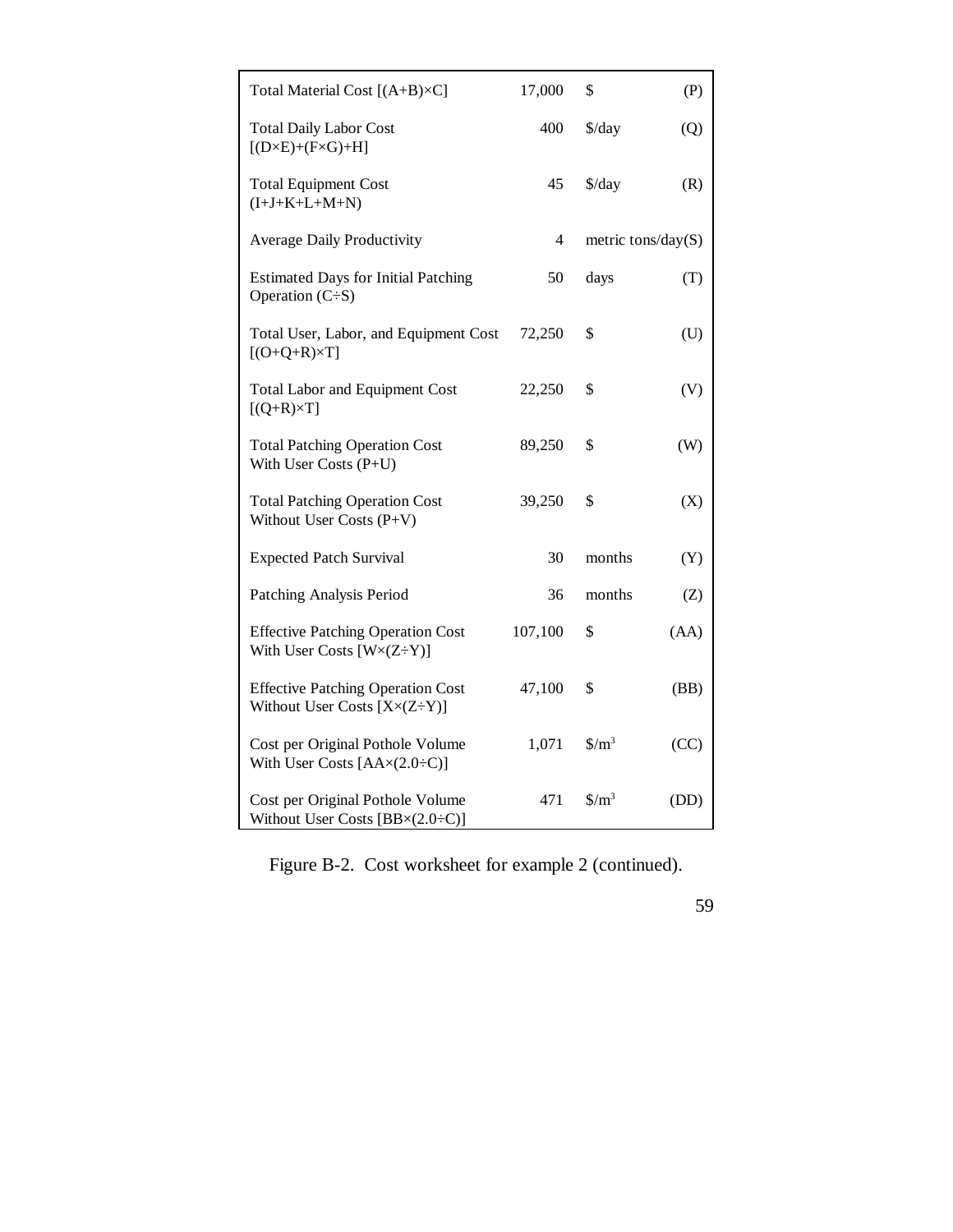## **MATERIAL COSTS** Material Purchase Cost 20 \$/metric ton (A) Material Shipping Cost 0 \$/metric ton (B) Anticipated Material Needs 75 metric tons (C) **LABOR COSTS** Number in Patching Crew 4 (D) Average Daily Wage per Person 100 \$/day (E) Number in Traffic Control Crew 2 (F) Average Daily Wage per Person 100 \$/day (G) Supervisor Daily Wage 120 \$/day (H) **EQUIPMENT COSTS** Material Truck 20 \$/day (I) Traffic Control Truck and Signs 25 \$/day (J) Preparation Equipment 10 \$/day (K) (e.g., compressor, jackhammer, pavement saw) Compaction Equipment 5 \$/day (L) (e.g., vibratory plate, single-drum) Extra Equipment Truck 20 \$/day (M)  $\text{Specificity}$  Equipment  $\qquad \qquad 0 \qquad \text{$\frac{\$}{day}$} \qquad \text{$(\mathbf{N})$}$ (e.g., spray-injection device) **USER COSTS** User Delay Costs 1,000 \$/day (O)

Figure B-3. Cost worksheet for example 3.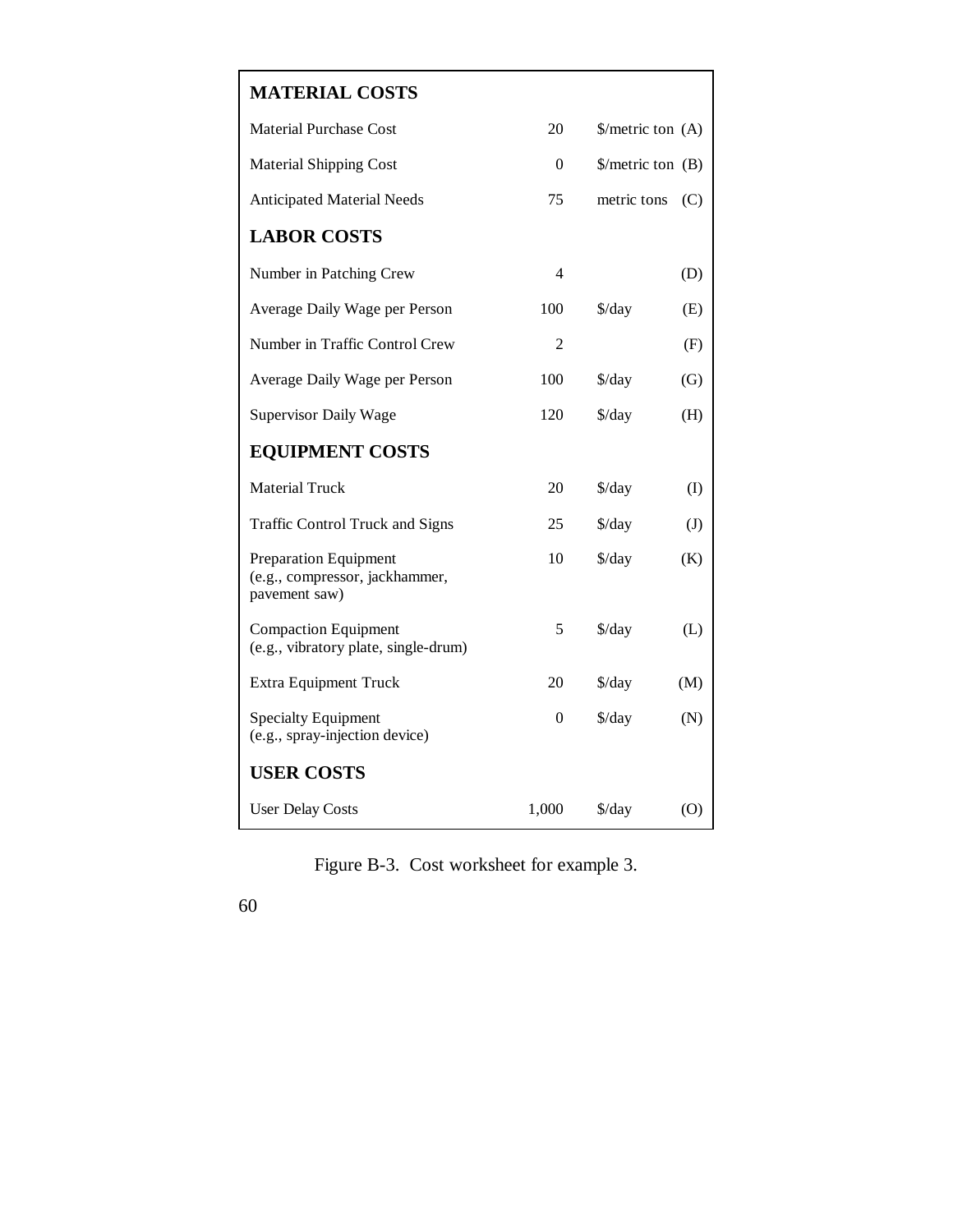| Total Material Cost [(A+B)×C]                                                          | 1,500   | \$                            | (P)  |
|----------------------------------------------------------------------------------------|---------|-------------------------------|------|
| <b>Total Daily Labor Cost</b><br>$[(D \times E) + (F \times G) + H]$                   | 720     | $\frac{\sqrt{2}}{2}$          | (Q)  |
| <b>Total Equipment Cost</b><br>$(I+J+K+L+M+N)$                                         | 80      | $\frac{\sqrt{2}}{2}$          | (R)  |
| <b>Average Daily Productivity</b>                                                      | 1.5     | metric tons/day $(S)$         |      |
| <b>Estimated Days for Initial Patching</b><br>Operation $(C\dot{=}S)$                  | 50      | days                          | (T)  |
| Total User, Labor, and Equipment Cost<br>$[(O+Q+R)\times T]$                           | 90,000  | \$                            | (U)  |
| <b>Total Labor and Equipment Cost</b><br>$[(Q+R)\times T]$                             | 40,000  | \$                            | (V)  |
| <b>Total Patching Operation Cost</b><br>With User Costs (P+U)                          | 91,500  | \$                            | (W)  |
| <b>Total Patching Operation Cost</b><br>Without User Costs (P+V)                       | 41,500  | \$                            | (X)  |
| <b>Expected Patch Survival</b>                                                         | 24      | months                        | (Y)  |
| Patching Analysis Period                                                               | 36      | months                        | (Z)  |
| <b>Effective Patching Operation Cost</b><br>With User Costs $[W \times (Z \div Y)]$    | 137,250 | \$                            | (AA) |
| <b>Effective Patching Operation Cost</b><br>Without User Costs $[X \times (Z \div Y)]$ | 62,250  | \$                            | (BB) |
| Cost per Original Pothole Volume<br>With User Costs $[AAx(2.0+C)]$                     | 3,660   | $\frac{\text{S}}{\text{m}^3}$ | (CC) |
| Cost per Original Pothole Volume<br>Without User Costs $[BB \times (2.0 \div C)]$      | 1,660   | $\frac{\text{S}}{\text{m}^3}$ | (DD) |

Figure B-3. Cost worksheet for example 3 (continued).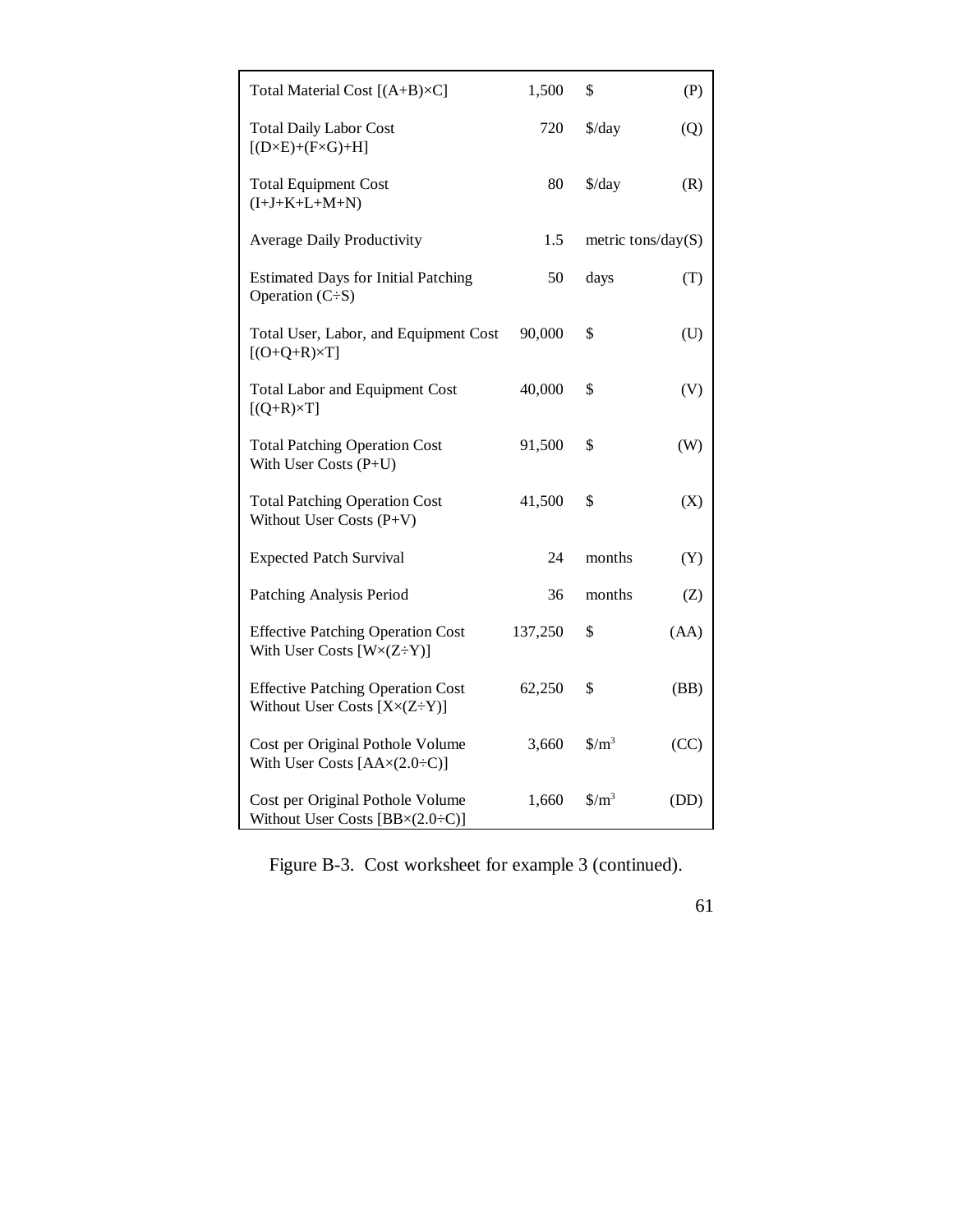#### **MATERIAL COSTS**

| <b>Material Purchase Cost</b>                                                   | $\boldsymbol{0}$ | \$/metric ton (A)              |     |
|---------------------------------------------------------------------------------|------------------|--------------------------------|-----|
| <b>Material Shipping Cost</b>                                                   | 0                | $\frac{\pi}{3}$ metric ton (B) |     |
| <b>Anticipated Material Needs</b>                                               | 200              | metric tons                    | (C) |
| <b>LABOR COSTS</b>                                                              |                  |                                |     |
| Number in Patching Crew                                                         | $\overline{0}$   |                                | (D) |
| Average Daily Wage per Person                                                   | 0                | $\frac{\sqrt{3}}{4}$           | (E) |
| Number in Traffic Control Crew                                                  | 2                |                                | (F) |
| Average Daily Wage per Person                                                   | 100              | $\frac{\sqrt{2}}{2}$           | (G) |
| <b>Supervisor Daily Wage</b>                                                    | $\boldsymbol{0}$ | $\frac{\text{d}}{\text{d}}$    | (H) |
| <b>EQUIPMENT COSTS</b>                                                          |                  |                                |     |
| <b>Material Truck</b>                                                           | $\boldsymbol{0}$ | $\frac{\sqrt{3}}{4}$           | (I) |
| <b>Traffic Control Truck and Signs</b>                                          | 25               | $\frac{\text{d}}{\text{d}}$    | (J) |
| <b>Preparation Equipment</b><br>(e.g., compressor, jackhammer,<br>pavement saw) | $\boldsymbol{0}$ | $\frac{\sqrt{2}}{2}$           | (K) |
| <b>Compaction Equipment</b><br>(e.g., vibratory plate, single-drum)             | $\boldsymbol{0}$ | $\frac{\sqrt{2}}{2}$           | (L) |
| <b>Extra Equipment Truck</b>                                                    | 0                | $\frac{\sqrt{2}}{2}$           | (M) |
| <b>Specialty Equipment</b><br>(e.g., spray-injection device)                    | 750              | $\frac{\sqrt{2}}{2}$           | (N) |
| <b>USER COSTS</b>                                                               |                  |                                |     |
| <b>User Delay Costs</b>                                                         | 1,000            | $\frac{\sqrt{2}}{2}$           | (0) |

Figure B-4. Cost worksheet for example 4.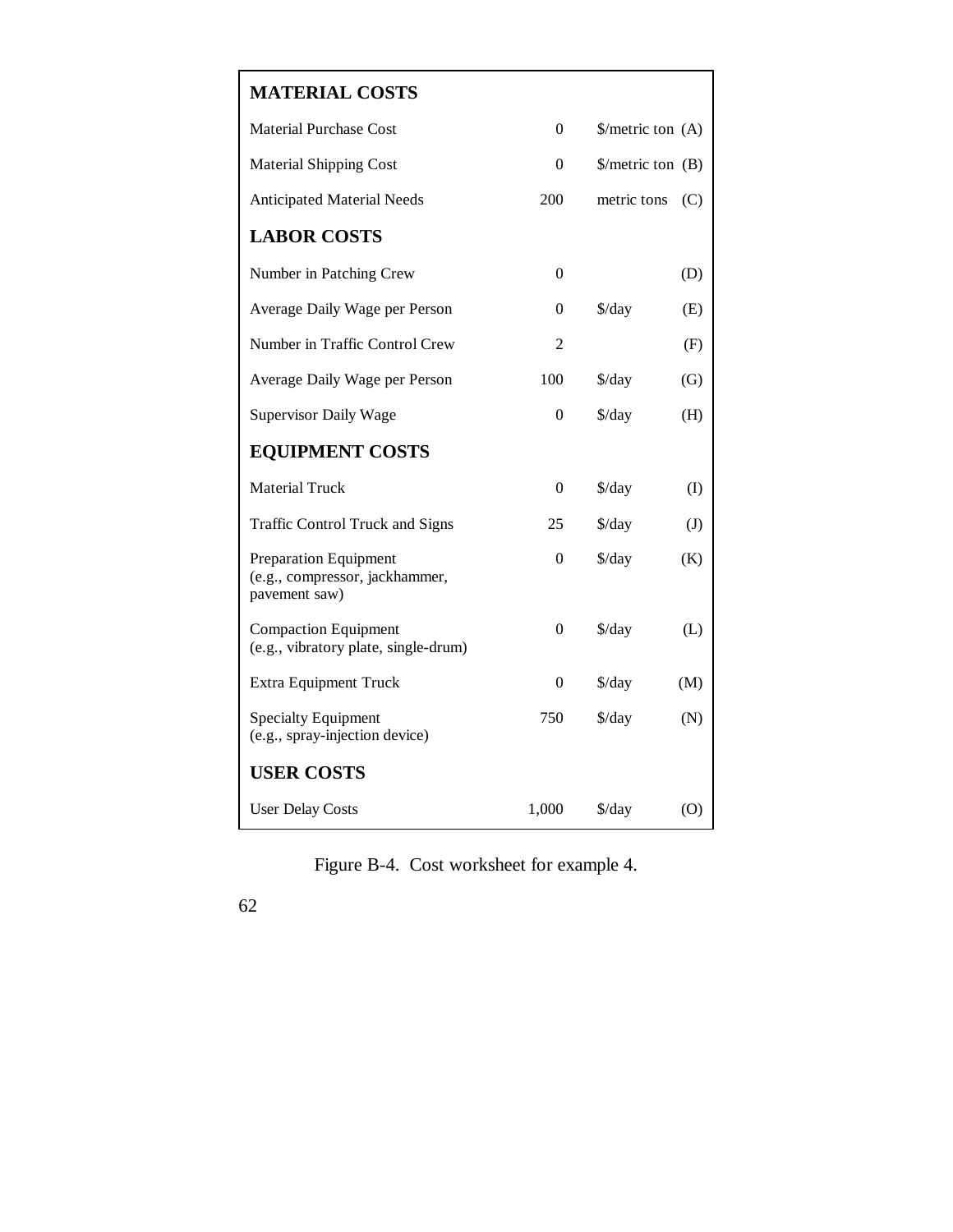| Total Material Cost $[(A+B)\times C]$                                                  | $\overline{0}$ | \$                            | (P)  |
|----------------------------------------------------------------------------------------|----------------|-------------------------------|------|
| <b>Total Daily Labor Cost</b><br>$[(D \times E) + (F \times G) + H]$                   | 200            | $\frac{\text{d}}{\text{d}}$   | (Q)  |
| <b>Total Equipment Cost</b><br>$(I+J+K+L+M+N)$                                         | 775            | $\frac{\sqrt{3}}{4}$          | (R)  |
| <b>Average Daily Productivity</b>                                                      | $\overline{4}$ | metric tons/day( $S$ )        |      |
| <b>Estimated Days for Initial Patching</b><br>Operation $(C\dot{=}S)$                  | 50             | days                          | (T)  |
| Total User, Labor, and Equipment Cost<br>$[(O+Q+R)\times T]$                           | 88,750         | \$                            | (U)  |
| <b>Total Labor and Equipment Cost</b><br>$[(Q+R)\times T]$                             | 38,750         | \$                            | (V)  |
| <b>Total Patching Operation Cost</b><br>With User Costs (P+U)                          | 88,750         | \$                            | (W)  |
| <b>Total Patching Operation Cost</b><br>Without User Costs (P+V)                       | 38,750         | \$                            | (X)  |
| <b>Expected Patch Survival</b>                                                         | 30             | months                        | (Y)  |
| Patching Analysis Period                                                               | 36             | months                        | (Z)  |
| <b>Effective Patching Operation Cost</b><br>With User Costs $[W \times (Z \div Y)]$    | 106,500        | \$                            | (AA) |
| <b>Effective Patching Operation Cost</b><br>Without User Costs $[X \times (Z \div Y)]$ | 46,500         | \$                            | (BB) |
| Cost per Original Pothole Volume<br>With User Costs $[AAx(2.0+C)]$                     | 1,065          | $\frac{\text{S}}{\text{m}^3}$ | (CC) |
| Cost per Original Pothole Volume<br>Without User Costs $[BB \times (2.0 \div C)]$      | 465            | $\frac{\text{S}}{\text{m}^3}$ | (DD) |

Figure B-4. Cost worksheet for example 4 (continued).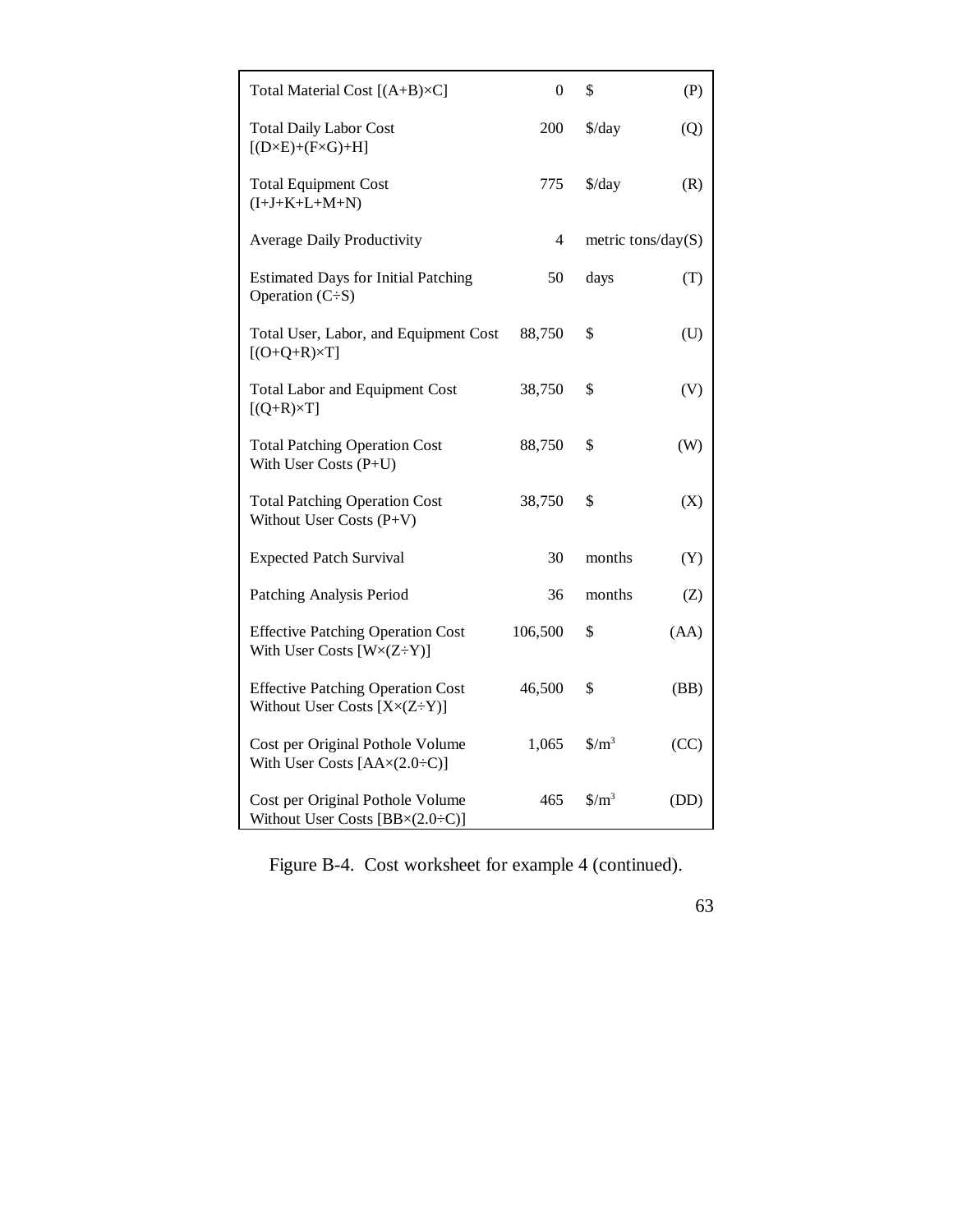#### **MATERIAL COSTS**

| <b>Material Purchase Cost</b>                                                   | 20               | $\frac{\pi}{2}$ /metric ton (A) |     |
|---------------------------------------------------------------------------------|------------------|---------------------------------|-----|
| <b>Material Shipping Cost</b>                                                   | 0                | $\frac{\pi}{3}$ metric ton (B)  |     |
| <b>Anticipated Material Needs</b>                                               | 200              | metric tons                     | (C) |
| <b>LABOR COSTS</b>                                                              |                  |                                 |     |
| Number in Patching Crew                                                         | $\overline{2}$   |                                 | (D) |
| Average Daily Wage per Person                                                   | 100              | \$/day                          | (E) |
| Number in Traffic Control Crew                                                  | $\overline{2}$   |                                 | (F) |
| Average Daily Wage per Person                                                   | 100              | \$/day                          | (G) |
| <b>Supervisor Daily Wage</b>                                                    | $\theta$         | $\frac{\sqrt{2}}{2}$            | (H) |
| <b>EQUIPMENT COSTS</b>                                                          |                  |                                 |     |
| <b>Material Truck</b>                                                           | 20               | \$/day                          | (I) |
| <b>Traffic Control Truck and Signs</b>                                          | 25               | $\frac{\text{d}}{\text{d}}$     | (J) |
| <b>Preparation Equipment</b><br>(e.g., compressor, jackhammer,<br>pavement saw) | $\boldsymbol{0}$ | $\frac{\text{d}}{\text{d}}$     | (K) |
| <b>Compaction Equipment</b><br>(e.g., vibratory plate, single-drum)             | $\boldsymbol{0}$ | $\frac{\sqrt{2}}{2}$            | (L) |
| <b>Extra Equipment Truck</b>                                                    | $\Omega$         | $\frac{\sqrt{2}}{2}$            | (M) |
| <b>Specialty Equipment</b><br>(e.g., spray-injection device)                    | $\boldsymbol{0}$ | $\frac{\text{d}}{\text{d}}$     | (N) |
| <b>USER COSTS</b>                                                               |                  |                                 |     |
| <b>User Delay Costs</b>                                                         | 10,000           | $\frac{\text{d}}{\text{d}}$     | (0) |

Figure B-5. Cost worksheet for example 5.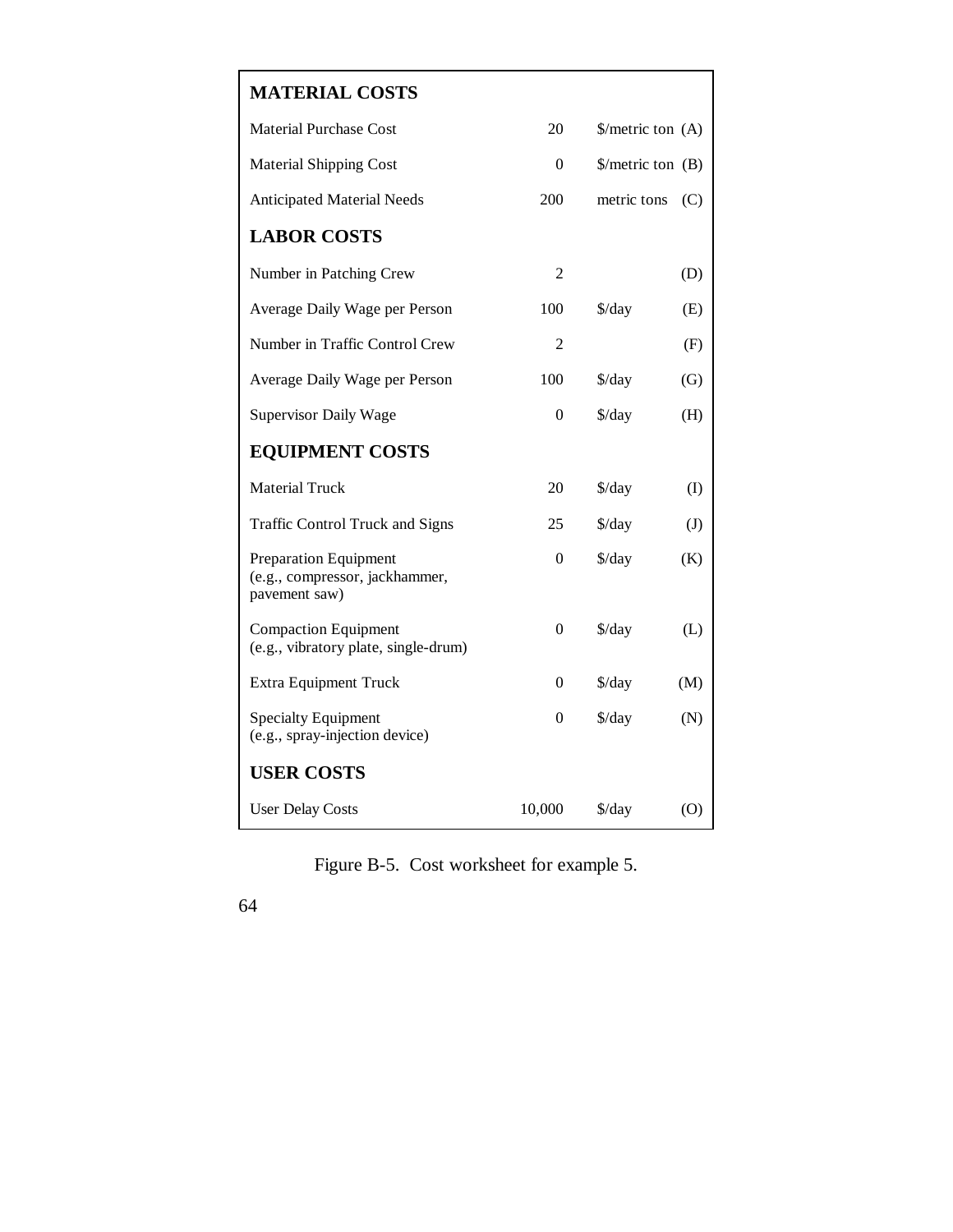| Total Material Cost [(A+B)×C]                                                          | 4,000          | \$                            | (P)  |
|----------------------------------------------------------------------------------------|----------------|-------------------------------|------|
| <b>Total Daily Labor Cost</b><br>$[(D \times E) + (F \times G) + H]$                   | 400            | $\frac{\text{d}}{\text{d}}$   | (Q)  |
| <b>Total Equipment Cost</b><br>$(I+J+K+L+M+N)$                                         | 45             | $\frac{\sqrt{2}}{2}$          | (R)  |
| <b>Average Daily Productivity</b>                                                      | $\overline{4}$ | metric tons/day $(S)$         |      |
| <b>Estimated Days for Initial Patching</b><br>Operation $(C\dot{=}S)$                  | 50             | days                          | (T)  |
| Total User, Labor, Equipment Cost<br>$[(O+Q+R)\times T]$                               | 522,250        | \$                            | (U)  |
| <b>Total Labor and Equipment Cost</b><br>$[(Q+R)\times T]$                             | 22,250         | \$                            | (V)  |
| <b>Total Patching Operation Cost</b><br>With User Costs (P+U)                          | 526,250        | \$                            | (W)  |
| <b>Total Patching Operation Cost</b><br>Without User Costs (P+V)                       | 26,250         | \$                            | (X)  |
| <b>Expected Patch Survival</b>                                                         | 3              | months                        | (Y)  |
| Patching Analysis Period                                                               | 36             | months                        | (Z)  |
| <b>Effective Patching Operation Cost</b><br>With User Costs $[W \times (Z \div Y)]$    | 6,315,000      | \$                            | (AA) |
| <b>Effective Patching Operation Cost</b><br>Without User Costs $[X \times (Z \div Y)]$ | 315,000        | \$                            | (BB) |
| Cost per Original Pothole Volume<br>With User Costs $[AAx(2.0+C)]$                     | 63,150         | $\frac{\text{S}}{\text{m}^3}$ | (CC) |
| Cost per Original Pothole Volume<br>Without User Costs $[BB \times (2.0 \div C)]$      | 3,150          | $\frac{\text{S}}{\text{m}^3}$ | (DD) |

Figure B-5. Cost worksheet for example 5 (continued).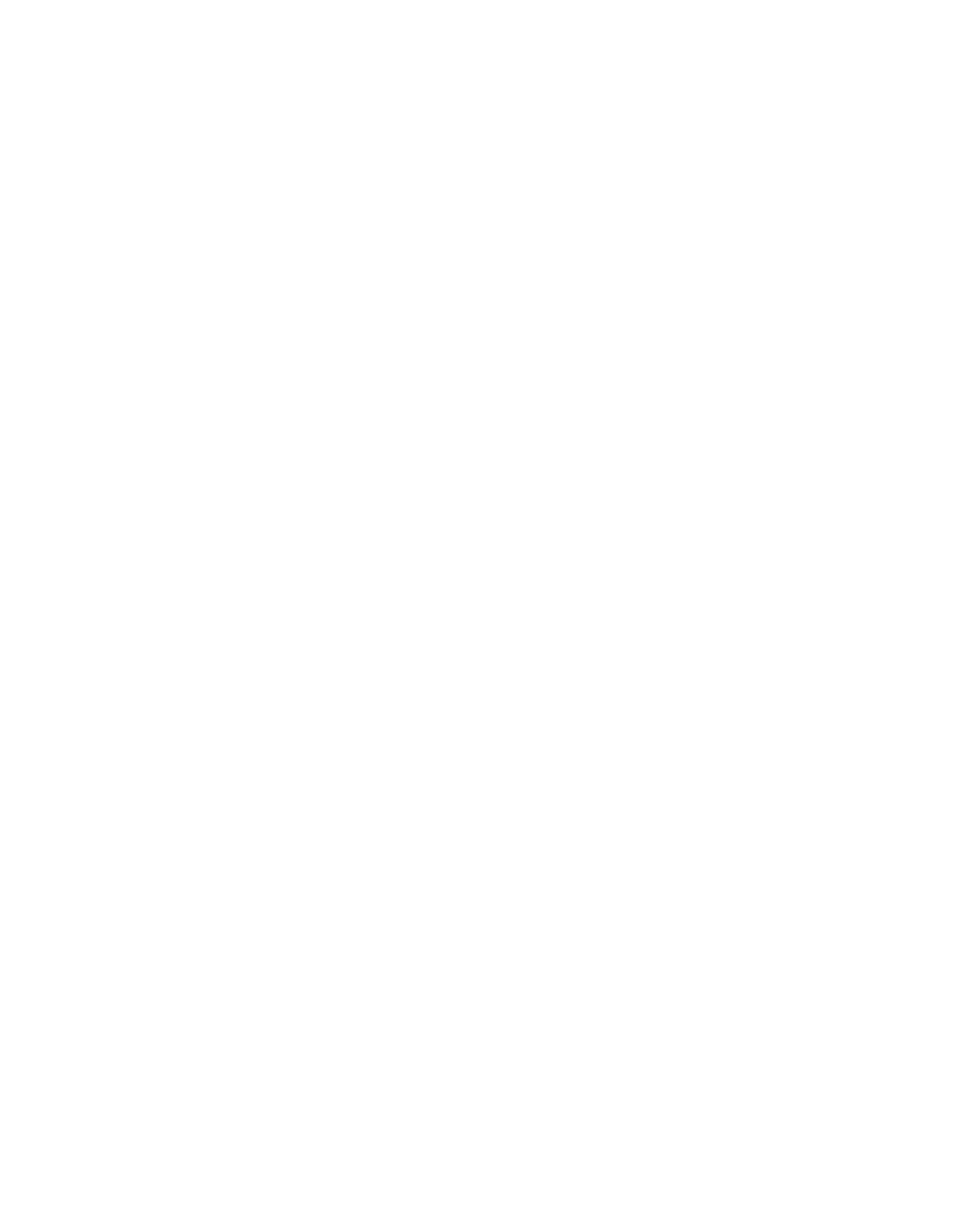# **Appendix C**

## **Partial List of Material and Equipment Sources**

This appendix contains a directory of manufacturers and representatives who can explain how an agency would obtain any of the materials used in the SHRP H-106 Project. Addresses and phone numbers are given for national representatives of the different proprietary materials and sprayinjection devices. Information on obtaining specifications for other materials is also provided.

All manufacturers should provide material safety data sheets where applicable. All highway agencies should follow instructions regarding the safe use of all materials to ensure the safety of their workers and the traveling public.

Inclusion of a particular material, piece of equipment, or supplier in this list does not serve as an endorsement. Likewise, omission from this list is not intended to carry negative connotations for those materials, pieces of equipment, and suppliers. In cases in which some discrepancy exists as to which patch type will perform better for a particular agency, side-by-side testing of all available patch types is encouraged.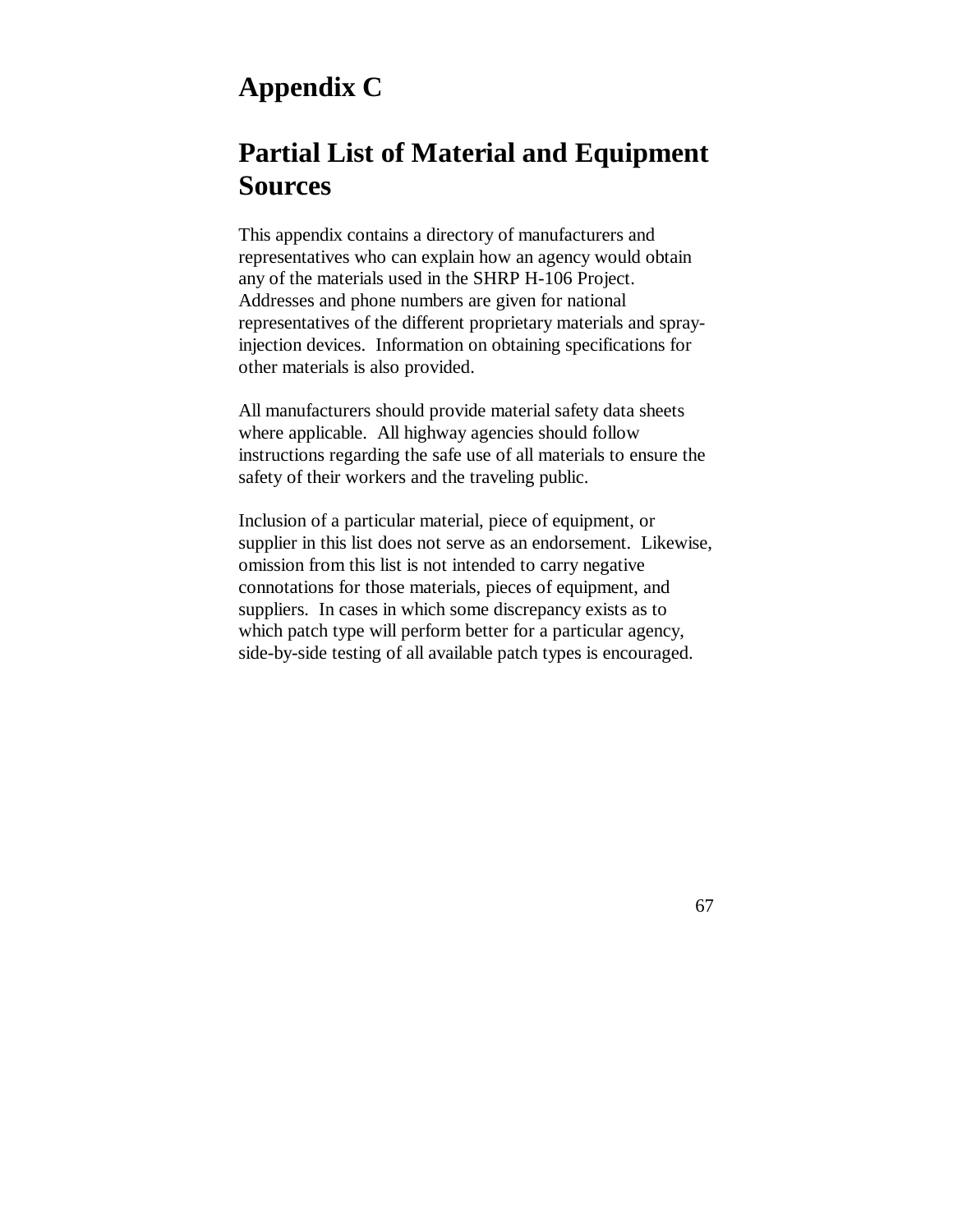### **C.1 Patching Materials**

UPM High-Performance Cold Mix Unique Paving Materials Corp. 3993 E. 93rd Street Cleveland, Ohio 44105-4096 (800) 441-4881

QPR 2000 US Pro-Tech 7471 Tyler Boulevard Mentor, Ohio 44060 (800) 263-7511

Perma-Patch National Paving and Contracting Company 4200 Menlo Drive Baltimore, Maryland 21215 (410) 764-7117

HFMS-2 (modified with Styrelf) Elf Asphalt Tulsa, Oklahoma (918) 438-6450

PennDOT 485 and PennDOT 486 IA Construction P.O. Box 366 Punxsutawney, Pennsylvania 15767 (814) 938-7650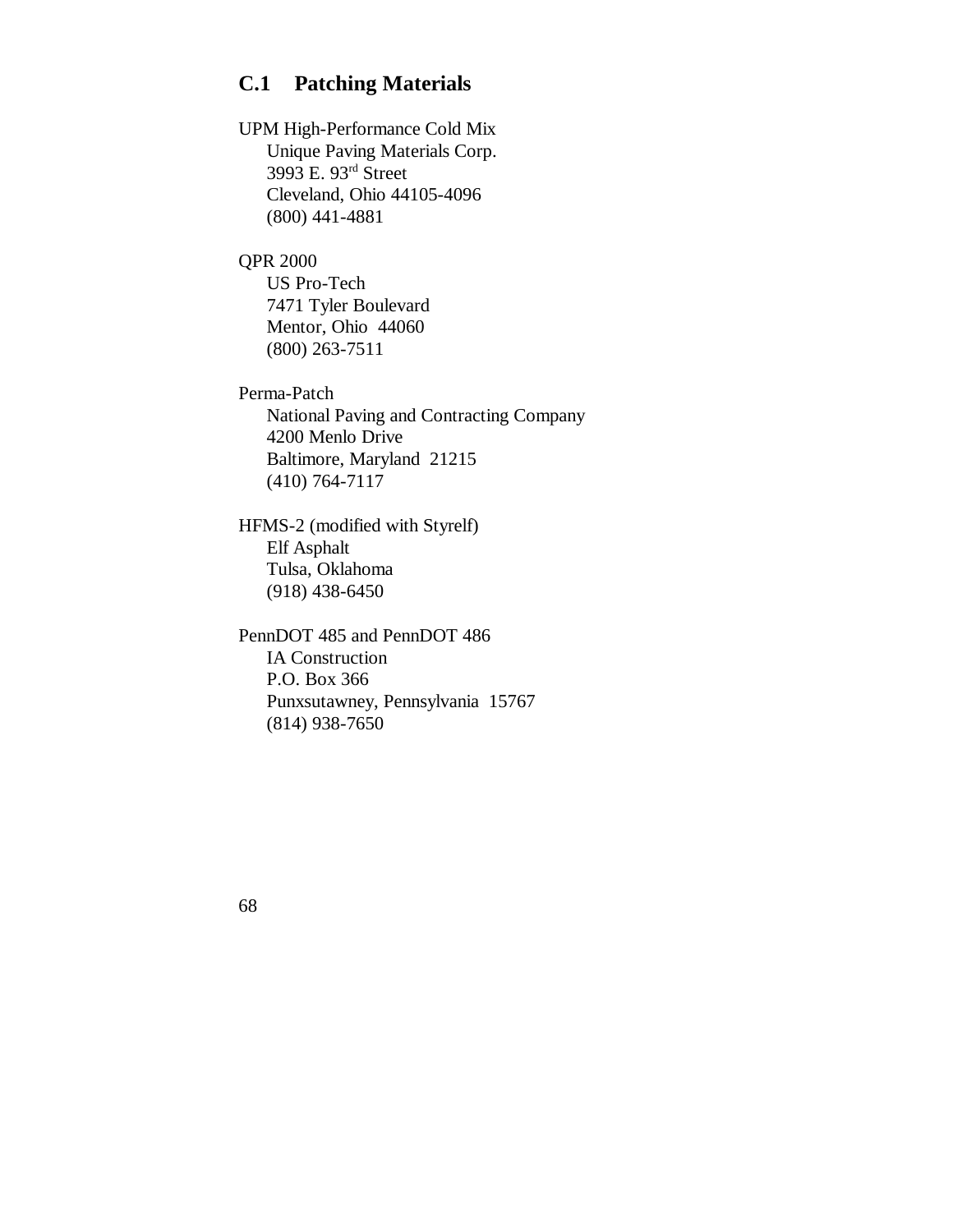### **C.2 Patching Equipment**

Durapatcher Spray Injection Duraco Industries P.O. Box 6127 Jackson, Mississippi 39288-6127 (601) 932-2100

Roadpatcher Spray Injection Wildcat Manufacturing P.O. Box 523 Freeman, South Dakota 57029 (605) 925-4512

Asphalite 200 Spray Injection Rosco Manufacturing Company 1001 S.W.  $1<sup>st</sup>$  Street Madison, South Dakota 57042 (605) 256-6942

Patchrite Patching Machine Patchrite P.O. Box 3344 1891 Albert Street North Regina, Saskatchewan S4P 3H1 (306) 543-2020

#### AMZ

Zimmerman Equipment Corporation 1000 South Thompson Lane Nashville, Tennessee 37211 (615) 833-5705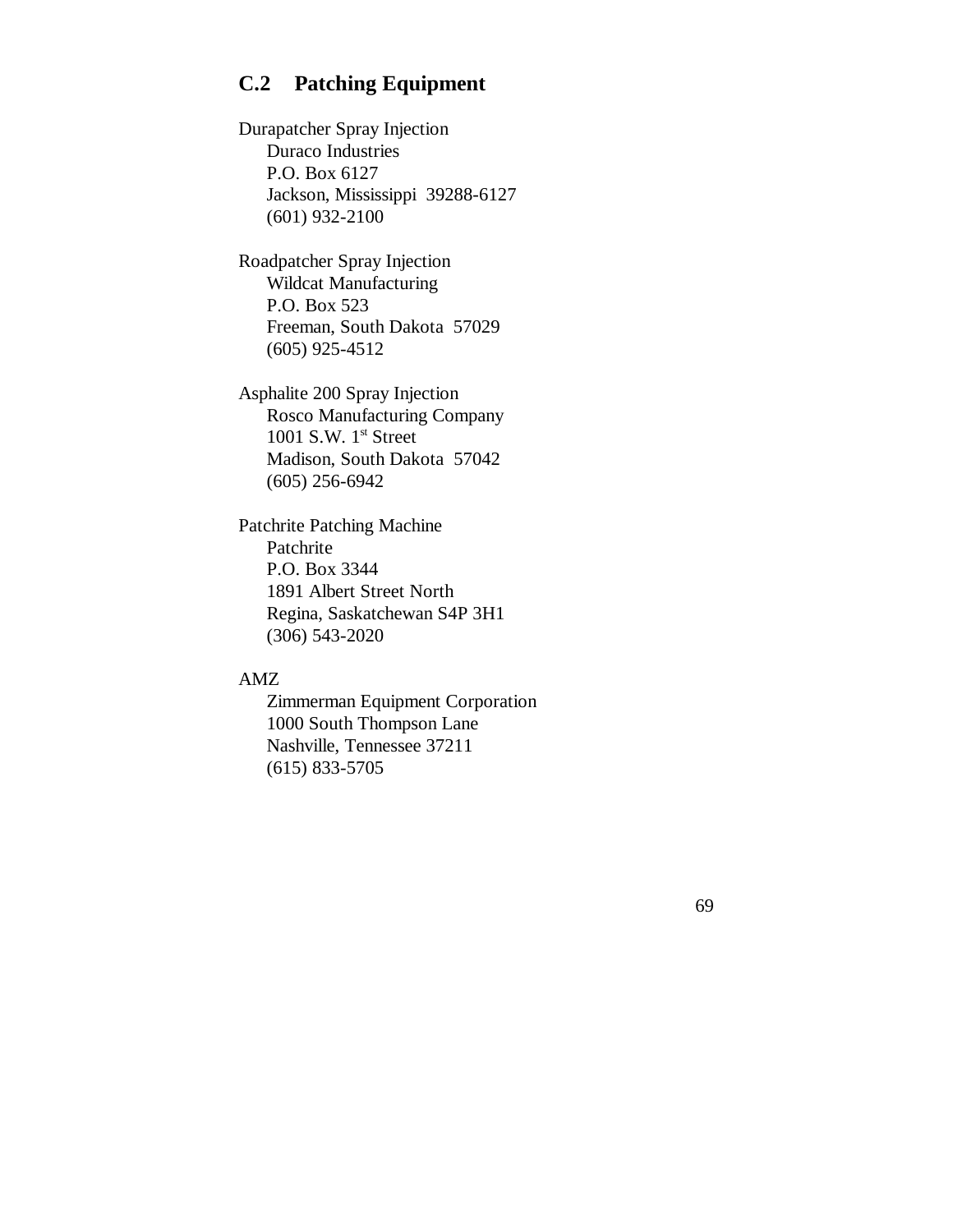TP-4 Pothole Patcher Akzo Nobel Asphalt Applications, Inc. Waco, Texas (800) 283-7226

#### **C.3 Patching Services**

RoadPatch Services, Inc. P.O. Box 191 Mountainhome, Pennsylvania 18342 (800) 468-1108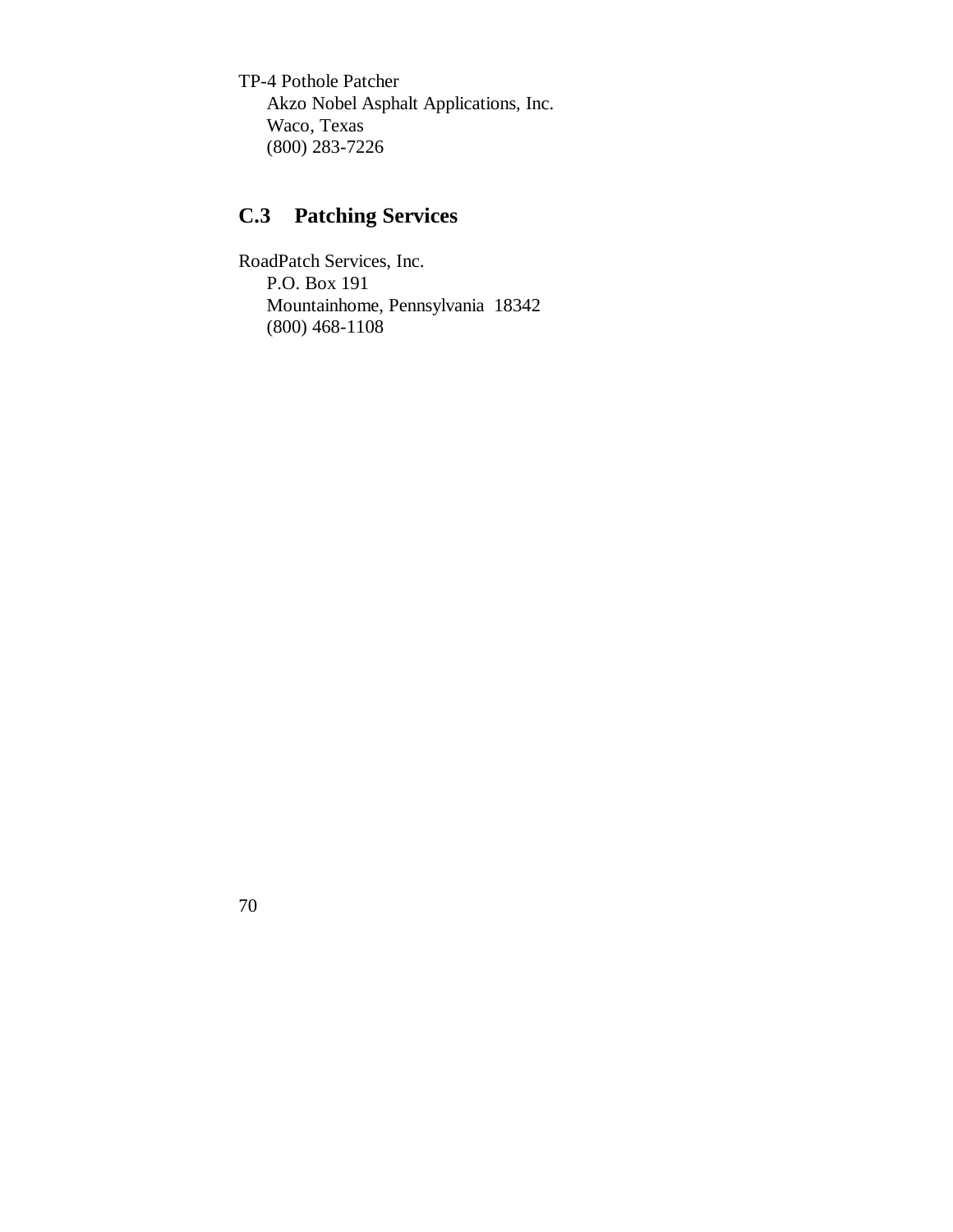### **Glossary**

- *Pothole* Localized distress in an asphalt-surfaced pavement resulting from the breakup of the asphalt surface and possibly the asphalt base course. Pieces of asphalt pavement created by the action of climate and traffic on the weakened pavement are then removed under the action of traffic, leaving a pothole.
- *Pothole patching* The repair of severe, localized distress in asphalt-surfaced pavements. This maintenance activity is generally done by the agency responsible for the roadway and is intended to be a temporary repair at best. Pothole patching is not intended to be a permanent repair. Fulldepth reconstruction of the distressed areas is necessary for a permanent repair in most instances.
- *Semi-permanent* Repair technique for potholes in asphaltsurfaced pavements that includes removing water and debris from the pothole before placing repair material. Once the pothole has been cleaned, the edges of the distress are straightened using a pavement saw, jackhammer, milling machine, or similar equipment. After the edges have been straightened and are in sound pavement, the cold mix is placed. The patch is compacted using a single-drum vibratory roller or a vibratory-plate compactor.
- *Spray injection* Repair technique for potholes in asphaltsurfaced pavements and spalls in portland cement concrete (PCC)-surfaced pavements that uses a spray-injection device. Spray-injection devices are capable of spraying heated emulsion, virgin aggregate, or both into a distress location.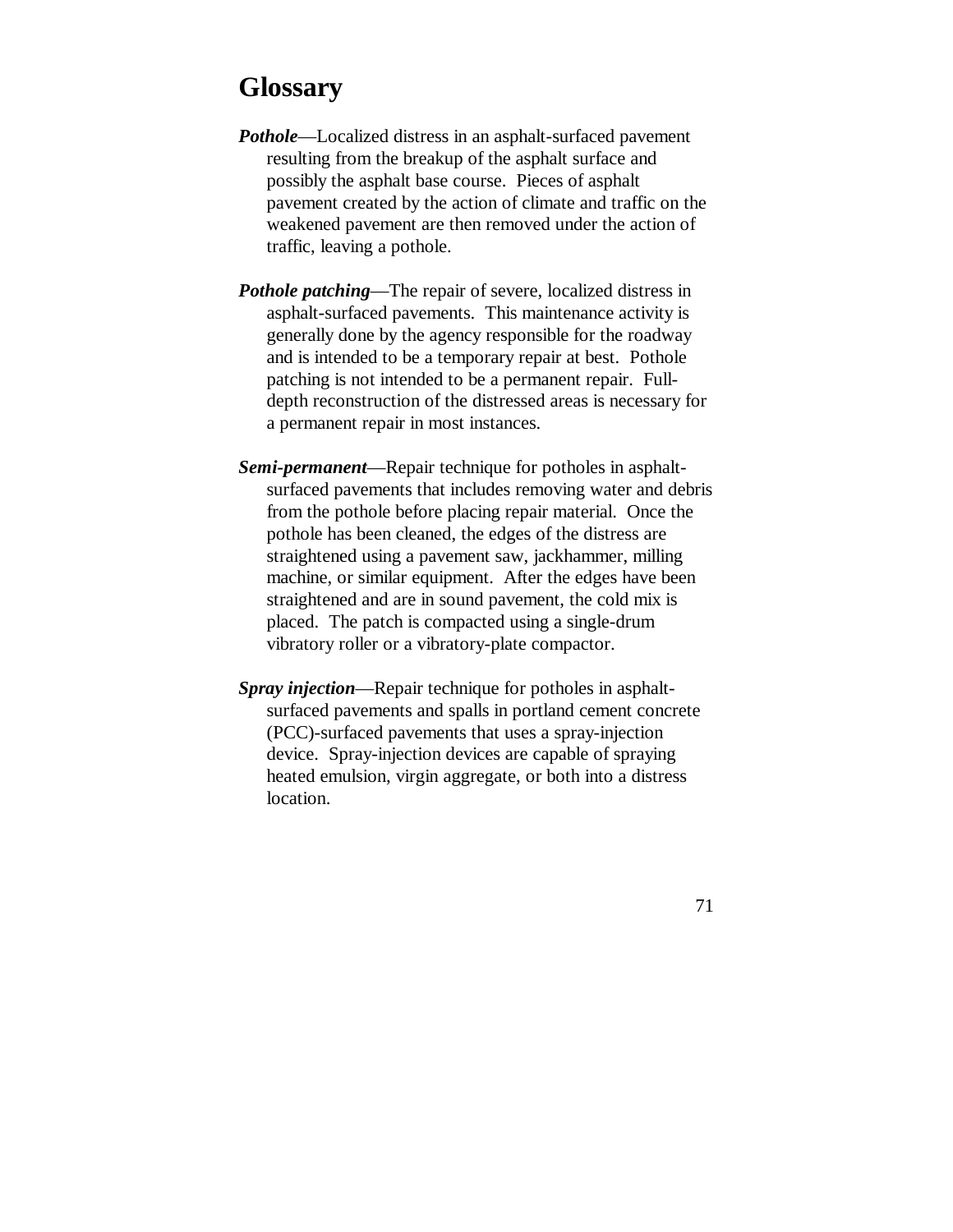- *Throw-and-go* Repair technique using cold-mix patching materials in which the material is shoveled into the pothole with no preparation of the pothole until it is filled; compaction of the patch is left to passing traffic, while the maintenance crew moves on to the next distress location.
- *Throw-and-roll* Repair technique using cold-mix patching materials in which the material is shoveled into the pothole with no preparation of the pothole until it is filled; the material truck tires are used to compact the patch before the crew moves on to the next distress location.